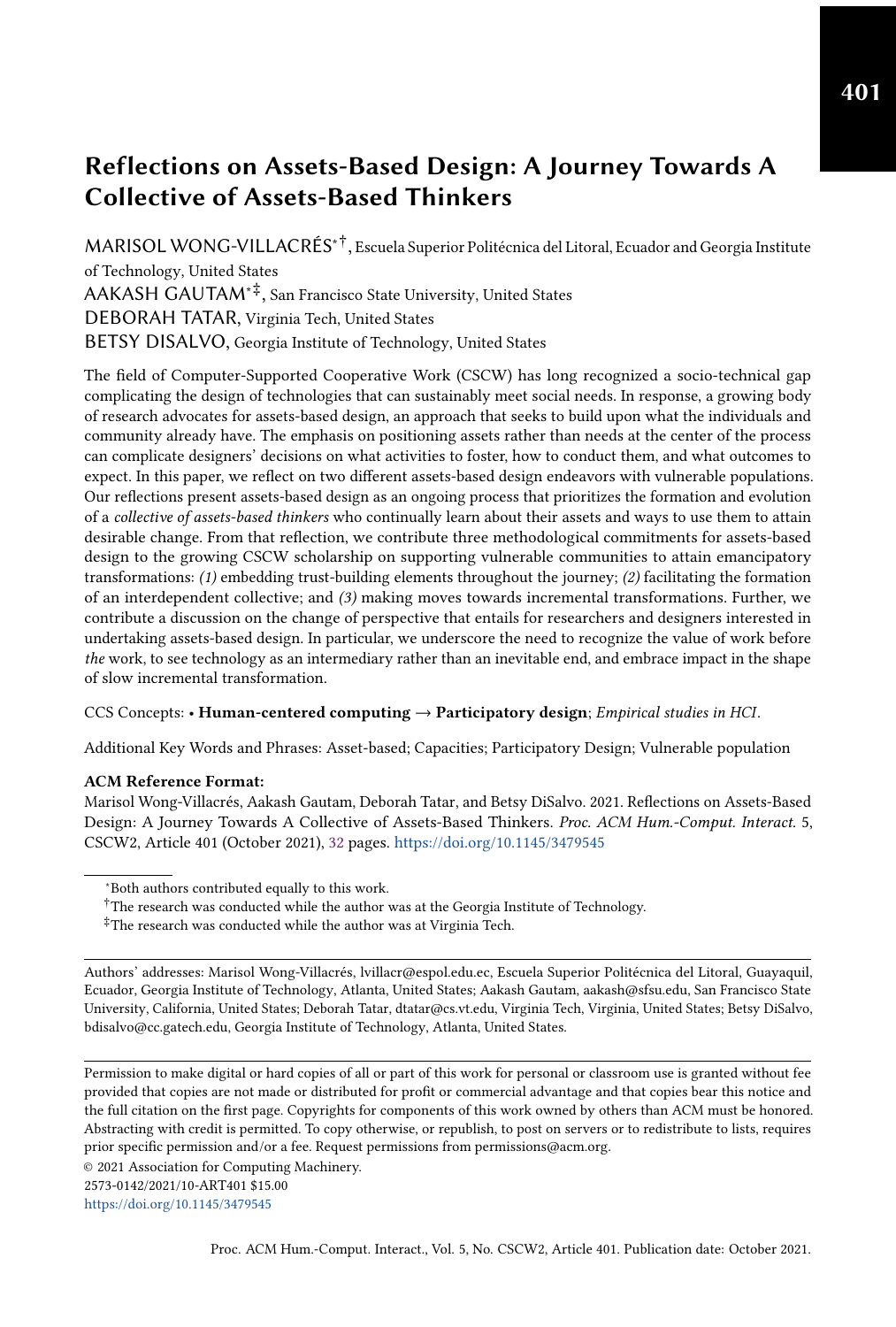#### 1 INTRODUCTION

Informing processes for designing information and communication technologies (ICTs) that can attain sustained impact in situations where financial, emotional, and social support are scarce remains a significant challenge for the Computer-Supported Cooperative Work (CSCW) and Human-Computer Interaction (HCI) communities [\[16,](#page-27-0) [27,](#page-28-0) [31,](#page-28-1) [77,](#page-29-0) [94,](#page-30-0) [103\]](#page-30-1). Inspired by work in areas such as education [\[74,](#page-29-1) [109\]](#page-31-1), health [\[11,](#page-27-1) [89\]](#page-30-2), and community development [\[63,](#page-29-2) [72\]](#page-29-3), researchers in CSCWrelated fields argue that the problem lies in a historical reliance on a human-centered approach to design that emphasizes meeting users' needs and fixing their privations [\[18,](#page-27-2) [29,](#page-28-2) [45,](#page-28-3) [95,](#page-30-3) [103\]](#page-30-1). The goal of creating ICTs is indeed to support users in navigating their challenges. However, to attain that goal, most design processes prioritize finding and addressing needs as if these were deficiencies that only new, externally managed ICTs will fix. In doing so, these processes end up creating ICT solutions that downplay users' agency in devising and pursuing transformational pathways and promote users' dependency on others [\[21,](#page-27-3) [60,](#page-29-4) [95\]](#page-30-3). In response, CSCW researchers and designers are increasingly exploring an *assets*-based<sup>[1](#page-1-0)</sup> approach to research and design. At its core, this approach centers the design process on identifying individuals' and communities' strengths and capacities and exploring feasible ways for users to build on these assets to attain desirable change [\[3,](#page-27-4) [18,](#page-27-2) [45,](#page-28-3) [53,](#page-29-5) [60,](#page-29-4) [77,](#page-29-0) [99,](#page-30-4) [102\]](#page-30-5).

In terms of how to conduct assets-based endeavors, existing research in the fields of CSCW and HCI suggests that the assets-based qualifier can significantly shape the use of research methods: when qualifying ethnographic fieldwork, an emphasis on assets has fostered a critical grappling with the complexity of how assets came to be, their situated uses, and possibilities of newer uses in light of pervasive, intersecting power structures [\[60,](#page-29-4) [64,](#page-29-6) [103\]](#page-30-1). However, the field offers few accounts of how such grappling with complexity can shape Participatory Design (PD) methods. The similar philosophies between assets-based approaches and PD's goals (e.g., co-creation is essential for assets-based purposes [\[63,](#page-29-2) [72\]](#page-29-3) and PD appreciates local knowledge as a community asset [\[24,](#page-27-5) [34,](#page-28-4) [66\]](#page-29-7)) suggest these ways of working with communities can complement each other. The before-mentioned assets-based ethnographic work suggests [\[60,](#page-29-4) [64,](#page-29-6) [103\]](#page-30-1), though, that using participatory methods for prioritizing—and not only appreciating—assets might demand particular considerations requiring careful understanding.

We attend to the need for such a careful account of methodology by analyzing the separate experiences of Marisol and Aakash, two researchers motivating and facilitating assets-based PD engagements in different contexts and with diverse populations across the globe. Marisol works to generate transferable insights for motivating change in the design of ICTs that mediate the relation  $\rm \tilde{b}$ etween Latin $^{\star 2}$  $^{\star 2}$  $^{\star 2}$  immigrant parents and educational systems in the U.S. Aakash collaborates with an organization in Nepal offering shelter to a group of women who are survivors of sextrafficking, exploring the potential for ICTs to support their reintegration journey. In considering these engagements' commonalities as well as particularities, our analysis highlights that Marisol and Aakash understood assets-based design as an ongoing process of fostering a collective of assetsbased thinkers. They aspire to create a collective in which participants and designers continuously challenge long-held beliefs about themselves and their environment, appreciate their strengths, and co-construct new knowledge about how these strengths can lead to desired as well as realistic

Proc. ACM Hum.-Comput. Interact., Vol. 5, No. CSCW2, Article 401. Publication date: October 2021.

<span id="page-1-0"></span> $1$ While "asset-based" is idiomatic and used in community development literature, following [\[60,](#page-29-4) [103\]](#page-30-1) we use "assets-based" to highlight that a community possesses multiple assets that can be mobilized in the design process.

<span id="page-1-1"></span> $2$ Our parents, liaisons, and organization participants used the word Latino to strive for political unity in the U.S. However, we follow the recommendations of [\[84\]](#page-30-6) and use the term Latin\* to elicit critical thought on the various ways people from the Latin American diaspora in the U.S. might identify. Like in computer search functions, the asterisk in Latin\* signifies options. Thus, it seeks to be a term for recognizing the multiple forms of self-identification that people of Latin American origins might use to highlight their intersecting identities and experiences.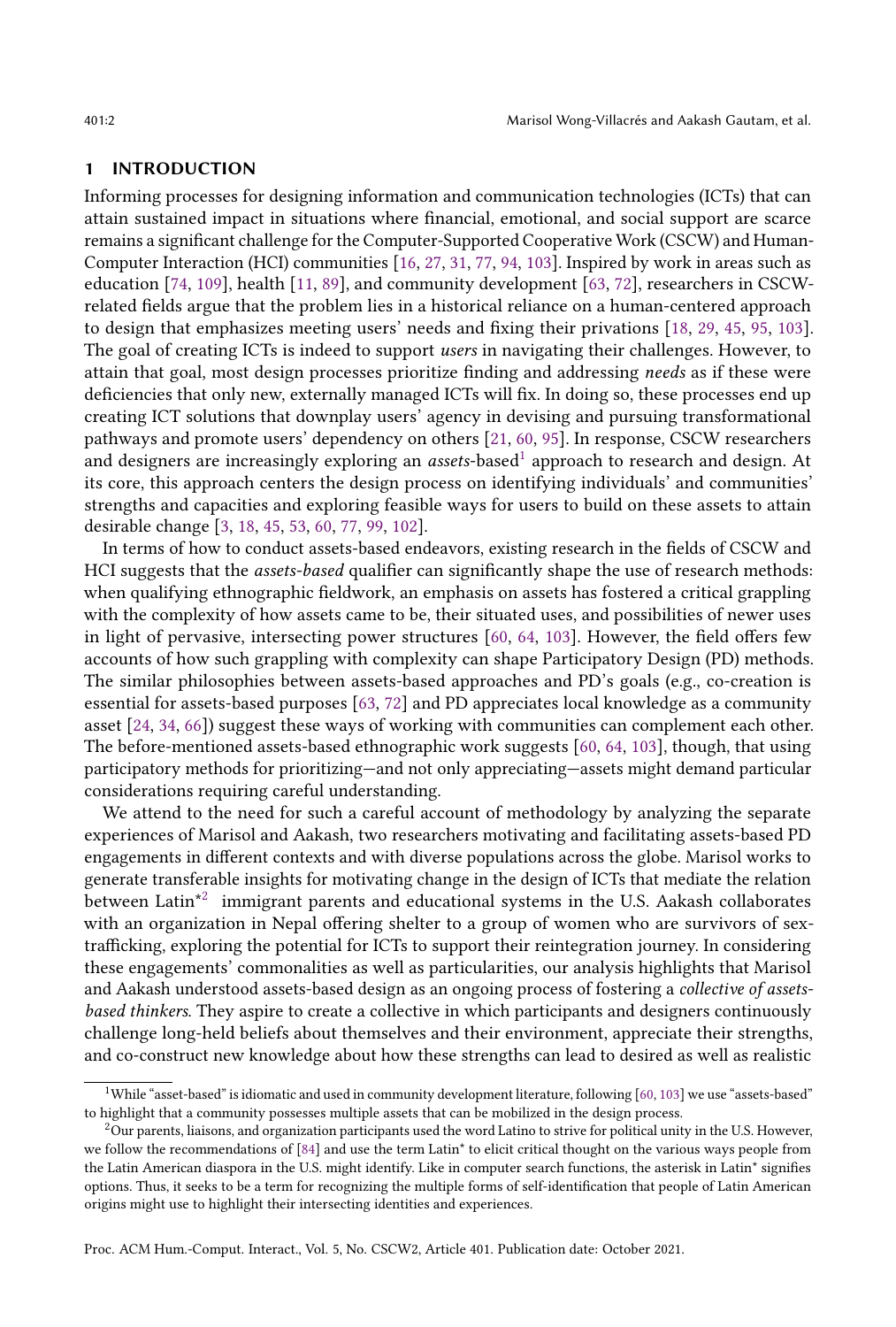futures. In pursuing such a process, they faced critical methodological challenges such as supporting participants in being resilient enough to both recognize their assets and the structures that limit them. Further, this process necessitates methods that motivate participants to dare using their assets in acts of change, despite risks of failing and a lack of immediate or visible fixes.

In this paper, we contribute to the growing body of CSCW scholarship on supporting vulnerable communities to attain sustainable, emancipatory transformations (e.g., [\[29,](#page-28-2) [33,](#page-28-5) [38,](#page-28-6) [49,](#page-28-7) [67\]](#page-29-8)) by presenting the core methodological commitments that guided Marisol and Aakash in their different assets-based design processes. Further, we contribute a rich description of how Marisol and Aakash navigated different contexts to negotiate perspectives on technology, not as a fix for social deficits but as an intermediary that contributes to slow incremental transformations owned and shared by communities themselves. Drawing from the rich understanding of these two similarly guided but differently enacted endeavors, we also contribute a discussion on the high-level implications of an assets-based design approach in CSCW and HCI. We highlight the need to (1) recognize the value of work before the work of design; (2) see technology as an intermediary rather than an inevitable end; and (3) and embrace impact in the shape of slow incremental transformation. These contributions offer transferable lessons for future researchers and designers interested in embracing assets-based design within vulnerable communities.

## 2 POSITIONALITY AND REFLEXIVITY

All four authors are based in academic institutions in the U.S. The lead researchers in both the projects, Marisol and Aakash, were international Ph.D. students during the course of the research reported here, and both share cultural and linguistic elements with the participants. Betsy and Deborah are Marisol's and Aakash's advisors. Both are U.S.-born, Euro-descendant women with philosophical commitments to diverse perspectives on PD and extensive experience conducting research in both urban and rural, multi-linguistic settings, including educational contexts.

Marisol is an Ecuadorian mother of two school-aged children whose experience as an immigrant parent motivated her research on parent-education ICTs. However, recognizing that her immigration experience is radically different from the population she works with, Marisol has made active efforts to interpret participants' experiences and assets from their perspective over hers. To that end, she has engaged in multi-faceted volunteer working as an interpreter, facilitator of technology workshops, panelist, and fund-raiser in different institutions supporting Latin\* families, including schools, after-school programs, and churches. Marisol has also continuously discussed her interpretations of parents' realities with institutional actors experienced in supporting Latin\* families and with Betsy, who posed questions that forced Marisol to double-check her assumptions.

Aakash's interest in exploring ways to reduce gender inequality in Nepali society motivated his engagement with an anti-trafficking organization. As a male in a patriarchal society and coming from a relatively privileged family, his position is significantly different than that of the survivors. There is no way for us to know exactly how he was perceived by the sister-survivors or how this developed over time; we assume that his gender and position put some kinds of disclosures out of reach. Nonetheless, he attempted to maintain attention to this issue throughout and took a number of steps to reduce the distance. He attempted to build rapport before and during the study and volunteered for the community partner beyond the project duration such as by helping maintain the organization's website and by raising funds for them. Before each of his field studies, he worked with staff members, exchanged greetings and introductions with sister-survivors<sup>[3](#page-2-0)</sup> in

<span id="page-2-0"></span> $3$ We addressed the survivors as "bahini" (younger-sister in Nepali). The survivors addressed each other as sisters as well. "Sister" is an unmarked term in Nepali. To match this nomenclature, we shall henceforth call the group we worked with "sister-survivors."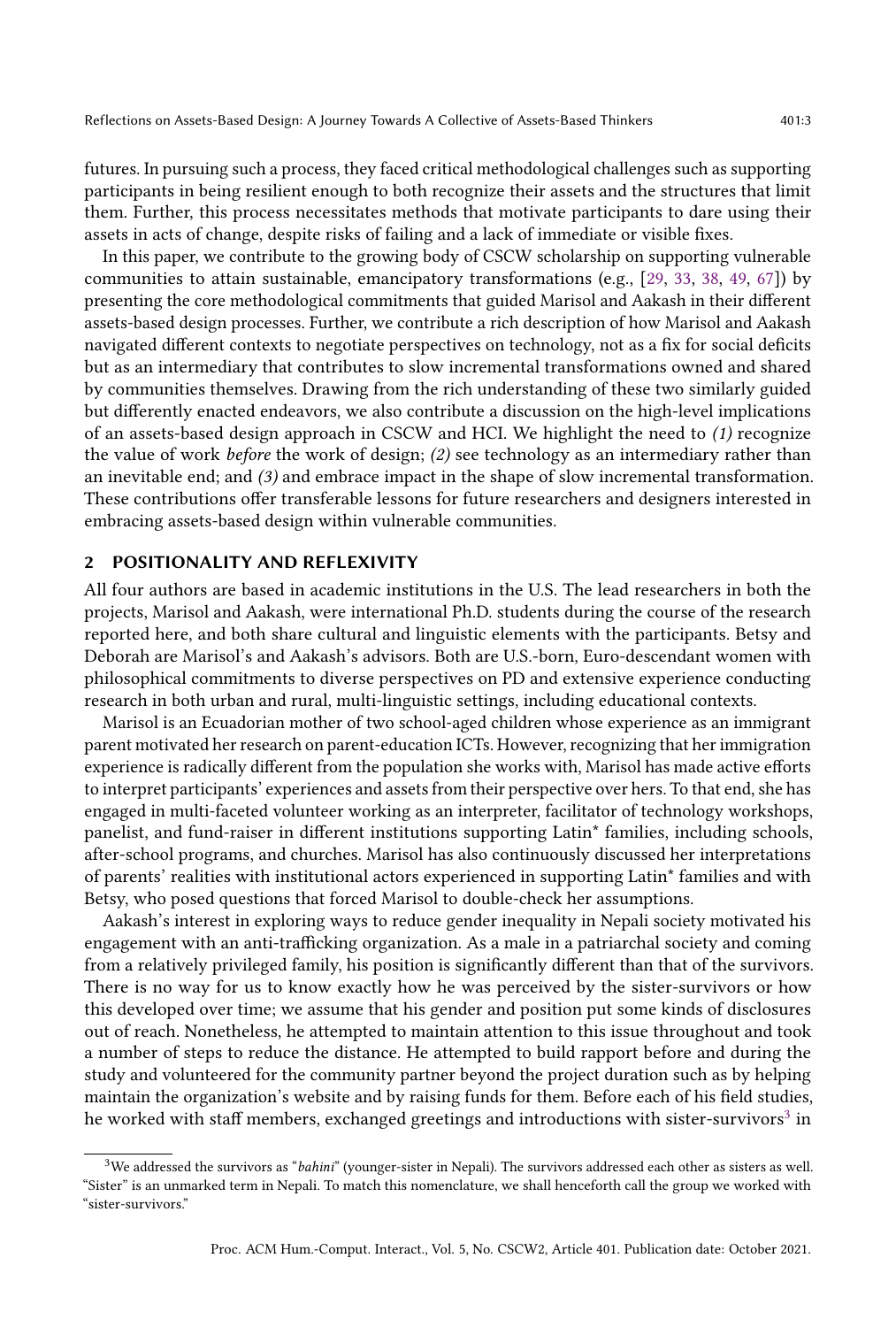passing, shared meals, and conversations over tea, a practice common in Nepal. Over time, there were reasons to believe that his attempts to reduce distance were fruitful. For instance, the sistersurvivors moved from addressing him as "sir" (as they addressed the male staff members) and started calling him the less formal "dai" (elder-brother in Nepali). Aakash's advisor, Deborah, has been involved throughout the project. She has supported the interpretation of the observations by posing questions and connecting theoretical perspectives from learning sciences and critical computing to center the focus on building towards participants' enduring strengths.

While Marisol's and Aakash's engagements with participants and their contexts helped them grapple with the large distance between them and the participants, the distance was not completely erased. They see themselves as "friendly outsiders" [\[47\]](#page-28-8) committed to learn from and stand with [\[93\]](#page-30-7) the participants as the latter reflect on their circumstances to identify their assets and leverage them to move forward.

We, all the authors of this paper, came to write it to attain clarity on how to engage in assetsbased design, considering the complex relationship between assets and structural limitations. We acknowledge that we have a partial understanding of the larger systems that are at play in both contexts. For this reason, in this paper, we avoid providing methodological recipes for assets-based design engagements. Instead, we derive transferable insights from our experience and decisionmaking challenges to add to the growing scholarship within CSCW for researchers seeking to design with vulnerable populations.

#### 3 ASSETS-BASED DESIGN IN HCI

# 3.1 Origins and the State of Affairs

Recognizing ICTs' growing potential to support social change, CSCW and related communities have increasingly explored design processes and methodologies for ensuring ICTs that sustainably support historically underserved groups [\[22,](#page-27-6) [37,](#page-28-9) [49,](#page-28-7) [58,](#page-29-9) [64,](#page-29-6) [77,](#page-29-0) [88\]](#page-30-8). Informed by the long-established Human-Centered Design (HCD) approach, these efforts have produced various novel methodological strategies [\[49,](#page-28-7) [50,](#page-28-10) [56,](#page-29-10) [64\]](#page-29-6), analytical lenses [\[33,](#page-28-5) [73,](#page-29-11) [80\]](#page-30-9), and participatory perspectives [\[7,](#page-27-7) [14,](#page-27-8) [24,](#page-27-5) [98\]](#page-30-10). However, the field continues to fall short in producing socio-technical approaches that ensure lasting impact in contexts affected by intersecting challenges of scarcity [\[7,](#page-27-7) [23,](#page-27-9) [55,](#page-29-12) [77,](#page-29-0) [95,](#page-30-3) [103\]](#page-30-1).

As a response, a growing body of scholars increasingly argues that the problem lies in the field's prevalent needs-finding and needs-solving view of design [\[3,](#page-27-4) [18,](#page-27-2) [29,](#page-28-2) [45,](#page-28-3) [77,](#page-29-0) [102,](#page-30-5) [103\]](#page-30-1). Prioritizing user needs, these scholars argue, promotes a dependency upon outsiders, thereby discouraging vulnerable groups' ability to act as agents of social transformation. Building from educational perspectives [\[74,](#page-29-1) [109\]](#page-31-1) and methodologies like Assets-Based Community Development (ABCD) [\[63,](#page-29-2) [72\]](#page-29-3) applied across domains [\[11,](#page-27-1) [97,](#page-30-11) [108\]](#page-31-2), these scholars champion a shift from a focus on needs to one on strengths, or assets. An assets-based approach to design proposes placing the assets that individuals and communities already possess (e.g., existing knowledge, strengths, and capacities) at the center of research and design.

Assets-based approaches are growing within CSCW and HCI. In working to address technology's tendency to amplify inequalities [\[94\]](#page-30-0), existing scholarship has focused on exploring the potential of assets in design [\[29,](#page-28-2) [53,](#page-29-5) [54,](#page-29-13) [58,](#page-29-9) [59,](#page-29-14) [64,](#page-29-6) [103\]](#page-30-1). For example, Dickinson et al. [\[29\]](#page-28-2) analyzed public forums held in underserved communities in the U.S. to learn residents' perception of how civic technologies could interact with their communities' assets. Further, a body of work has extended feminist theoretical views to propose lenses for analyzing the use of assets in design and their limitations [\[54,](#page-29-13) [60,](#page-29-4) [64,](#page-29-6) [103\]](#page-30-1). Working in diverse marginalized settings (e.g., education, health, and immigration) such investigations have highlighted that, under particular circumstances, seemingly positive traits such as care and solidarity may not be directly amenable to design. The design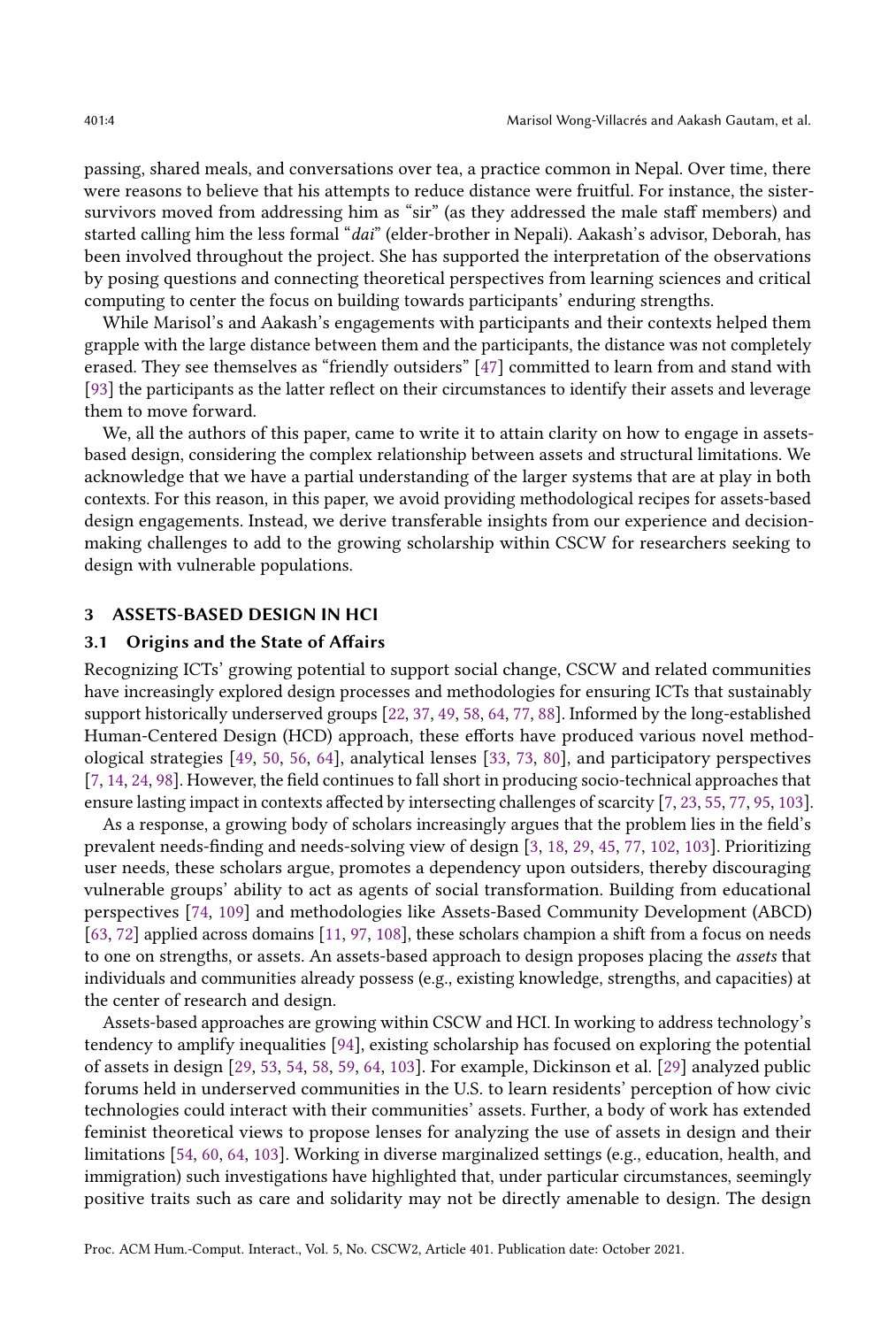potential of these traits depends on the processes and systems framing them: an asset in one context may not be equally accessible in another and, in fact, might impose constraints [\[59,](#page-29-14) [60,](#page-29-4) [99,](#page-30-4) [103\]](#page-30-1).

Within HCI, some research demonstrates the feasibility of using assets in the design of technologybased initiatives (e.g., [\[18,](#page-27-2) [38,](#page-28-6) [45,](#page-28-3) [77,](#page-29-0) [102,](#page-30-5) [106\]](#page-31-3)). Cho et al. [\[18\]](#page-27-2), for example, used assets such as social capital for designing ICTs that disseminate educational resources amongst immigrant parents. Similarly, Pei and Nardi [\[77\]](#page-29-0) used immigrants' and refugees' preferred technological practices as assets to create curriculum resources for teaching advanced technological skills to this population. Even fewer initiatives champion and demonstrate participatory approaches supporting communities in defining their own assets-based technology-enhanced transformational paths (e.g., [\[38,](#page-28-6) [43,](#page-28-11) [45,](#page-28-3) [99,](#page-30-4) [106\]](#page-31-3)). The methodological challenges of co-designing with communities and their assets are yet to be examined.

#### 3.2 Assets-Based Design and Participation

Assets-based approaches such as those undertaken in community development [\[63,](#page-29-2) [72\]](#page-29-3) are intrinsically participatory; the intention is to work with communities in co-creating their futures. Given the growing interest in facilitating assets-based design endeavors in CSCW and related fields, it becomes critical to explore: how does an emphasis on assets shape participation? More specifically, how does it shape the use of participatory methods?

The principles guiding participatory approaches for social transformation within HCI, such as Participatory Action Research (PAR) and PD, already embody an assets-based orientation. These approaches are closely aligned with Paulo Freire's vision of community-led emancipation. For Freire, the historically oppressed live in the here and now, which prevents them from understanding their strengths and the larger systems that keep them trapped. It is vital, thus, for the oppressed to develop a critical consciousness that unveils the systems shaping their lives. From there, such consciousness allows those oppressed to use their collective strengths, resources, knowledge, and skills towards actively contesting and transforming the social and political situations that influence and limit their life chances [\[39,](#page-28-12) [40\]](#page-28-13). PAR draws from this view to work with groups in constructing and using their own knowledge, seeing how the establishment exploits local knowledge for its benefit [\[8,](#page-27-10) [79\]](#page-30-12). Focusing mostly on how local knowledge could shape technological innovations, PD's proponents also drew inspiration from Freire [\[36\]](#page-28-14). They facilitated industry workers in discovering the tacit knowledge these workers had developed about technologies, critically reflecting on it, and then using it to negotiate work practices and policies with institutional actors (e.g., employers and management experts) [\[35,](#page-28-15) [36,](#page-28-14) [90\]](#page-30-13). As PD evolved from the workplace to serving communities, it further emphasized the relevance of facilitating an ongoing process that allows individuals to come together as experts, discover unknown issues, and produce social innovations towards healing and empowerment [\[14,](#page-27-8) [22,](#page-27-6) [24,](#page-27-5) [98\]](#page-30-10).

PAR's and PD's specific articulation of a commitment towards engaging local knowledge for pursuing emancipatory goals, however, does not clarify the methodological particularities that can allow these approaches to identify, explore, leverage, and amplify such knowledge, or assets. Two critical obstacles have hindered such understanding for CSCW and HCI. First, often—especially for PD—the commitment to assets does not necessarily translate to practice. In many cases, design work that promotes the participation of users does not focus on fostering the examination and growth of assets. Rather, stemming from a view of deficits, it involves users with the intention of satisfying needs-gathering and needs-fixing goals [\[6,](#page-27-11) [22\]](#page-27-6). Second, given the long-term nature of many PAR and PD initiatives that have shown a commitment to strengths and existing knowledge, these are often discussed in high-level narratives that lack a detailed description and/or analysis of methodological decisions [\[67,](#page-29-8) [79\]](#page-30-12), including those that respond to the appreciation and use of strengths in the design of technologies (notable exceptions include [\[14,](#page-27-8) [19,](#page-27-12) [68,](#page-29-15) [69\]](#page-29-16)).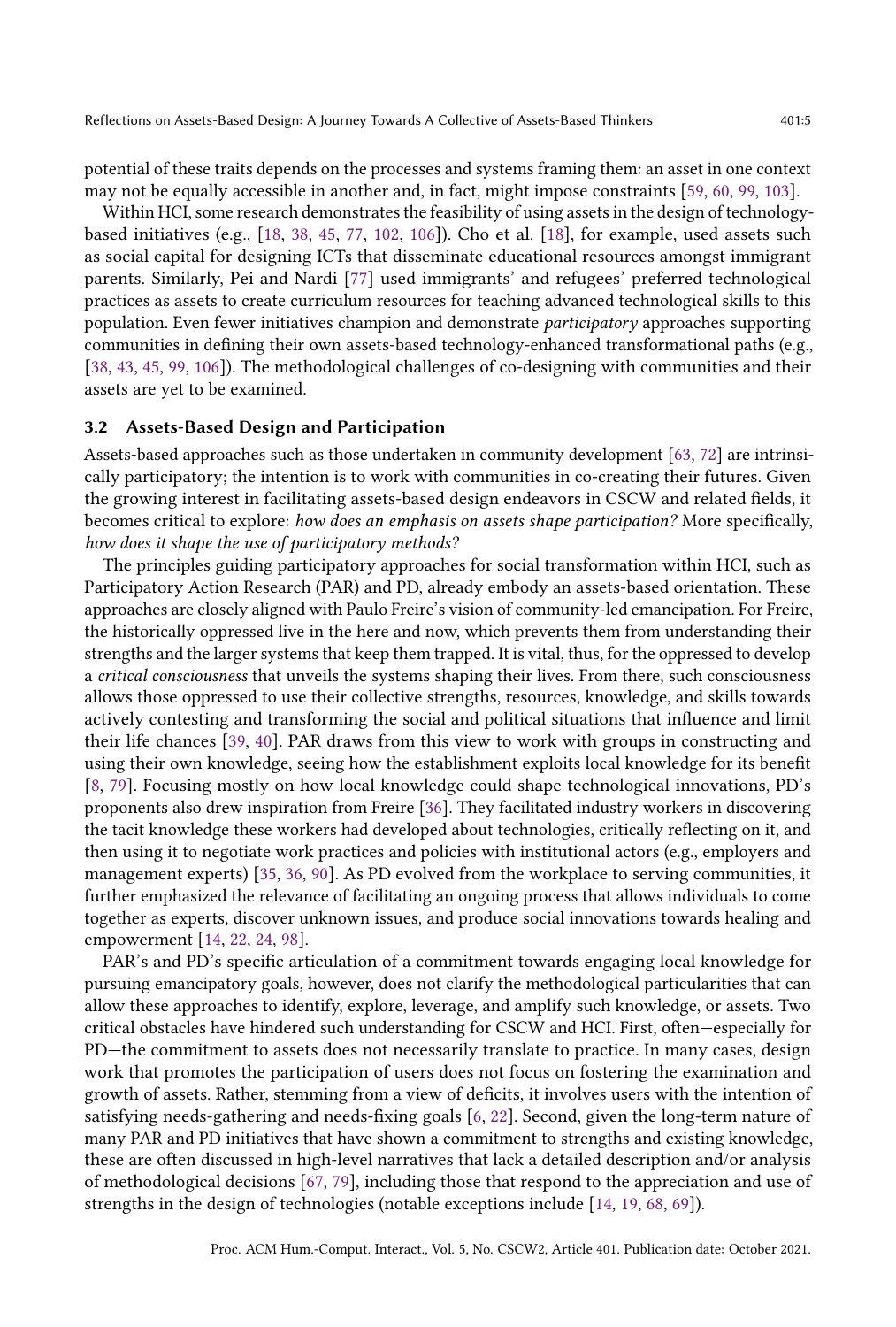<span id="page-5-0"></span>

| Date                       | <b>Studies</b>                             | Participants                                                                                                         |
|----------------------------|--------------------------------------------|----------------------------------------------------------------------------------------------------------------------|
| Jan 2017<br>to<br>May 2019 | Ethnographic study                         | Interviewed: 55 parents, 16 liaisons<br>Observed: 300 parents and institutional<br>actors across 16 schools and NGOs |
| $2019$ July                | Group A:                                   | 15 parents throughout                                                                                                |
| Week 1                     | (LPA1) Tree of life                        |                                                                                                                      |
|                            | (LPA2) Parenting journey                   |                                                                                                                      |
|                            | (LPA3) Board of assets and challenges      |                                                                                                                      |
| Week $2-3$                 | (LPA4) Photo journal                       |                                                                                                                      |
| Week 4                     | (LPA5) Booklet with word clouds            |                                                                                                                      |
|                            | (LPA6) Information sources chart           |                                                                                                                      |
|                            | (LPA7) Speculative design                  |                                                                                                                      |
| $2019$ July                | Group B:                                   | 25 parents throughout                                                                                                |
| Week 1                     | (LPB1) Analyzing parental control apps     |                                                                                                                      |
| Week 2                     | (LPB2) Discussing the value of information |                                                                                                                      |
| Week 3                     | (LPB3) Imagining online communities        |                                                                                                                      |

Table 1. Timeline of activities Marisol facilitated for Groups A and B

However, the effects that the assets-based qualifier has had on ethnographic fieldwork in HCI, driving it to focus on unpacking assets' complex relation with individuals, communities, and the broader context [\[53,](#page-29-5) [54,](#page-29-13) [58](#page-29-9)[–60,](#page-29-4) [64,](#page-29-6) [103\]](#page-30-1), suggest that emphasizing assets during a participatory process would also entail supporting participants in grappling with such complexity. Thus, it remains essential to explore concrete assets-based PD examples that can illuminate transferable considerations to CSCW's existing discussions on designers' methodological responsibilities when collaborating with participants as agents of social change [\[29,](#page-28-2) [30,](#page-28-16) [33,](#page-28-5) [49,](#page-28-7) [67\]](#page-29-8).

# 4 METHODOLOGY

Marisol and Aakash have separately pursued assets-based research and design engagements over the last four years with two different populations and contexts. They learned of each other's research during an HCI and Sustainability (SHCI) community event and discussed a latent need for more methodological guidance when conducting assets-based PD. They decided to analyze their methodological goals, decisions, and outcomes, unpacking their similarities and differences when pursuing assets-based design and the methodological commitments they had each pursued.

# <span id="page-5-1"></span>4.1 Data Collection

The data that Marisol and Aakash used for their analysis involved different engagements during their assets-based research and design work. This data has already been published individually [\[41–](#page-28-17)[45,](#page-28-3) [99,](#page-30-4) [101,](#page-30-14) [104,](#page-31-4) [105\]](#page-31-5) and is recorded in diverse forms—including fieldwork notes, transcripts from audio recordings, videos, and photos—and different languages: English, Spanish, and Nepali.

Marisol's research and design endeavor respond to a historical tendency from educational systems in the U.S. to disregard Latin\* immigrant parents' strengths and rather impose technological, information, and social practices that further hinder these parents' possibilities to support their children's education [\[15,](#page-27-13) [26,](#page-27-14) [61\]](#page-29-17). Her work explores pathways for parent-education ICTs to uplift and support parents' assets. To that end, she has worked in the city of Atlanta, U.S., first conducting a 2.5-year ethnographic fieldwork and then facilitating two assets-based PD engagements: one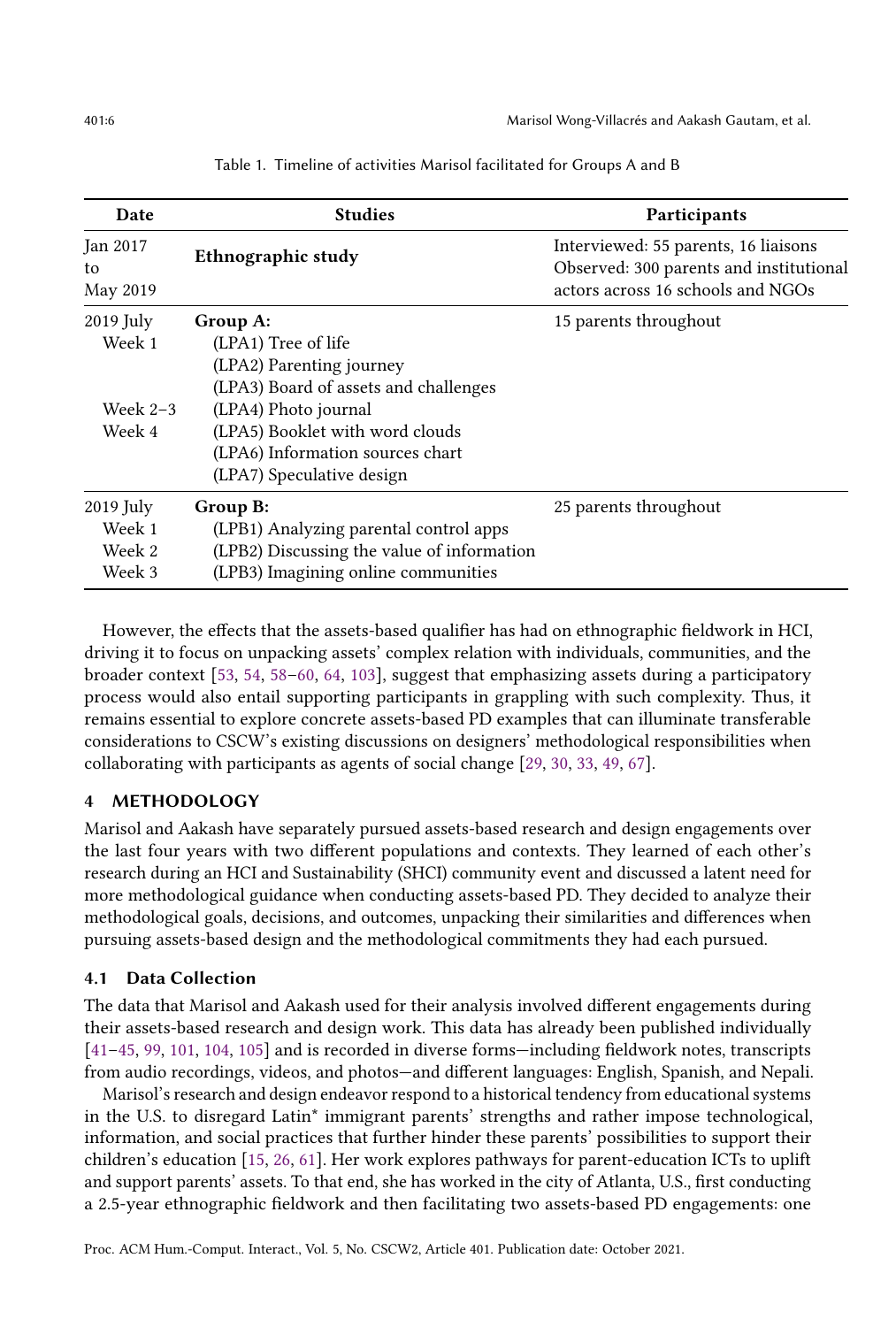with Latin<sup>\*</sup> parents and another with institutional actors. In this paper, Marisol specifically draws on data from the one-month PD work with parents (07/19), and the insights gained during the ethnographic fieldwork (01/17-05/19) guiding the engagement (See Table [1](#page-5-0) for a timeline). The data collected during the ethnographic fieldwork entails interviews with 16 bilingual parenteducation liaisons, 55 Spanish-speaking parents from a low-income background (mothers from México and Central American countries for the most part), and participant observations with over 300 parents and institutional actors across 16 locations including elementary schools and non-governmental organizations (NGOs). The PD engagement took place across four locations with

diverse socio-economic characteristics and with two distinct groups (Group A and B) of 15 and 25 parents from a similar demographic to parents in the fieldwork. The inclusion of diversely shaped parenting experiences responded to various community partners' suggestions for enriching the PD engagement and its insights. The work with Group A supported parents in re-imagining parenteducation interactions during two three-hour PD sessions and two weeks of remote activities. The work with Group B, which responded to a community partner's request, involved three two-hour sessions supporting parents' learning of new technologies in relation to their assets and parenting goals. This endeavor contributed insights about how ICTs could further work with and support parents' assets.

Aakash's work takes place in the context of human trafficking survivors and their reintegration process in Nepal. Survivors are financially and socially shunned by their families and become highly dependent on the organizations that support them, which perpetuates a deficit-based self-view of powerlessness. Aakash's work explores the roles that ICTs can play to support survivors to achieve what they call "dignified reintegration", that is, to be in a position of greater power when they leave the shelter home. In this paper, Aakash reflects upon his three field engagements working with the sister-survivors to uncover their strengths and build towards more enduring ones (See Table [2](#page-7-0) for a timeline). Since the sister-survivors stay in shelter homes for an indeterminate time, Aakash has worked with different groups in each of his studies. The first engagement (12/17-01/18) sought to develop a holistic understanding of the condition of the sister-survivors and, building upon it, identify assets that are available to them. The first engagement includes a month-long study of the two largest anti-trafficking organizations in Nepal. This included interviews with 10 staff members, shadowing of three key players at work, group discussions with nine sister-survivors living in three rehabilitation homes, and two photo-elicitation activities with five sister-survivors in one of the organizations. The second engagement (12/18-01/19) explored the possibility of building upon the identified assets. It entailed a ten-day workshop with a group of nine sister-survivors, culminating in four two-hour-long future envisioning sessions with the same group. The third study (08/19-10/19) sought to build upon the sister-survivors' assets towards broader possibilities and engagement with societal actors and institutions. In this study, Aakash replicated the second study's activities with a new somewhat more literate group of ten participants. To build upon the sister-survivors' technological skills, he facilitated eight additional sessions of computing-based activities introducing the sister-survivors to widely available systems like Google Search and Wikipedia. To support the sisters' perception of the potential and limitations of their assets in engaging with societal actors and institutions, he conducted discussions on societal problems that the sister-survivors had seen in their hometowns and villages.

#### 4.2 Data Analysis

For four months (05/20-08/20), Marisol and Aakash met weekly to progressively identify commonalities and particularities in their methodological decisions. Drawing from [\[5\]](#page-27-15), they first created a shared document describing their methodological paths. To prompt a rich reflection on their endeavors, they defined a set of questions for describing each of the methods they had used. These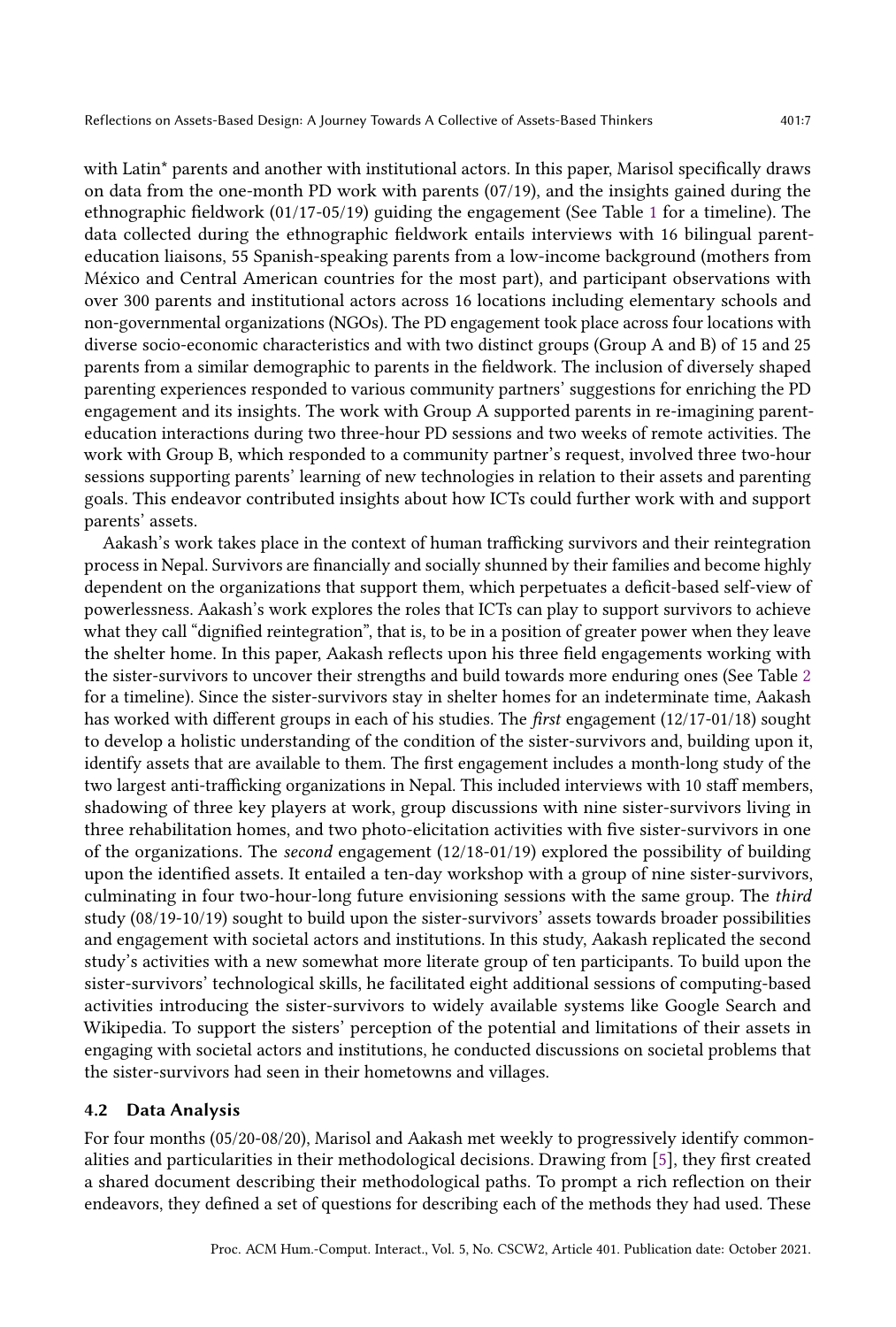<span id="page-7-0"></span>

|          | Date     | <b>Studies</b>                           | <b>Participants</b>                  |
|----------|----------|------------------------------------------|--------------------------------------|
|          | 2017 Dec | Study 1:                                 |                                      |
| to       |          | (N0) Ethnographic Study                  | 13 staff members, 9 sister-survivors |
| 2018 Jan |          | (N1) Social Photo-Elicitation            | 5 sister-survivors                   |
| 2018     | Apr-Nov  | Discussion with staff members            | 3 staff members                      |
|          | 2018 Dec | Study 2:                                 | 9 sister-survivors throughout        |
| to       |          | (N2) Hamrokala workshop                  |                                      |
| 2019 Jan |          | (N3) Future Envisioning                  |                                      |
| 2019     | Mar-Jul  | Discussion with staff members            | 2 staff members                      |
| 2019     | Aug-Oct  | Study 3:                                 | 10 sister-survivors throughout       |
|          |          | (N2) Hamrokala workshop                  |                                      |
|          |          | (N3) Future Envisioning                  |                                      |
|          |          | (N4) Discussion on societal problems     |                                      |
|          |          | (N5) Dashain wishes                      |                                      |
|          |          | (N6) Google Search and Wikipedia editing |                                      |

Table 2. Timeline of activities Aakash facilitated in his three fieldwork

questions included aspects such as the reasons for using a certain method, the struggles facilitating it, the community interactions afforded by it, and the insights learned in terms of the method's opportunities for attaining design goals. Per question, they answered with a description of specific experiences with the participants, which demanded them to go back to their data records and to the papers they had published. Before each meeting, they read the content of the file and left comments and questions, which they later discussed in their meetings. This process prompted further reflections on the nature, value, and implications of their methods and helped them recall and add more experiences with participants.

To formalize the inquiry, they then coded the methodological descriptions thematically through an inductive and interpretive process. They discussed and combined the codes in the subsequent video meeting. From this process emerged themes such as "critical questioning of technologies," "promoting a sense of control," and "supporting participants' mutual learning of assets." These themes suggested methodological commitments towards facilitating a community of learners, where members actively worked to become a collective of assets-based thinkers, continuously unpacking how their assets operate in relation to their environment and goals for change. The data under these themes highlighted important differences in how Marisol and Aakash had enacted those commitments not only because their endeavors were different but also as the result of navigating differing contexts, audiences, and structural relations.

For example, although Marisol and Aakash had both encouraged participants to reflect on technology and its role in their lives, they pursued this goal differently based on their relationship with communities and their environment. The knowledge that Marisol had gained about the complex ways school technologies perpetuated inequities against immigrant parents made her hesitant in promoting the design of yet another technology. Thus, when engaging in PD with parents, she promoted an analysis of the social factors that allow the use of certain information and technological practices over others. In contrast, it was key for the sister-survivors to leave their shelter with skills enabling them to eventually make an independent living. Adding to that was the limited time that Aakash could spend with the sister-survivors during field study periods and the low probabilities of working with the same participants in the next visit. Technology use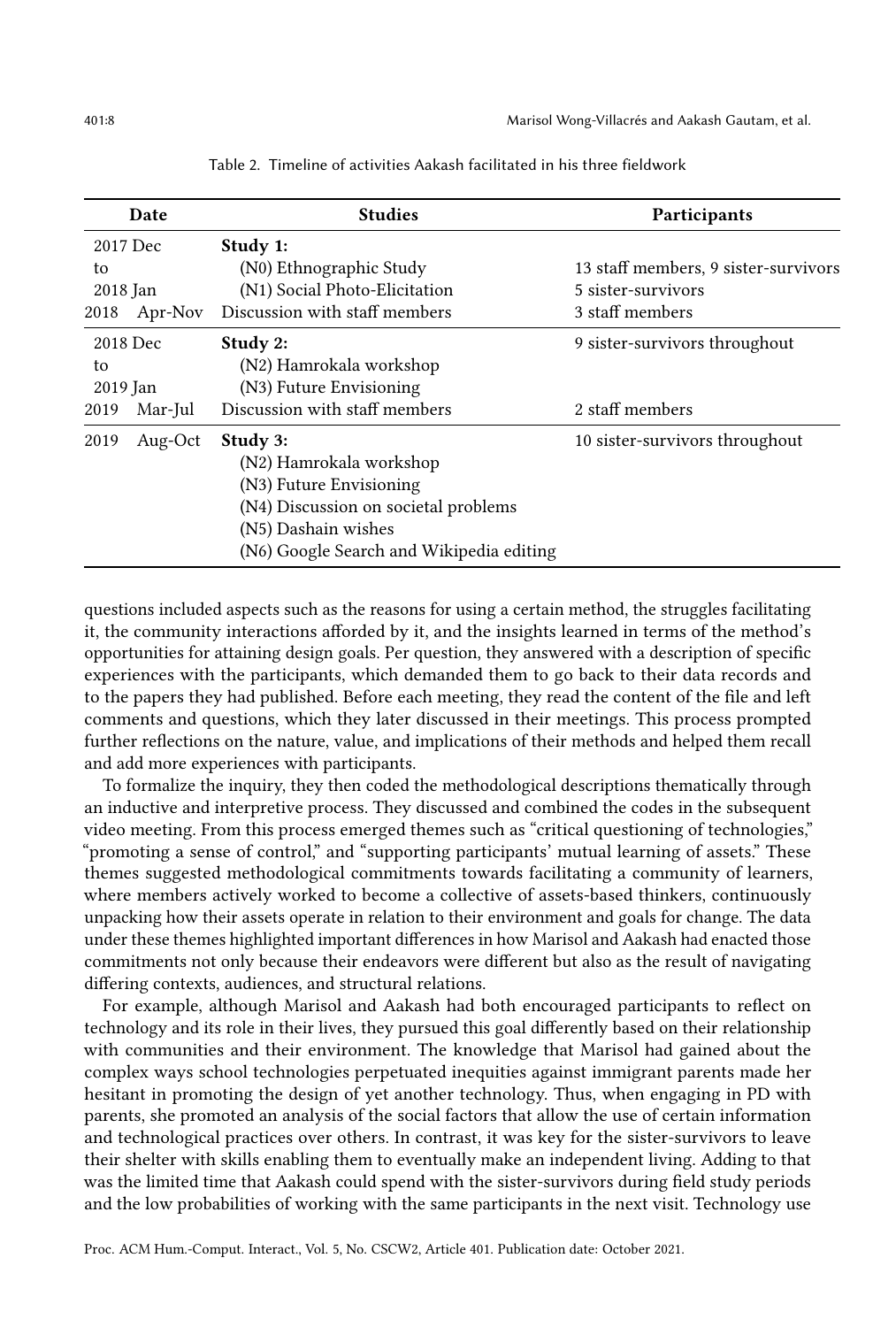emerged as one component of mechanisms to develop assets, one that was of particular interest to the organization and seemed to spark curiosity in the sister-survivors. As the research unfolded, it became important that while each PD engagement supported developing awareness about their assets more generally, a component of it involved cultivating both technical skills and a critical view of how such skills could support them in the future.

## 5 A SHARED VIEW OF ASSETS-BASED DESIGN: CORE COMMITMENTS

Marisol and Aakash's analysis highlighted a common understanding of assets-based design as the process of working with participants in co-constructing collectives of assets-based, critical thinkers. Their data suggested that these collectives engage in an ongoing process of collaboratively developing a critical consciousness, reflecting and learning about their situation of oppression and marginalization [\[40\]](#page-28-13). We now describe how the lens of assets shaped Marisol's and Aakash's view of critical consciousness and collectivity. We also provide an overview of the three methodological commitments that both Marisol and Aakash enacted to foster collectives of assets-based thinkers.

Supporting a critical consciousness is a goal that most participatory approaches such as PD and PAR already pursue. Marisol and Aakash's analysis suggests that an emphasis on assets, however, leads towards ensuring such consciousness stems from and prioritizes a rich understanding of assets. To do so, they both used strategies that supported participants in gradually becoming assets-based thinkers who continuously foster a critical attachment [\[24,](#page-27-5) [71\]](#page-29-18) to their available and attainable assets, identifying them and incrementally valuing them as a source of power from within.

In particular, Marisol and Aakash emphasized methods that fostered collectives of assets-based thinkers. Fostering collective formation is also a common participatory goal [\[24,](#page-27-5) [90\]](#page-30-13). However, Marisol's and Aakash's experiences suggest assets-based PD emphasizes such collectives as communities of learners (e.g., [\[12,](#page-27-16) [13,](#page-27-17) [82,](#page-30-15) [86\]](#page-30-16)). In such communities, members could collaboratively define and pursue shared learning goals about their assets, act as learning resources to others, and value the incremental process of reflecting on and forming attachments to their assets.

Commitment #1: To Co-Navigate a Trustworthy Process. In facilitating participants' critical awareness of assets, Marisol and Aakash learned that it entailed considering the emotional state of participants. For both Marisol and Aakash, supporting participants in trusting and co-navigating the emotionally complex process of becoming an assets-based thinker was crucial. To unveil the whys and the hows of assets and their limitations, participants had to be open to reflecting on their experiences with assets—and perhaps even past struggles—and sharing them with others. This placed a demand on them to trust other participants, the designers, and the process. Moreover, forming attachments to assets may not have yielded immediate visible results for participants to appreciate, and required continuous negotiation throughout the journey about what they expected and what an assets-based design process could offer. Such an emotional demand might not arise in other design approaches that work with participants in exploring what they need and, from there, envision how to fulfill those needs [\[97\]](#page-30-11). In some cases, the participants might even have needed to experience a certain level of discomfort. Co-navigation meant that this demand could not overwhelm the possibility of participation.

Commitment #2: To Co-Build An Interdependent Collective. When describing participatory methods and their use, most literature in fields like PD centers on the methods' opportunity for designerparticipant mutual learning; while the designers learn "the realities of the users' situation," the users learn "to articulate their desired aims and learn appropriate technological means to obtain them" [\[90,](#page-30-13) pp. 2]. In Marisol's and Aakash's cases, they both rather emphasize the importance of movements towards collectives of assets-based thinkers. Further, they highlight how to foster such movements in situations where the movement itself may constitute an achievement. To do this,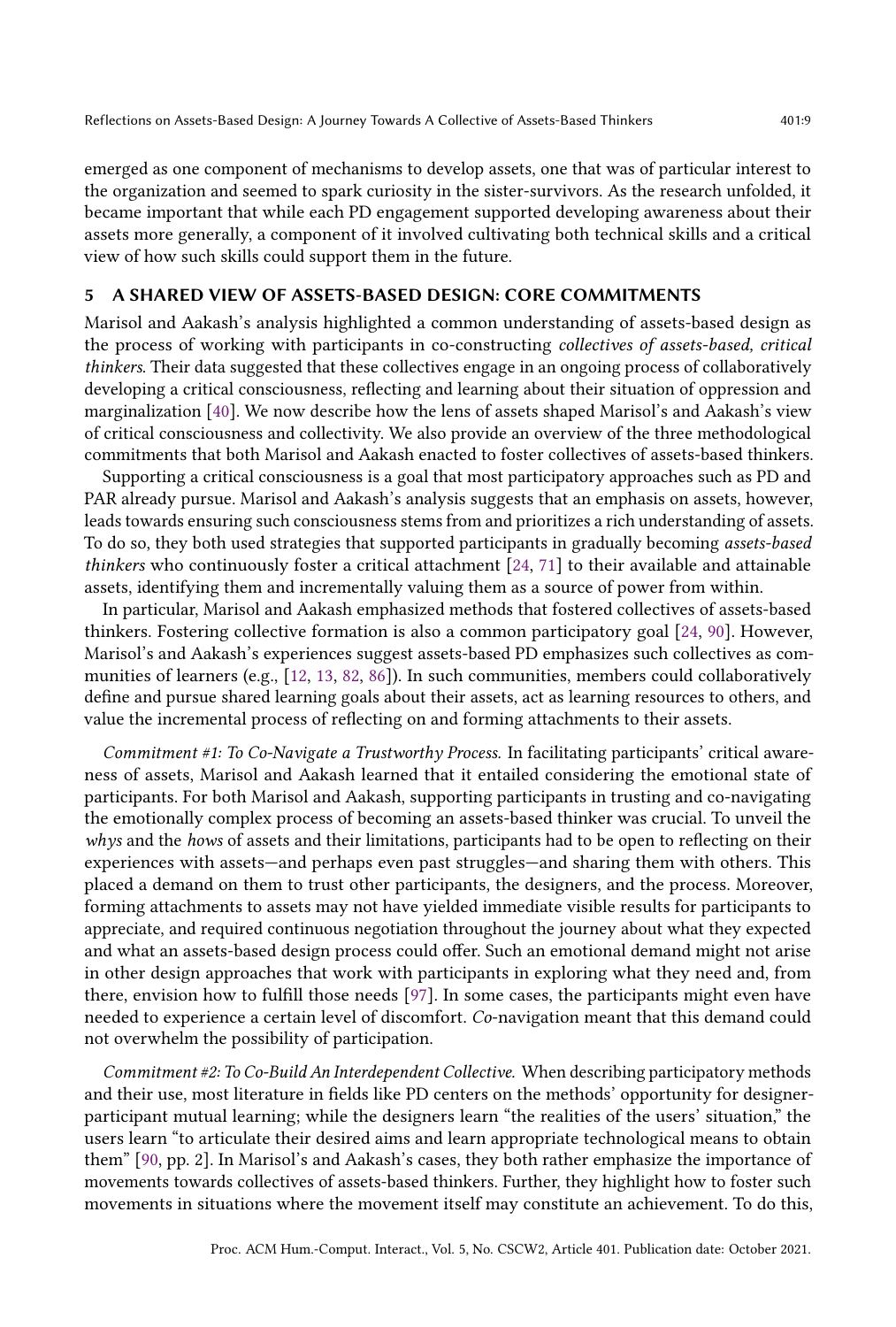Marisol and Aakash resorted to methods fostering participant-to-participant mutual learning of how to critically analyze the assets available to them. As such, Marisol and Aakash used methods that could help participants explore how individuals' assets operate in relation to the collective, how certain power structures limit these assets' use, and the implications of these limitations moving forward. Moreover, Marisol and Aakash both shaped their methods to ensure that different individual voices around assets could be heard equally.

Commitment #3: To Co-Experience An Incremental Assets-Based Transformation. A body of PD scholars has increasingly promoted participation in design as a process that goes beyond technology creation [\[24,](#page-27-5) [66\]](#page-29-7). However, in practice, a significant number of PD engagements—especially in the industry, emphasize solving a known issue by generating a materially fixed product, often championing technological innovation  $[6, 21, 34]$  $[6, 21, 34]$  $[6, 21, 34]$  $[6, 21, 34]$  $[6, 21, 34]$ . Tangential to this, there is a generalized tendency in CSCW and HCI to value the efficacy of technology-oriented design endeavors based on the visible and measurable changes these endeavors motivate [\[10,](#page-27-18) [91\]](#page-30-17). In contrast, Marisol and Aakash practiced assets-based design as an approach that not only avoids "focusing solely on proximate concerns," [\[24,](#page-27-5) pp. 242] but that appreciates small incremental transformations—even if these are not visible or measurable—happening over a long period. These transformations have both included individuals developing an appreciation towards their own assets and collectives discussing a problem and envisioning new perspectives about the future. These incremental gains enabled pathways for change to emerge organically and, thus, helped participants to see their circumstances "not as a static reality, but as a reality in process, in transformation" [\[39,](#page-28-12) pp. 83].

# 6 COMMITMENTS FOR ASSETS-BASED DESIGN: TWO EXAMPLES

Marisol's and Aakash's efforts to foster a collective of assets-based thinkers entailed the pursuit of three core commitments: co-navigating a trustworthy process, co-building an interdependent collective, and co-experiencing an incremental assets-based transformation. Now, we describe the particular methodological decisions each person enacted to pursue these commitments. We also reflect on how our decisions illuminate transferable lessons about the different shapes that assets-based commitments can take when responding to contexts, communities, and goals. These descriptions and reflections can illuminate other designers' decision-making processes when prioritizing assets with communities.

## 6.1 Case 1: Re-imagining ICTs for Latin\* Immigrants Parents in the U.S.

Latin\* are the largest group of immigrants in the U.S. [\[76\]](#page-29-19). However, the U.S. educational system has historically deemed Latin\* immigrant families' linguistic, cultural, and socio-economic differences from the norm as deficiencies. As a result, Latin\* immigrant parents are continuously pushed to the margins of their children's education [\[15,](#page-27-13) [17,](#page-27-19) [51\]](#page-28-18). The introduction of parent-education ICTs further hinders these parents' opportunities to support their children. These ICTs impose information and technology practices that profoundly disregard parents' existing practices and knowledge, and thus, exacerbate the gap that parents already experience when trying to connect with schools' resources [\[46,](#page-28-19) [61,](#page-29-17) [78\]](#page-29-20). Inspired by anti-deficit work on education [\[48,](#page-28-20) [74\]](#page-29-1), for four years Marisol has worked with diverse Latin<sup>\*</sup> communities in the city of Atlanta, in the U.S., devising possibilities for change. In particular, she has explored the design of parent-education ICTs that do recognize and support Latin\* immigrant parents' practices and knowledge as critical strengths or assets.

Marisol's initial, three-year multi-sited ethnographic fieldwork unearthed parents' skillful use of apps that can help them attain everyday goals (e.g., YouTube and Google Maps) [\[101,](#page-30-14) [104\]](#page-31-4). The fieldwork also highlighted that, for several reasons, parents struggle to use the apps that schools mandate (e.g., distrust towards new apps, low familiarity with installing apps, and vague notion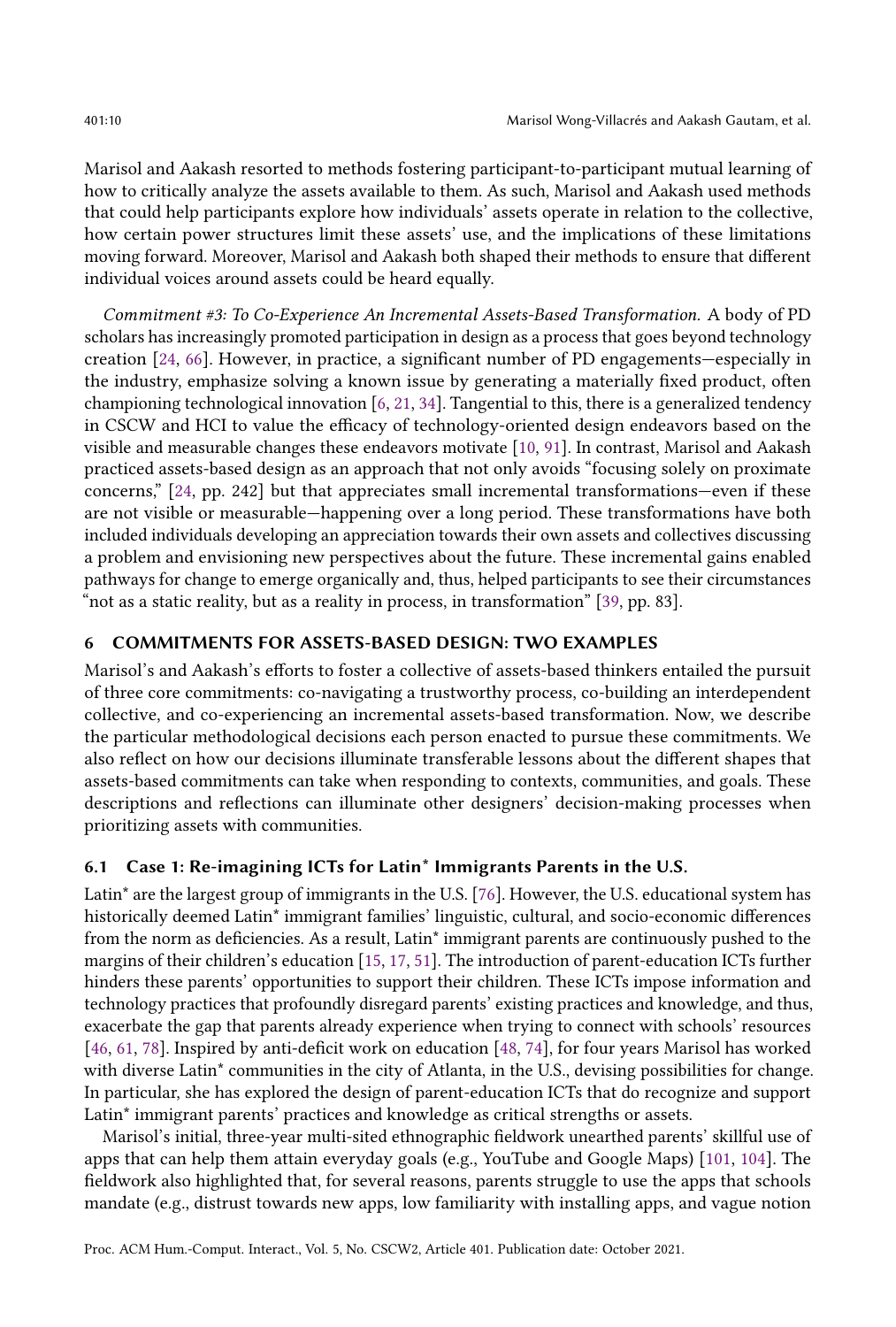Reflections on Assets-Based Design: A Journey Towards A Collective of Assets-Based Thinkers 401:11

 $d$ 

<span id="page-10-0"></span>Idioma

Fig. 1. Participatory activities that Marisol facilitated: a) the tree of life; b) the parenting journey; c) a board of assets; d) a word cloud with assets and challenges; e) speculative design; f) the information sources chart

of each school app's purpose). Such struggles further feed institutional visions of the parents as deficient, which in turn affects how parents see themselves [\[105\]](#page-31-5). With this rich understanding of parents' information and technology practices, Marisol proceeded to engage in participatory design with various of the fieldwork's communities. Specifically, she facilitated a one-month PD engagement with two groups of parents (15 in Group A and 25 in Group B) that envisioned assetsbased changes in the parent-education relation [\[99\]](#page-30-4). Knowing the often-negative role that parenteducation apps had on parents' ability to navigate the educational system [\[100\]](#page-30-18), Marisol planned the engagement to prioritize participants' understanding of their assets over the development of technological products or skills. In essence, the engagement focused first on motivating participants to perceive, consider, and respect their individual use of assets in the past, then to consider these matters collectively, and eventually to develop an understanding of why those assets failed or succeeded.

Next, we describe how the methods that Marisol presented to each group of participants (A and B) supported them to begin developing into a collective of assets-based thinkers. Further, we reflect on how these methods enact assets-based design commitments.

6.1.1 Group A: Using Assets to Devise New Parent-Education Interactions. Marisol presented participants in Group A with three stages leading them to imagine uses for their assets that could change the traditional parent-education relation. First, a stage for recognizing and appreciating their assets. Second, a stage for critically exploring how their assets operate within their larger contexts. Third, one for envisioning how to use their assets towards redefining parent-education interactions. These stages illuminate how methodological decisions around materiality, experience-sharing, and the unpacking of assets and larger systems can promote a collective of assets-based thinkers.

Stage 1: Appreciation of Assets. To introduce an assets perspective to the participants, Marisol presented them with two paper-based activities. In each, she provided participants with a wide range of cultural elements and information resources—which drew from Marisol's previous ethnographic engagement—for identifying and representing their assets. The first activity was the tree-of-life envisionment [\[83\]](#page-30-19), which offered them the possibility of identifying their assets from an open-ended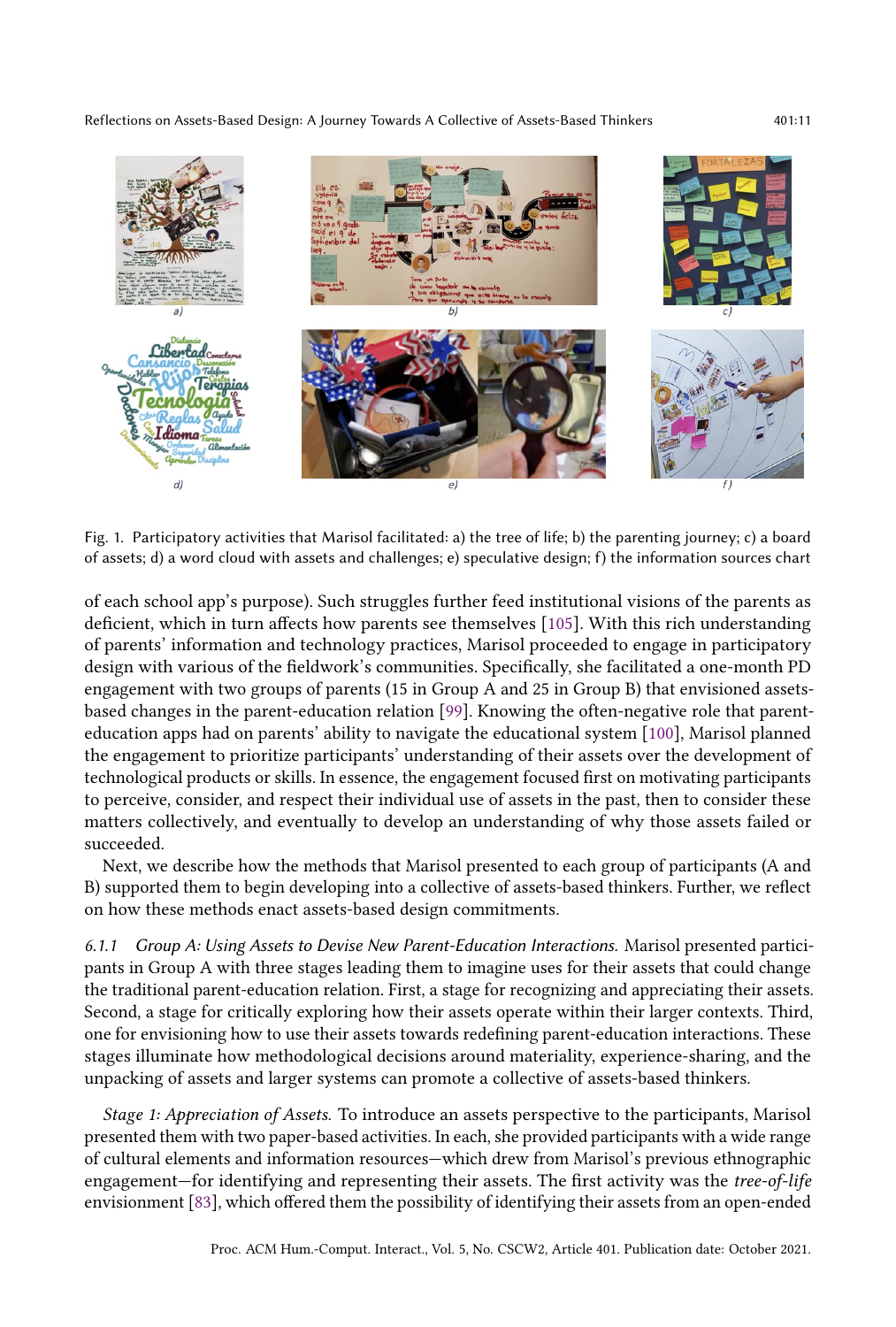view. They could decorate different tree parts to describe various aspects of their lives: the roots represented their origins, the trunk represented their present, and the leaves their desires and aspirations (Fig. [1.](#page-10-0)a). Next, the *parenting journey activity* asked them to identify their assets from the more particular perspective of a past parenting struggle (Fig. [1.](#page-10-0)b). Marisol then asked participants to share their creations and annotate Post-it notes with the assets and challenges they heard in other participants' narratives. With this, she aimed at motivating participants to reflect on individuals' assets collectively. Since this was the first time participants had engaged in conversations about their assets, Marisol offered different support types to minimize the risk of discomfort. For example, she showed participants samples of artifacts created by her and others to guide them throughout the process and offered to handwrite and present their ideas herself if they felt it was needed.

Giving parents the time and resources to individually retrieve their memories helped them decide the aspects of their lives—including struggles and acts of resilience—that they found valuable to share. The emerging assets included stories of family support, sacrifice, survival, perseverance, and attainment of aspirations. They also involved strategies that the participants used on an everyday basis to protect their families. Sharing how they dealt with highly personal problems such as autism, learning disabilities, bullying, and racism also allowed them to explore the complicated relationship between their parenting abilities and the systems surrounding them. For example, some parents explored how failures in the system (e.g., delays in providing support to children) had often pushed them to mobilize parenting abilities they did not feel they had before (e.g., connecting with other parents, reaching out to teachers despite not speaking English, and going to the school more often).

This open discussion also created a space for Marisol to share her experience as a Latin\* mother facing teachers who insisted that her son was disengaged but offered no concrete pathways to support him. Participants reacted by offering advice. Such personal interactions between designer and participants were critical for fostering a long-term community relationship; to this day, Marisol and parent participants have a WhatsApp group for sharing parenting resources. Towards the end of the session, all participants pasted the Post-it notes to a large board for everyone to see (Fig. [1.](#page-10-0)c). Creating such a collective summary of the experiences they had shared helped many parents realize that they face a lot of challenges, many of which are similar, but that the strategies they use to face such struggles are also abundant and as worthy of sharing as the challenges themselves.

#### On Commitments

To Co-Navigate a Trustworthy Process: Since this stage was the participants' first encounter with an assets-based approach, it needed to foster a sense of trust in the process. Presenting participants with a careful selection of abundant familiar materials helped provide them with a sense of control when looking at their past to notice and share their assets. Giving participants the responsibility of analyzing other participants' experiences—identifying them as assets or challenges—also contributed to trust-building goals: they could own the process, making critical decisions about how to represent their collective assets.

To Co-Build An Interdependent Collective: Given that participants in this engagement did not know each other, it was critical to support a path towards becoming a collective, appreciating their assets and interconnections. Asking them to share their individual experiences with the group helped in that regard: they learned about each other's strengths and struggles and found support in their peers. In being attentive to when and how to act to encourage equal but different participation, Marisol also maximized opportunities for mutual learning.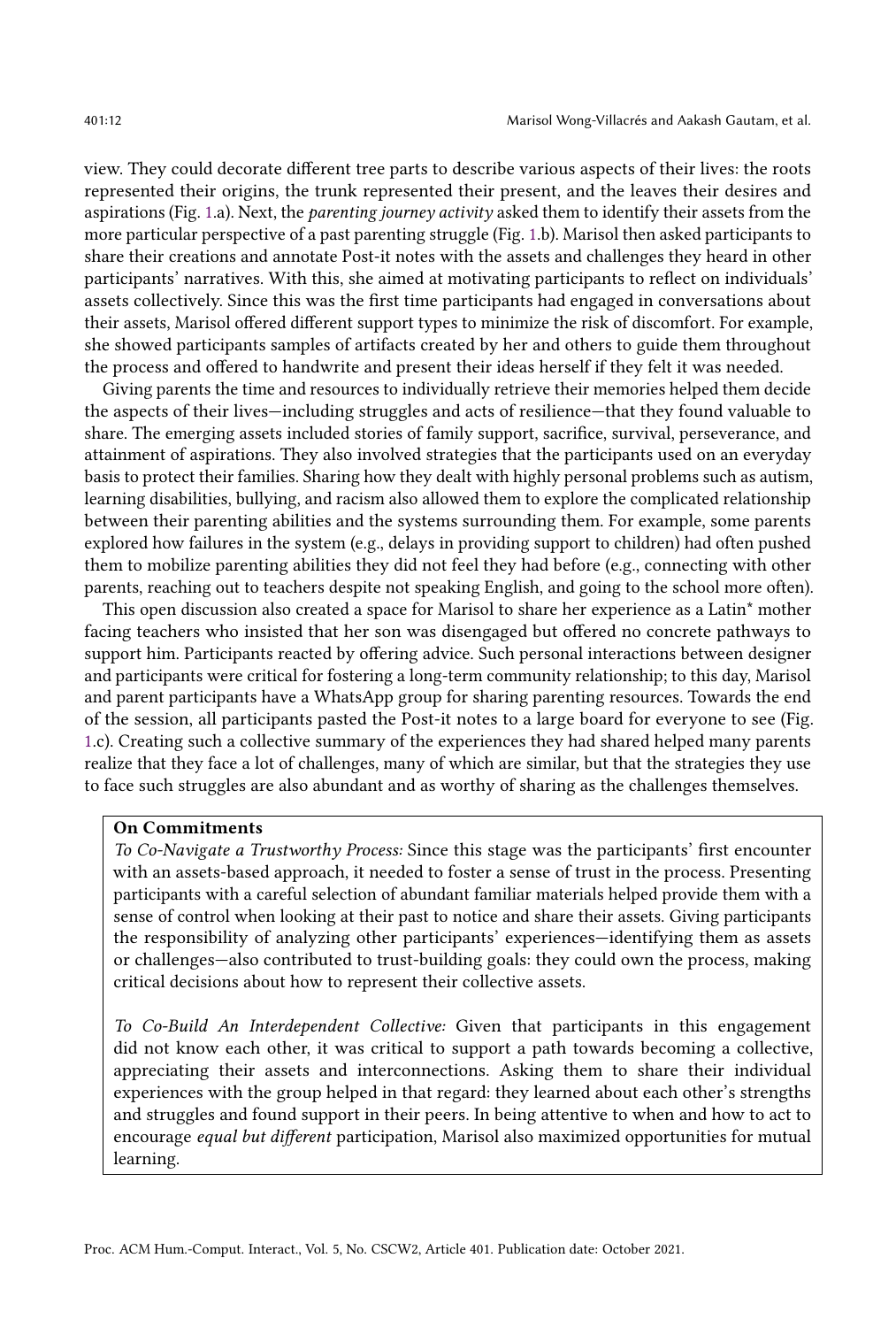Stage 2: Critical Analysis of Assets. After inviting participants to share their assets individually, Marisol presented them with a series of activities for analyzing their assets collectively and critically. This entailed unpacking how their assets operate within broader systems. To that end, she again encouraged participants to see their assets from many different perspectives, from the open-ended to the particular. For example, two consecutive activities around an open-ended view of assets helped participants to discuss the systemic factors shaping how their assets operate. Specifically, a twoweek photo diary activity allowed the parents to identify the assets they mobilize individually for addressing a wide range of purposes, including learning, supporting their children, and accessing information. From there, the participants moved to collaboratively analyze all the assets and challenges they had identified so far by discussing word clouds that aggregated all these data.(Fig. [1.](#page-10-0)d). Such a collaborative exercise allowed them to find unexpected contradictions in how their assets behaved (e.g., the words 'Comunidad' (community) and 'Hijos' (children) were in both assets and challenges clouds). This, in turn, led participants to theorize about the systemic reasons limiting the potential of their collective assets (e.g., the distrust between community members due to classism and society's low support towards fostering in children an empowered image of their immigrant parents).

In the next activity, the participants saw their collective assets from a parent-specific perspective. Marisol asked participants to line up the resources that the larger Latin\* community uses to support their children's education. The participants first lined these resources up in terms of their preference for navigating parenting issues. Then, they rated the resources' effectiveness. This process unearthed further contradictions in how assets operate, but this time with a specific focus on the educational system. This, in turn, led to a collective reflection on the various factors shaping—and often limiting—the community's ability to mobilize its assets. Some parents discussed, for example, that while they often see teachers as a preferable resource, it can be hard to reach them. In contrast, many commented how having a bilingual school liaison who could support them right away had often proved to be a life-saver.

The role, potential, and limitations of technology for supporting the participants' assets also emerged from these conversations. Raul, for example, reflected on the reasons why technologies such as YouTube could be a key asset for addressing parenting challenges, but currently are not: "When you can actually find something that aligns with what the children need, then YouTube videos are great. The problem is that it gives you a ton of results, and then it is super hard to find the video that does help." This excerpt from the discussion between Raul, who grew up in México, and Eliza, who grew up in the U.S., exemplifies the kind of critical discussions around technology and assets that took place during this stage.

- RAUL: The way people use technology in this country is not similar to the way we [Latin\* immigrant parents] use it. They use it all the time to solve any problem. Since you grew up here, you have that as an advantage. You understand how to filter out information for helping our children.
- ELIZA: Not really, I know the language, that is true, but their practices [the school's] and how to move around to get what our children need, is still a challenge for me.

## On Commitments

To Co-Build An Interdependent Collective: Collective activities for generating visual representations of a group's assets helped participants further explore their interconnections. As participants contrasted their experiences, they challenged assumptions—often deficit-based—of themselves and Latin\* immigrants in general, further realizing the interconnections between their different assets and challenges.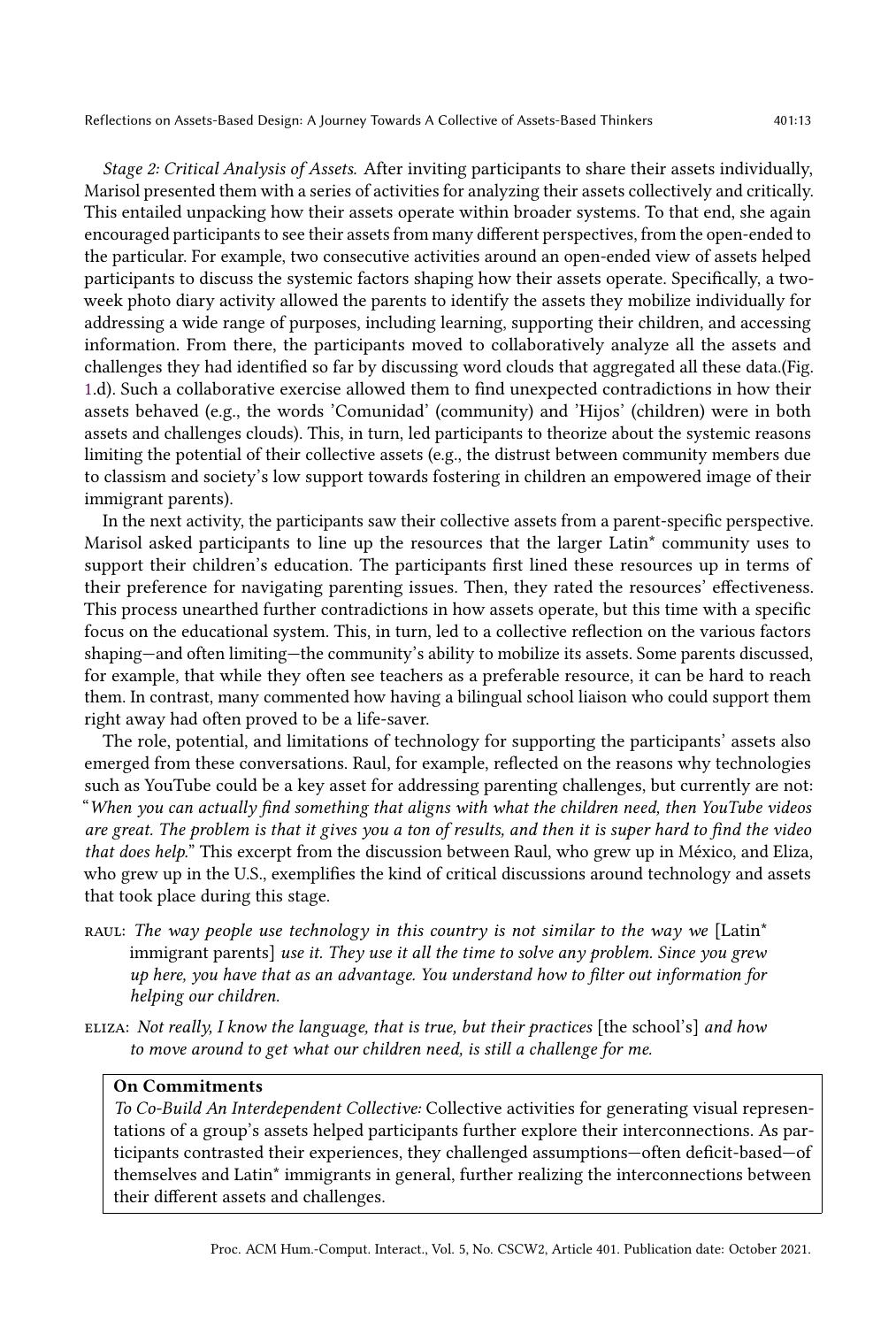To Co-Experience An Incremental Assets-Based Transformation: The participants' work visually representing the interaction between larger systems and their collective assets led them to engage in assets-based thinking progressively. They questioned their preference for certain assets, considered new perspectives for their problems, and began suggesting pathways to change their context. We argue that this change in thinking already represents an incremental transformation that designers could value more and foster as part of a long-term engagement in realizing social transformation.

Stage 3: Imagining New Uses of Assets. After unpacking assets and challenges, Marisol presented participants with a final stage. The goal was to support the parents in imagining assets-based changes for the parent-education relation. Knowing from previous fieldwork that parents often felt disempowered to critique and change the school system's policies and rules, Marisol lowered design demands and instead promoted free imagination. She proposed a culturally situated Fictional Inquiry activity [\[32\]](#page-28-21) using a mash-up of El Chavo del Ocho and El Chapulin Colorado, two Mexican TV shows with high cultural impact across Latin America [\[52\]](#page-29-21). These shows, originally produced for children, portrayed stories of superheroes, magical objects, family, and friendship in the context of socio-economic inequities. As such, they allowed Marisol to craft a fantasy-based setting where parents could make free use of their imagination. Specifically, she presented them with a narrative where a character from the show, Don Ramón, would reach out to them as parenting experts and ask for their help. He would send them a group of magical objects and a letter asking them for a vital favor: to assign the objects magical powers that could help him address his parenting problems. By "othering" the problem—making it Don Ramón's and not the parent participants'—and positioning the participants as experts, they were free to choose the challenges they wanted to address and explore how the assets they had identified so far could be of help.

For example, many parents' designs suggested a desire for schools to offer the community more resources about family-oriented activities rather than information only. Others, such as Luisa, proposed to lift the systemic barriers (e.g., schools' privacy policies) preventing parents from mobilizing their assets to connect with each other as a parenting community. She proposed a magical magnifying glass for expanding parents' chances to help each other (Fig. [1.](#page-10-0)e).

If Don Ramón uses the magnifying glass to read the email that the teacher sends to all parents, he will be able to see a mark on the email address of parents who have the same concerns he has. The fact that the email is coming from the teacher, who is a form of authority, can help Don Ramón feel safer in contacting these other parents.

#### On Commitments

To Co-Navigate a Trustworthy Process: Engaging participants in using their assets to challenge oppressive systems entailed using methods that could maintain and further support their trust in the process. Marisol's case suggests that culturally situated contexts and narratives that other participants' problems can foster the needed trust, especially in cases where over-emphasizing technology design—rather than change—might reinforce defect-based self-views.

To Co-Experience An Incremental Assets-Based Transformation: While the PD engagement that Marisol presented to the parents did not produce a technological app that would change their lives, it did support participants in taking an incremental step towards becoming assets-based thinkers. Specifically, in lowering technical demands, this stage allowed participants to challenge deficit-based views that deem them information-poor and to identify systemic problems in critical need of change.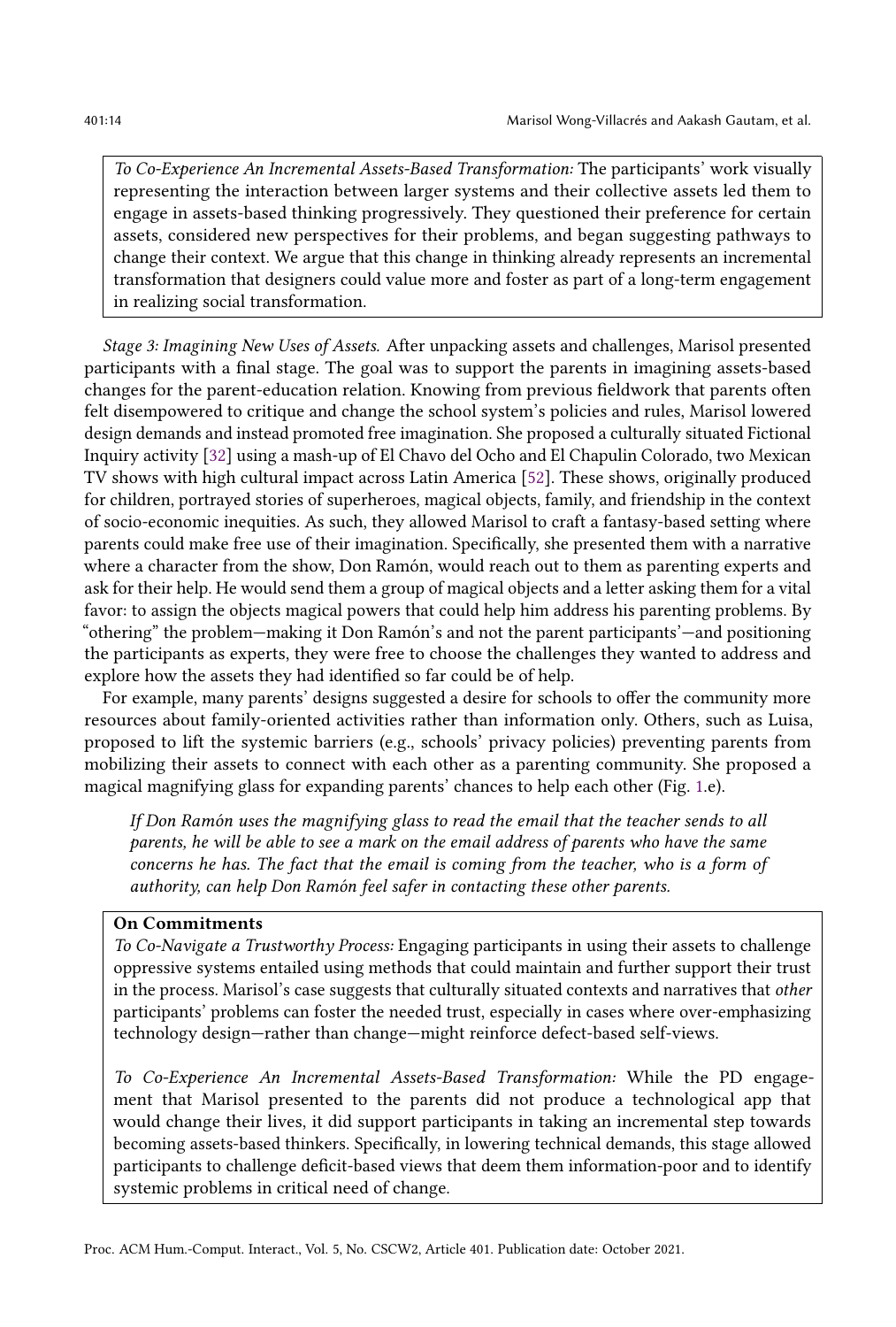6.1.2 Group B: Rethinking Technology in Relation to Assets. As mentioned above (Section [4.1\)](#page-5-1), activities for Group B responded to a community partner's request for developing parents' technological skills. The community partner—who was not a participant in the PD engagement, but was a participant in the overall endeavor—felt those skills were essential for helping parents to better cope with their children's more advanced technological practices. Given Marisol's knowledge about parents' complex relationship with technology, she expressed her concern that skill-teaching alone could hinder opportunities to illuminate the parents' already existing assets, technical and non-technical. Marisol and the community partner then decided that the workshop would promote critical learning of assets in relation to the technologies that parents had identified as relevant to them, including parental control apps, information searching systems, and community-building tools.

Similar to the work with Group A, each session engaged participants in appreciating, critically analyzing, and using their assets. For example, the session exploring parental control apps began by prompting parents to individually reflect on their feelings towards children's technology use. Marisol then gave parents visual resources to collaboratively create a paper-based ad representing how they would use their assets to motivate children in following their technology use rules. Once the participants had presented their ads to their peers, Marisol proceeded to teach the parents about parental control apps. Finally, the participants engaged in a group discussion about how these apps aligned with their assets and goals. Having reflected on their assets beforehand helped parents like Mariana to make informed decisions on how to introduce parental control apps in their lives. For her, it was critical to prioritize family negotiation over using technology to control their children: "I will try to decide new rules with the children and my husband, and then put the rules next to the dinner table so that everybody remembers our decision."

#### On Commitments

To Co-Navigate a Trustworthy Process: Promoting an assets-based perspective may be in tension with the participants and community partners' goals. Marisol navigated this tension by expressing her concerns to the community partner about possibly limiting the parents' assets growth. Such negotiations with participants and community partners are critical in supporting them to see the process as trustworthy. However, the negotiations themselves require a high level of trust, which Marisol was able to build during her extensive ethnographic work.

To Co-Experience An Incremental Assets-Based Transformation: Technologies have a strong potential for supporting social transformation. However, their introduction, especially if presented as a potential solution, can lead participants to disregard their existing assets. In facilitating a critical understanding of assets in relation to technology, Marisol supported participants' incremental steps towards sustainable social transformations.

# 6.2 Case 2: Building Towards Dignified Reintegration with Sister-Survivors in Nepal

Human trafficking has been a major problem globally, including in Nepal, where an estimated 15,000 girls and women are trafficked annually; upwards of 2000 people were rescued from trafficking in 2020 [\[28,](#page-28-22) [70\]](#page-29-22). Anti-trafficking organizations are the major actors involved in the prevention as well as repatriation, rehabilitation, and reintegration of survivors [\[62,](#page-29-23) [65\]](#page-29-24). In the last four years, Aakash has been working with an anti-trafficking organization that was founded and is being led by a group of sex-trafficking survivors—henceforth, called "Survivor Organization" (SO)—and the sister-survivors living in SO's shelter homes. Based on what staff and sister-survivors said in initial investigations, his goal emerged as the exploration of ways to support the "dignified reintegration"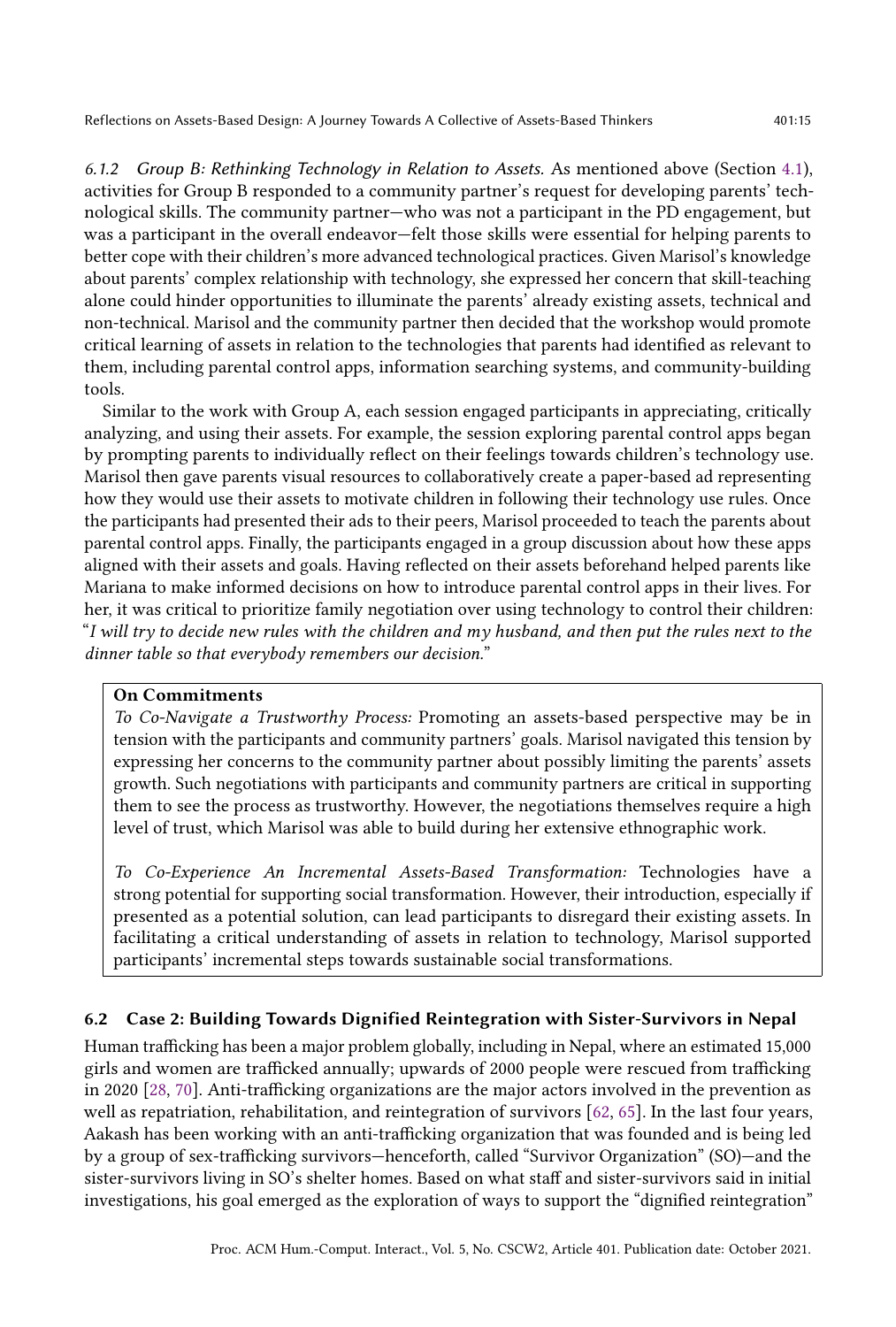of the sister-survivors into society. Aakash chose to pursue an assets-based approach to counteract the state of dependency that anti-trafficking organizations appeared to perpetuate for survivors as these organizations seek to secure funding from external donors [\[2,](#page-27-20) [62,](#page-29-23) [65\]](#page-29-24). Focusing on what the sister-survivors already have rather than what they do not have can support them in drawing power from within.

From the outset, SO and the sister-survivors shared their interest in exploring roles for technology to support the sister-survivors' reintegration journey. The interest formed the basis of SO's relationship with Aakash. Yet, while as a computer scientist, Aakash brought technological skills and personal inclination to the project, ironically, he saw the role of technology as potentially more difficult and challenging than did many people in SO. Aware of the ways technology can be perceived as a charismatic panacea [\[4\]](#page-27-21), Aakash attempted throughout to utilize technology as a means to build upon the sister-survivors' existing assets rather than towards an end goal of becoming a technology user.

Aakash's work entailed three field studies with activities supporting the sister-survivors to appreciate and build upon their assets, and with it, be at a position of slightly greater power when they leave the shelter home. Specifically, the *first* study involved the sister-survivors to uncover their assets, the second focused on supporting them to reflect on their existing assets and explored a potential direction to build upon the assets, and the *third* supported the sister-survivors to incrementally build upon their assets towards more enduring ones. There was a significant time between each field engagement that allowed the research team to reflect on the observations and discuss the findings with the staff members at SO. These reflections and discussions informed the design of subsequent approaches. However, due to sister-survivors' turnover, in each field study, Aakash worked with different groups of participants. For this reason, each study sought to provide concrete gains for individual sister-survivors, assuming that they might not be present to benefit from future participation. Further, given that the assets available to one group may not be available to another, the turnover led Aakash to always begin his studies by discussing his prior work and findings with the sister-survivors. This helped promote collective reflection and was instrumental in situating, justifying, and adapting the activities.

Besides the time invested in PD activities (Section [4.1\)](#page-5-1), three factors stand out as different from Marisol's work. First, the nature of the groups differed in terms of number, locations, and the kinds of attachment members had with one another. While Marisol worked with different groups across locations in an urban setting, Aakash worked with sister-survivors living in one specific setting, sharing the challenges of living in a shelter home with a shared awareness of each others' past. Thus, they held strong bonds with each other, yet these bonds were temporary since the sistersurvivors moved out of the shelter home at an indeterminate time. Second, motivating participants to recognize assets by reflecting on their past was not feasible. The sister-survivors shared that they found it very painful to recall their past and would prefer to move away from it. Aakash thus focused on activities that positioned on the present or the future. Third, each of his studies involved a technological component that was structured as a small exploration to understand both the potential and the limitations of the socio-technical systems in facilitating assets-based engagement. This entailed detailed discussions with the staff members on the findings from the field studies and collectively charting approaches for the subsequent study, including the way any technology would be presented.

We now present Aakash's methodological decisions across the three field studies he facilitated, emphasizing how the particularities of the context he worked in shaped his enactment of assetsbased design commitments.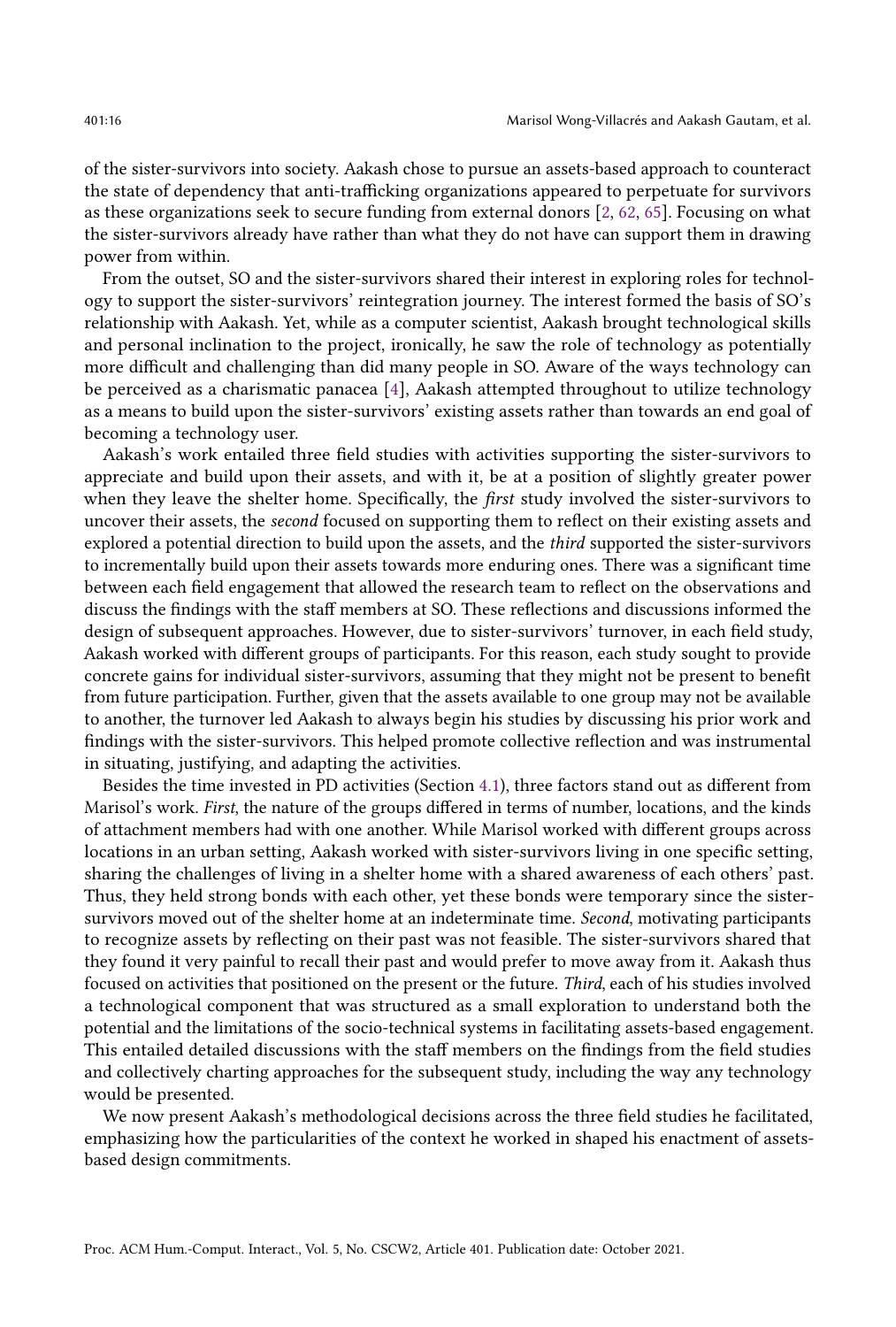<span id="page-16-0"></span>

Fig. 2. Participatory activities that Aakash facilitated: a) photo elicitation; b) Hamrokala workshop; c) future envisioning; d) Dashain wishes; e) Google search and Wikipedia editing; f) discussing societal problems

6.2.1 Study 1: Uncovering Existing Assets. The goal of the first study was to develop a holistic understanding of the anti-trafficking organizations' operations in Nepal and the circumstances surrounding reintegration, and to identify factors that can influence Aakash's engagement with the sister-survivors. To this end, Aakash began with an ethnographic inquiry of two of the largest anti-trafficking organizations in Nepal. The initial ethnographic inquiry revealed a salient deficitbased discourse; the survivors were seen by the staff and themselves as passive beneficiaries of the organization. Staff members developed and implemented rehabilitation programs with limited input from the sister-survivors, highlighting tensions between the vision of the future that the sister-survivors held for themselves and the goals set for them by the staff members [\[41\]](#page-28-17). Critically, these practices placed the sister-survivors as service recipients with limited power. The sistersurvivors were asked by SO to share stories of abuse and violence that they had endured before they were repatriated, further perpetuating deficit-based perspectives. The sister-survivors mentioned the pain they had felt in recalling the past events, "I had already forgotten it [the past events] and being reminded of it was hard. I was so sad for 2-3 days. We have left that place and moved on." Despite that, these stories were widely shared, such as in the organization's annual report. Dignified reintegration constitutes elements of power: the sister-survivors having power over their lives and power to engage with societal actors and institutions. To push back on the deficit-based discourse, Aakash sought to support the sister-survivors in uncovering and reflecting on their assets.

The noticeable distance between Aakash and the sister-survivors complicated the feasibility of engaging them in activities for reflecting on assets in their everyday lives; to open up and share their experiences, participants need a space for trusting each other and the designer. Aakash's repeated visits to the shelter allowed him to identify the sister-survivors' poster-crafting work for SO's awareness-raising programs as an activity that could create the familiar trusting space the sister-survivors needed. He proposed the sister-survivors collectively use an instant print camera over two days for taking photos of their surroundings, discuss the photos, and agree on a summary text to describe the photos on the poster (Fig. [2.](#page-16-0)a).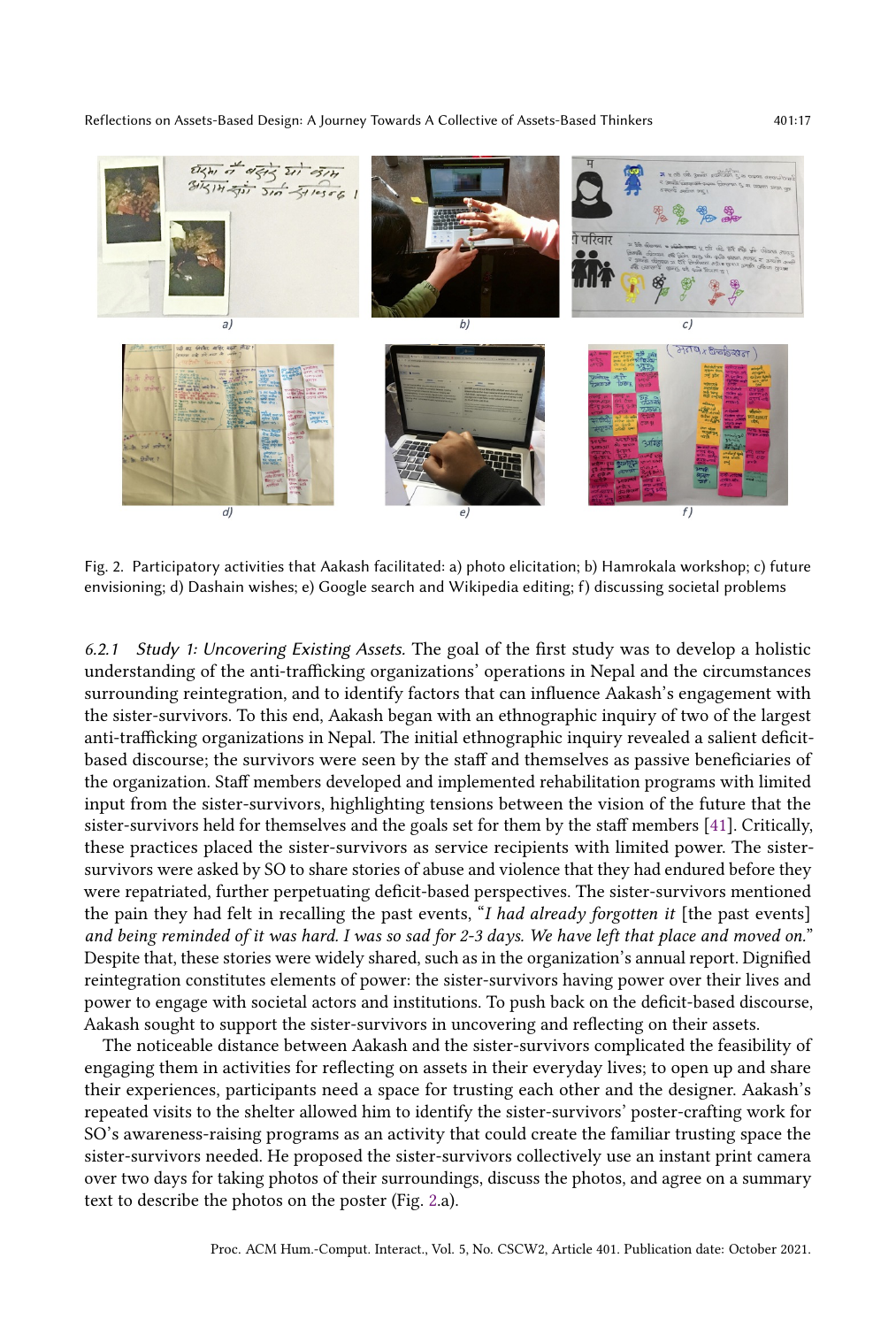An important component of the activity was its focus on the sister-survivors' present life in the shelter home and their vision of the future. Giving sister-survivors full control over the photos was another important component. The materials conveyed that the sisters could tear them up or even burn them if they wanted. Another important component was how the photos fit into a collective understanding of contribution. Inviting participants to comment on all of the shared photographs, not just the photographs they had taken as individuals, supported different amounts and kinds of participation (e.g., one could add to someone else's story or share their own story). The open-ended subjectivity of the photographs also contributed to an atmosphere of easy flexibility, drawing out plural voices as everyone had different experiences within the same setting. In general, the playful experience that the activity facilitated, as evident in the laughter throughout the sessions, suggests the activity helped in reducing the distance between Aakash and the sister-survivors and eliciting trust towards an assets-based process.

From the activity, the sister-survivors' crafting practice and their mutual bond with one another emerged as important assets that could support them during their reintegration journey. The activity's emphasis on collective ownership also facilitated discussions on the complexity of the sister-survivors' collective assets and struggles with a vision of what could be in the future. For example, the sister-survivors valued handcrafting as an opportunity to become financially independent in the future, as heard in Anita's remark, " ... because if we learn all these skills [different handicraft], in the future, we can make these at home and sell it outside [market]. That's why I think everyone should learn Pote [glass bead necklace] making." More than this, crafting was also seen as a means to become independent and bring families together. At the same time, limitations around crafting emerged. The sister-survivors had noticed the declining sales of handicrafts in the local market. Many also found crafting boring. They expressed a desire to learn other skills.

Their mutual bond with one another also emerged as an asset that can support them throughout their journey, including when learning about crafting and managing moments of frustration. However, they acknowledged that they were very likely to lose connection with one another once they leave the shelter home to live in different places across the country.

#### On Commitments

To Co-Navigate a Trustworthy Process: Moving away from the trafficking past was a critical decision taken to promote comfort. Using materials that were familiar to the participants facilitated in promoting a sense of control and trust. The social sharing and ludic nature of the activity further created a space that was within the sister-survivors' realm of comfort. The social and open-ended activity supported the participants to take control over the process and decide collectively how the tangible outcome could be shared with others outside the space.

To Co-Build An Interdependent Collective: While the participants shared a strong bond with one another, they had not previously discussed each others' strengths. Discussion about the photographs made the familiar setting strange in a convivial way. It invited the participants to reflect on what the things depicted in the photographs meant to them and learn what it meant to others. This led to a critical analysis of the value of crafting in the long run. Presenting the individually-created photographs as being collectively owned and using the individual stories to come up with a summarized text created an opportunity to show how individuals can be of value to the collective.

6.2.2 Study 2: Building Upon Identified Assets. The main outcome from the first study was the identification of crafting and mutual bonds as important assets on which to build. The second study sought to promote a deeper reflection on those two assets, supporting them to envision alternatives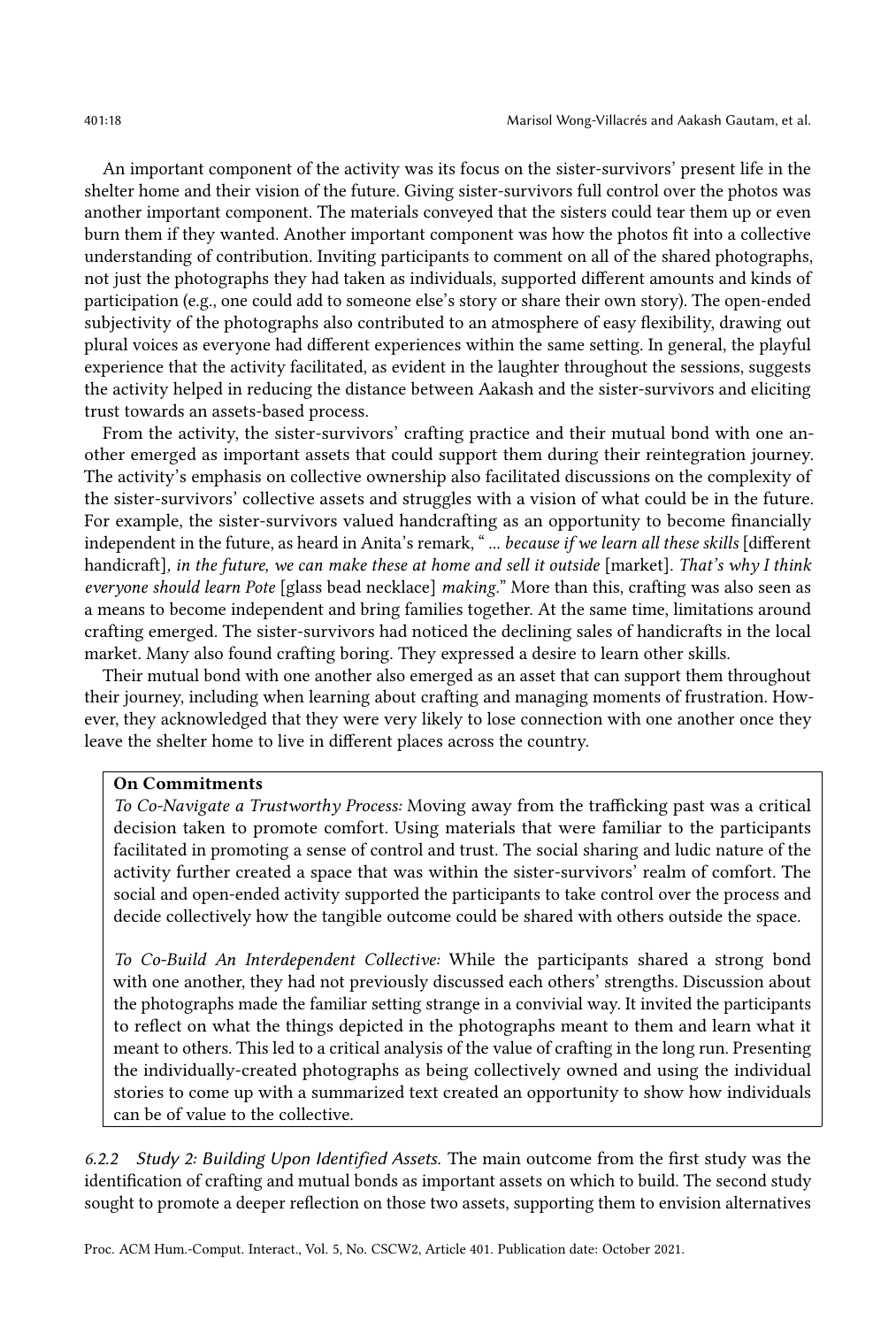web application called Hamrokala and a future envisioning exercise.

and engage in rich discussions about existing constraints and possibilities to navigate them. To that

Hamrokala Workshop. A past failed experience in introducing computing to the sister-survivors had eroded their and the staff members' confidence in the feasibility of this path; nonetheless, sister-survivors expressed openness and curiosity during Study 1 about learning to use computers. This suggested that computer use could be a component of building on their assets if it was done

end, two activities were designed as part of this study: a ten-day workshop involving a tailored

carefully in small exploratory increments that could mitigate failure. In between Study 1 and 2, Aakash drew upon the assets identified so far to create Hamrokala ("Our Craft" in Nepali), a web application contextualized around crafting. Hamrokala opened up the possibility of extending the sister-survivors' crafting-related assets beyond making, towards sales and marketing. The application allowed participants to upload and describe photos and drawings of their crafts as selling items (Fig. [2.](#page-16-0)b). Harnessing the sisters-survivors' mutual bond as an asset, the application allowed them to share comments on their creations. Also, acknowledging that many sister-survivors have limited text and digital literacy, the design included voice annotations in a female voice speaking in Nepali, emulating the type of social support that participants gave each other.

The web application was introduced through a ten-day workshop. In presenting the application to the sister-survivors, Aakash discussed findings from the first study and invited the sister-survivors to explore computing and Hamrokala as a means to build skills for the future. As the participants collaboratively explored the application and analyzed Aakash's proposal, they unpacked the learning implications of using technology as well as entering the crafting industry. In terms of technology learning, the scaffolded interactions with the web application helped participants to overcome their initial apprehension. They shared pride in being able to use computers and expressed a desire to learn how to use technology towards more immediate aspirations, such as connecting with their families. While the activity also prompted ideas for operating a crafting business in the future, it fostered a rich discussion about the learning they needed to undergo to become independent craft sellers, such as learning to better communicate their handcraft to a potential buyer. Further, participants like Bina and Manshree, who had worked on crochet scarfs, shared they were unaware of the selling price of the scarf and needed to learn more about these topics, "It felt really nice being able to put crafts that I have made for sale. It was easy. Initially, I didn't know how to establish the price. Now I know a bit."

Future Envisioning Exercise. Throughout this study, Aakash also worked to promote a deeper reflection on how the sister-survivors' participation was shaping their vision of the future—including the use of technology—and suggesting possible changes to their surroundings. To work towards the first goal, after the Hamrokala workshop, Aakash introduced a future envisioning exercise that elicited the sister-survivors' values around six aspects of their lives: "me", "my family", "my society", "my crafts and skills", "my source of income", and "me and my technology" in time spans of one, three, and five years into the future (Fig. [2.](#page-16-0)c). The activity elicited expression of the sister-survivors' desire for financial independence and social acceptance but also shed light on the limitations of the programs available to them to achieve their aspirations. In learning from each others' aspirations, like how many children they wanted to have, and building on the trust that the previous activities had fostered towards the process, the sister-survivors created a convivial space that motivated them to ask Aakash to share his vision too. Such invitation allowed to further illuminate interconnections for fostering mutual learning.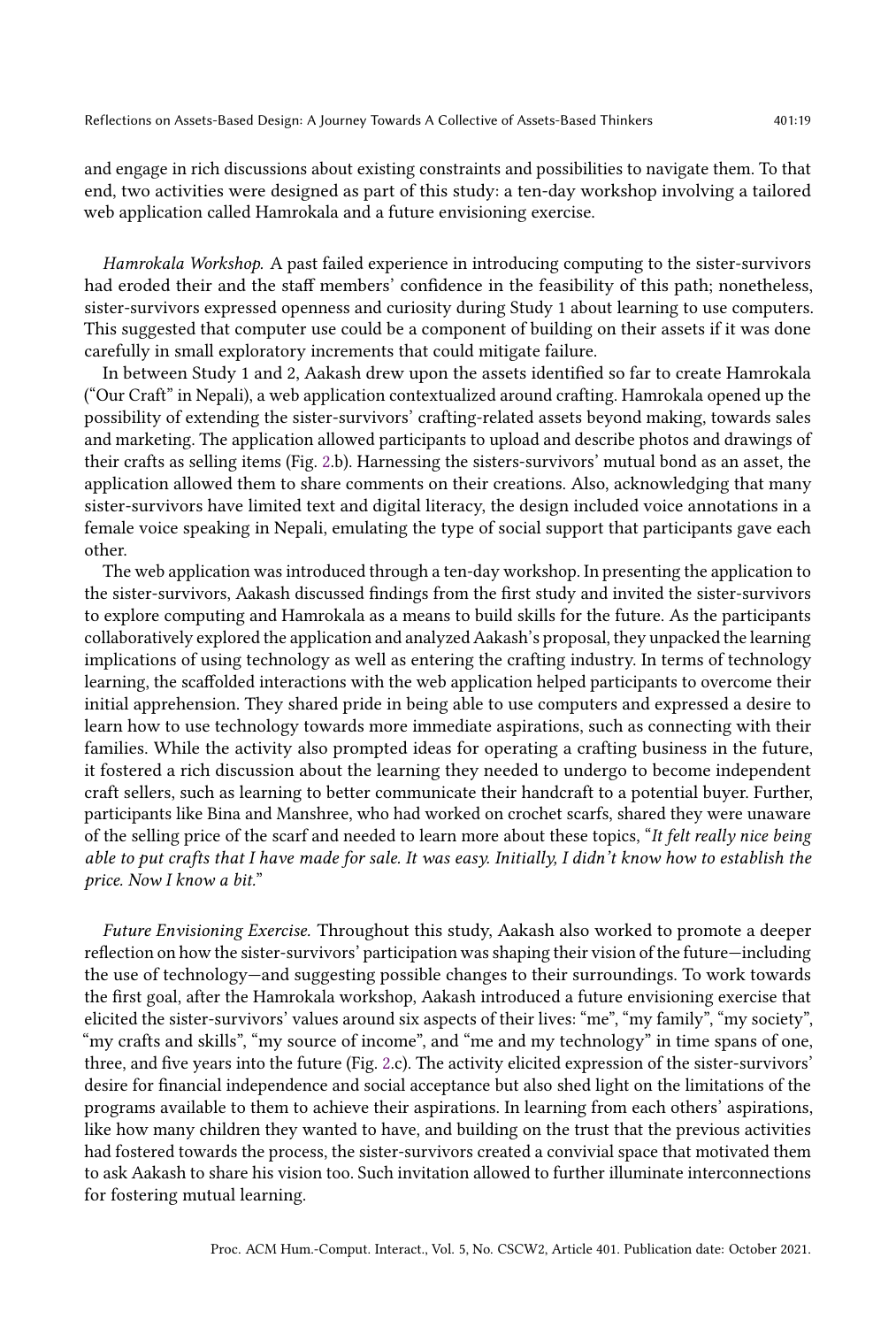To facilitate the sister-survivors' knowledge that their assets could shape their surroundings too—in this case, SO's operations—Aakash shared with participants his interpretation of the implications that crafting had for their lives. This included his sense that participants' lack of control over their crafting process was prominent. The sister-survivors agreed with this interpretation. They used this knowledge as a resource in a discussion with the handicraft trainers to identify different ways to gain more control over crafting practices. Sharing the insight helped switch the power roles. Aakash and SO went from being in charge of the engagement to show themselves in need of sister-survivors' knowledge. Further, it allowed the sister-survivors to chart possible ways to support each other moving forward.

#### On Commitments

To Co-Navigate a Trustworthy Process: The design of Hamrokala demonstrates again the critical role that observations of participants' assets can have in devising activities and choosing contexts and resources that encourage participant control. Control can build trust along different dimensions (e.g., self-trust, trust in the process). A sense of control was also fostered by cultivating practices of disclosure, even facilitating a space for participants to inform the operations of the NGO, helping to challenge deficit-based views and power dynamics.

To Co-Build An Interdependent Collective: Combining a collaborative technology-based experience with mutual reflection about the future enabled individuals to contribute to the collective analysis of the implications of using assets for learning. Aakash's engagement as a participant also suggests that, in the face of large power differences, designers seeking to unearth interconnections with participants need to invest in trust-building activities where participants can decide when and how to include them.

To Co-Experience An Incremental Assets-Based Transformation: This study highlights how a piece of technology can be a scaffold to attain a small incremental transformation that does not prioritize a technological outcome. Hamrokala supported the sister-survivors in developing awareness of their existing crafting practices and realize themselves as capable of attaining futures they had not considered feasible before. While this change in thinking might not be visible or measurable, it is critical when moving towards assets-based possibilities.

6.2.3 Study 3: Leveraging Assets to Explore Broader Possibilities. In Study 2, Hamrokala and the accompanying workshop suggested the utility of building on existing assets to create new ones. Furthermore, the sister-survivors seemed ready and able to explore broader possibilities—with their assets including their technological skills—that could endure beyond the shelter home. Study 3 started by replicating the Hamrokala workshop and then moved to replicate the future envisionment activity with some changes. Additional activities involved important discussions of societal problems that the sister-survivors had seen in their community and a good-wishing exercise contextualized around an upcoming festival. Aakash then went on to enable the sister-survivors to participate more actively in explorations of world knowledge drawing upon the Internet. These activities incrementally built upon the sister-survivors' assets and supported them to envision and reflect how they could leverage their assets in engagements outside the shelter home.

Hamrokala Workshop and Future Envisioning. Similar to the second study, the third study began with a ten-day workshop using the Hamrokala web application. It was followed by the future envisioning exercise. Pleasingly, the participants challenged the notion of imagining the future in terms of one-, three-, and five-year spans (as we had asked during the second study): "We may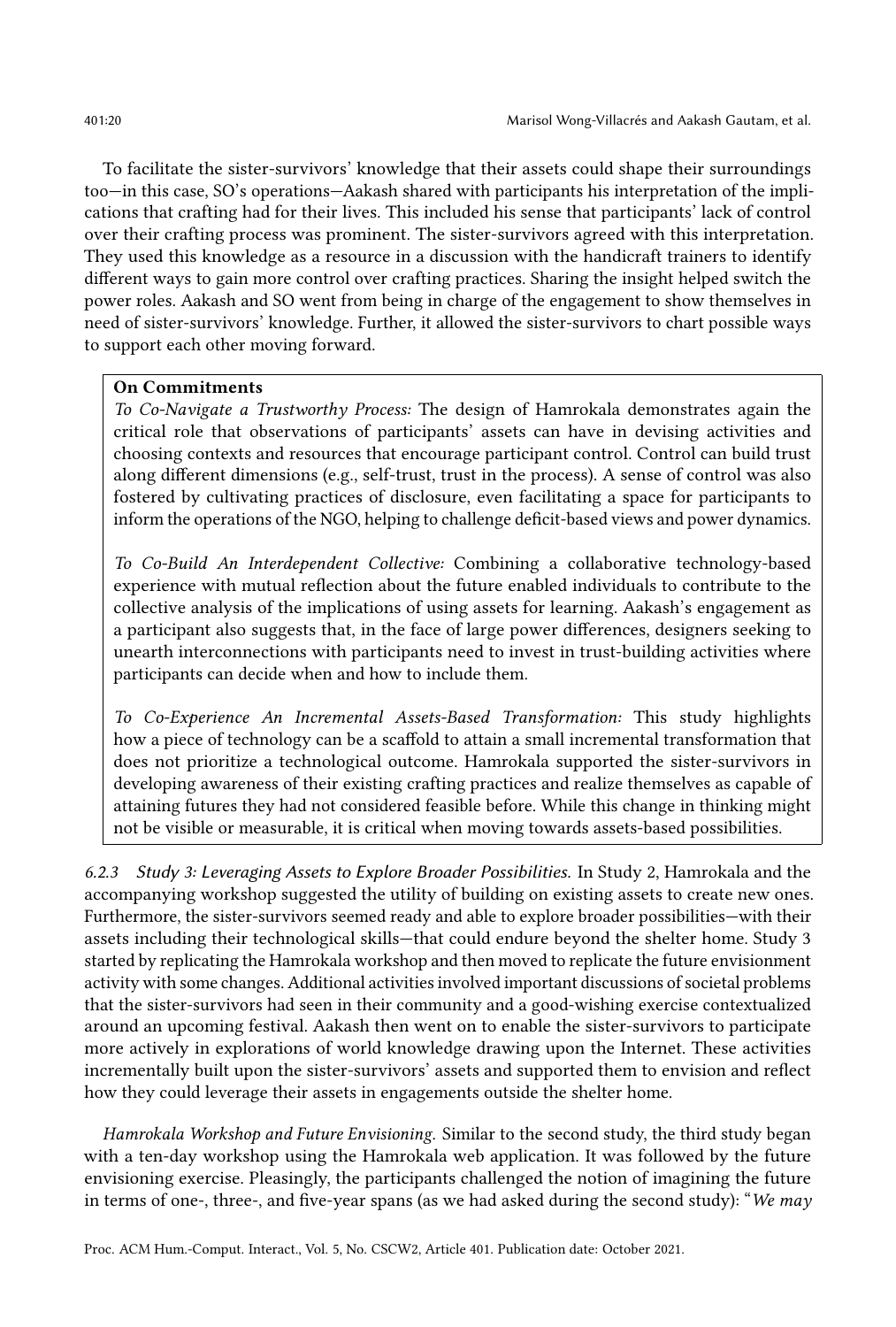be hit by a truck tomorrow and be gone [dead]. Who knows what is going to happen in five years?" After discussing how looking into the future could help them identify their existing knowledge, they decided to change the method. Rather than asking about their future in a fixed number of years, the activity now asked them to imagine how they saw themselves at relatable life stages (when they are about to leave the shelter home, when they feel they are successful, and when they become old).

Discussion on Societal Problems. The future envisioning exercise supported the sister-survivors to share two problems that were prevalent in their communities and were affecting young women like them: child marriage and human trafficking. To continue fostering participants' reflections about the assets available for engaging with the outside world in the face of these societal problems, in the following two sessions, Aakash prompted discussions around factors that cause those problems (Fig. [2.](#page-16-0)f). Given the gravity of the issues in Nepali society, Aakash invited the sister-survivors to think about concrete scenarios of how these issues affected young women in their hometowns and villages. The participants were able to envision the possibility of using the skills and knowledge they had gained so far to engage with local actors and institutions in mitigating the problem, as heard in Sajala's plan on raising awareness:

I will bring in the police or NGOs or other people like teachers, who can help, people who can advise families ... I have learned a bit about what needs to be done like if I go there [home] and see that child marriage is happening, I feel like I can probably do something. I feel I can at least counsel and advice.

Dashain Wishes. The discussion also drew out limitations on their capacity to bring about change, especially in terms of attaining a non-discriminatory society. To support them in developing a sense of control that could, in turn, allow them to dare to imagine assets-based futures, Aakash proposed a culturally-grounded activity where they could "other" their problems for a while. He used the upcoming festival of Dashain—a Hindu celebration of the victory of good over evil that includes a good-wishing tradition—as the background to suggest the sister-survivors engage in good-wishing to each other. The festival provided a context full of positive, familiar experiences where they could face the uneasiness of the future. By focusing on others' futures, this good-wishing narrative helped participants imagine changes beyond their limitations, learning from the many possibilities others saw for them (Fig. [2.](#page-16-0)d). In the activity, all the sister-survivors wished for a family and caring society and expressed a view of knowledge of computers (e.g., becoming a computer trainer) as a means to integrate into society and be in a position of dignity and respect: "She is learning computers now, tomorrow [in the near future] may she be able to teach computers."

Incremental Exploration of World Knowledge Through Technology. With this rich understanding of assets in the future, the sister-survivors then moved to an exploration of broader possibilities that could endure beyond the shelter home. Across sessions, the sister-survivors had expressed a strong interest in learning to type and use the Internet as means to gaining an office job while studying. Thus, in the following sessions, Aakash introduced the Internet and incrementally built activities to introduce Internet-based tools that the sister-survivors could use to amplify their assets outside the shelter home. Aakash proposed to use their everyday experience as a resource for drawing the collective to discuss concepts like websites and navigation, and to produce desirable practices such as rules to remain safe when navigating the Internet. From there, they moved to engage in unstructured Internet use in groups. Noticing that the sister-survivors once again used their mutual bond as an asset for supporting their search interests, Aakash introduced an activity where all the sister-survivors came up with keywords to search for answers to questions, such as "Who is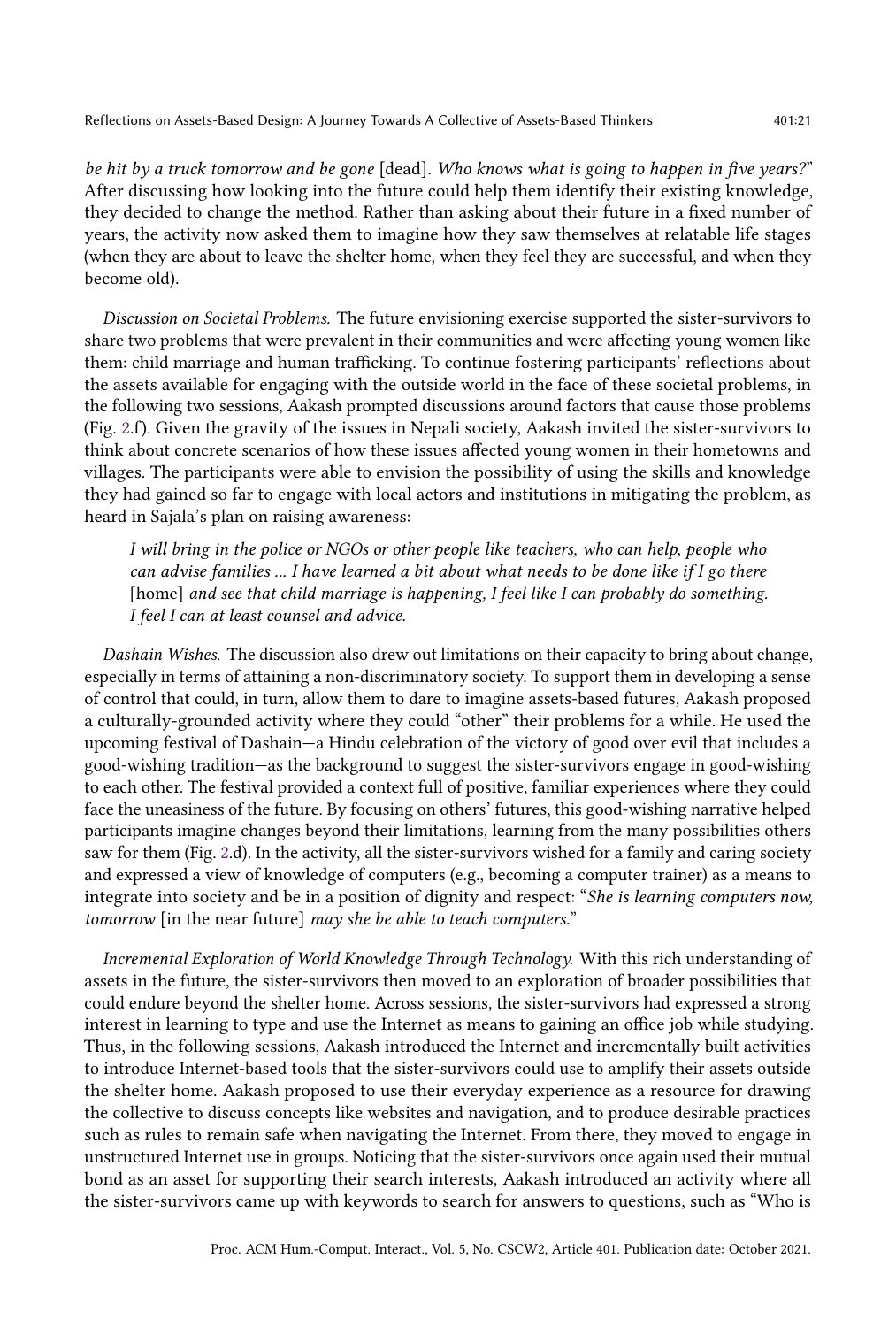the author of Cinderella?" and "What documents are required to open a bank account?<sup>[4](#page-21-0)</sup>" In the process, Aakash also introduced Google Translate as a way for the sister-survivors to translate the keywords and search results from Nepali to English and vice versa (Fig. [2.](#page-16-0)e). The collective Google search activity encouraged the sister-survivors to share their knowledge, often swapping roles as help seekers and providers. It also sought to elicit reflections on ways they could use their knowledge to engage with actors and institutions outside of the shelter home.

Not all will know English, but many know Nepali. If we make it in Nepali, many people can understand it. It is for others, it will be easier for others. In English, you don't know what is going on. Others may feel the same way as we did today with a lot of things to do before understanding it.

Aakash then facilitated an activity where the sister-survivors could use their assets for exploring their curiosity. This entailed, first, selecting topics of their interest to search in Wikipedia English. Then, they used Google Translate to make sense of the Wikipedia English article, compared the information with that in Nepali Wikipedia, and added new information to Nepali Wikipedia (Fig. [2.](#page-16-0)e). Beyond learning to type, translate, and search and discern information online, the activity seeded discussions on alternative futures and possibilities. For instance, the sister-survivors selected articles about their aspired professions, discussed the pathways to achieve their aspirations, and contrasted the earning they could make between the aspired profession and crafting. It also led to discussions on learning online using YouTube and Wikipedia. Both the Google Search and Wikipedia editing exercise also fostered discussions on the limitations of gaining information and the need to bring their knowledge in verifying information. This was most notable when Palasa searched for her hometown, a district that has a famous national park, and found images where she saw that "... there are only animals. No houses. I knew it [about the national park] but this was ... I see only animals and animals." This led to a discussion between Aakash and the sister-survivors on how the photos emerge and whose photos are often depicted in the search (in this case, of tourists who visit Bardiya National Park).

#### On Commitments

To Co-Navigate a Trustworthy Process: The study further demonstrates the importance of eliciting trust in an assets-based process. Sometimes it can entail repeating the entire methodology of a previous study. Other times it includes dealing with tensions between how an assets-based method is proposed and participants' realities, possibly leading to a co-adaptation of the method. Finally, it can entail a careful selection of contexts and narratives that support participants' sense of control such as by othering their immediate limitations.

To Co-Build An Interdependent Collective: Introducing moments for reflection and collective discussion across the field study allowed participants to support each other in situating their assets within their broader context, even when this context entailed discussions on problems that are highly sensitive to them such as human trafficking.

To Co-Experience An Incremental Assets-Based Transformation: While technology was at the center of the study, it was presented as a means to amplify existing assets and make moves to more enduring ones. Activities around Google Search and Wikipedia, which were designed based on the observations from the sister-survivors' practices, facilitated in conveying the incremental nature of building assets.

<span id="page-21-0"></span><sup>4</sup>Obtaining a citizenship certificate, which, among other things, is necessary to open a bank account, remains a challenge for many female trafficking survivors in Nepal. Refer to Richardson, Poudel, and Laurie [\[81\]](#page-30-20) for a deeper discussion.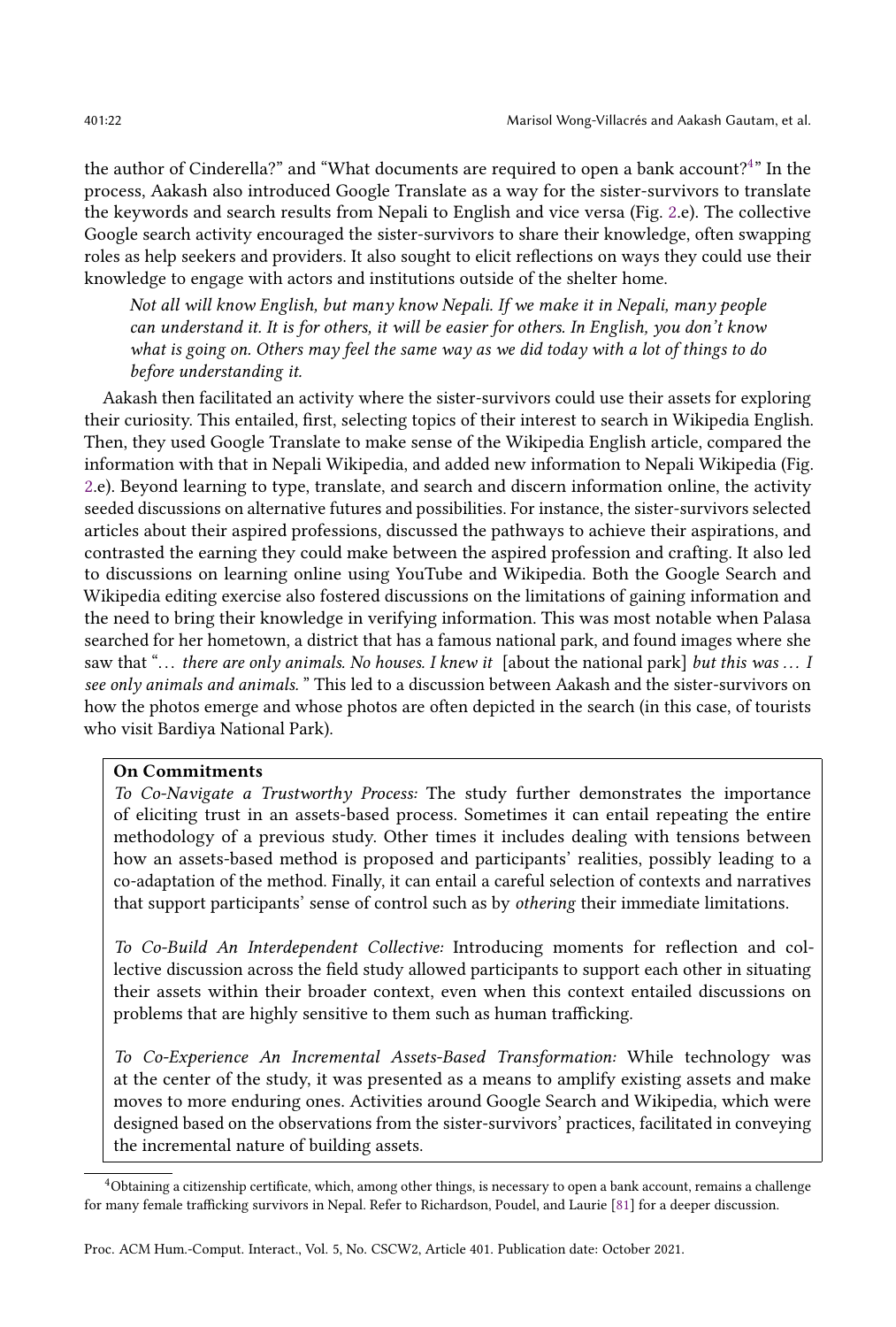# 7 DISCUSSION

The field of CSCW has long recognized that addressing the socio-technical gap "between what we know we must support socially and what we can support technically" (emphasis in the original text) [\[1,](#page-27-22) pp. 179] is an ongoing challenge. Further, when designing within the intersecting complexities of low-resourced settings [\[23\]](#page-27-9), the socio-technical gap should be considered a deep and wide "chasm" [\[31\]](#page-28-1). To address this chasm, CSCW and related fields have traditionally championed design approaches that frame intersecting complexities as problems of lacks and lags, thus generating technologies for "catching up." These approaches leave no room for communities to consciously and critically recognize their abilities and define their visions of well-being. When solutions stem from this deficit-fixing perspective, they impose outsider-defined ideas of a problem, thereby perpetuating disempowerment. Assets-based design proposes to shift away from the notion that there are universal problems to fix where technology is the inevitable solution to those problems. Such a shift can help in addressing the socio-technical chasm. However, it is unclear how to pursue research while ensuring that the assets remain at the center of the design process. In particular, it is critical to explore how an emphasis on assets shapes the selection and use of the research methods.

Marisol and Aakash facilitated two differently motivated assets-based endeavors taking place in two distinct contexts, leading to diverse methodological decisions. In both cases, they sought to identify and foster an attachment to assets. But while Marisol promoted reflections on the past for participants to identify and analyze their assets, Aakash specifically moved away from the participant's past, focusing on explorations of assets in the present and the future. Marisol fostered a collective by first facilitating an individual-to-collective appreciation of assets whereas Aakash, acknowledging the pre-existing mutual bond between the participants, sought to strengthen the group-based nature of activities throughout. While Marisol facilitated an incremental analysis of assets, participant turnover required Aakash to create continuity by discussing earlier findings and repeating prior methods with different groups. Marisol facilitated technology insights via fiction and magic and Aakash supported direct engagement with technologies as a mechanism in strengthening the participants' connection with assets.

As different as they are, Marisol's and Aakash's cases demonstrate how pursuing an assets-based approach to design entails specific methodological commitments that designers need to consider beforehand. Indeed, these commitments align with traditional participatory principles (e.g., building trust with participants [\[19,](#page-27-12) [20,](#page-27-23) [25,](#page-27-24) [67\]](#page-29-8), supporting them in becoming a community of practice [\[9\]](#page-27-25), and engaging in long-term work with them [\[19,](#page-27-12) [24\]](#page-27-5)). However, they require designers to emphasize particular aspects of those principles so as to facilitate a collective of assets-based thinkers. For example, Marisol and Aakash fostered participants' trust towards the designers but also the other people in the community and a process that demanded recognition of assets despite existing constraints. They also worked to facilitate a community of learners that collectively engaged in understanding, leveraging, uplifting, and reflecting on the assets. Further, their work underscores the importance of engaging in a long-term process that moves beyond the promise to provide immediate fixes towards supporting the participants to incrementally explore the assets available to them.

Three critical implications follow from reflecting on Marisol and Aakash's shared but differently enacted commitments: *First*, recognizing the relevance of doing work *before* the work of design. Second, positioning technology as an intermediary in facilitating attachments to assets. Third, cultivating multiple perspectives about assets in a slow incremental process. Next, we discuss each of these implications and what they entail for the fields of CSCW and HCI at large.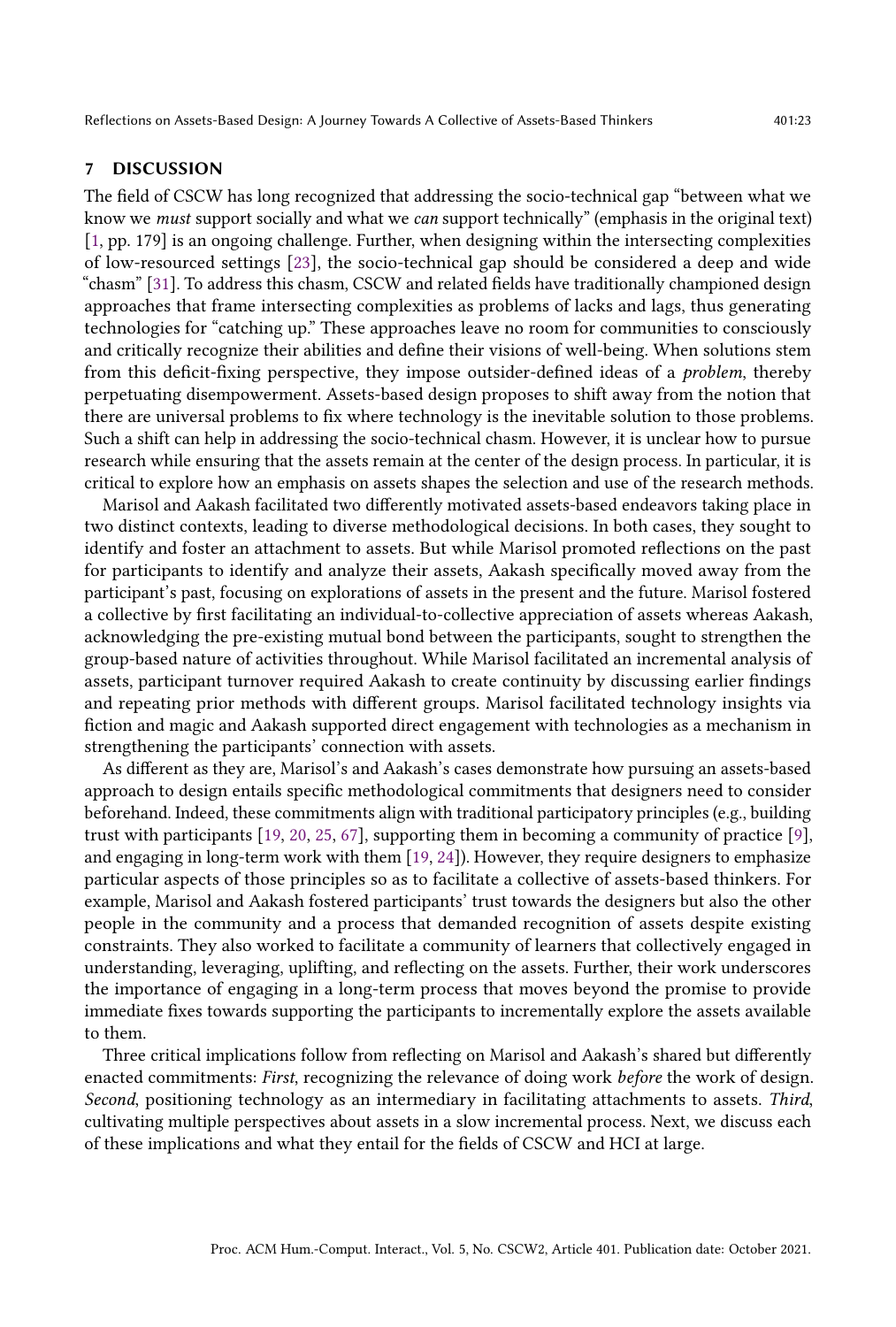#### 7.1 Work Before Work

Participants' trust is critical for giving designers permission to design. As such, work in PD has extensively explored how to build trust [\[96,](#page-30-21) [107\]](#page-31-6). Most of these explorations, however, have focused on supporting trust among the designer-participant dyad [\[19,](#page-27-12) [20\]](#page-27-23). Marisol and Aakash's account stresses that a critical methodological need for assets-based design is to foster participants' trust in the designer, between the people in the community, and in the assets-based process itself. Specifically, their different engagements highlight that assets-based design can be an emotionally arduous process for participants. It needs to encourage participants to challenge their own beliefs and see the world from a different, unexpected perspective. One that appreciates their assets holistically without dismissing their limitations. Such a process proposes participants imagine changes using their existing capacities while still considering the possibility of failure, which is not necessarily something they do on an everyday basis. Fostering trust towards people (e.g., the designer) can support these complex ends only to a certain extent.

For Marisol and Aakash, emphasizing the co-construction of trust in the process meant continuously promoting safe spaces where participants could feel in control. Creating these spaces needed careful articulation work [\[87,](#page-30-22) [92\]](#page-30-23), entailing assets-based actions before, in-between, and during design sessions.

7.1.1 Assets-Based Actions Before Design Sessions. To support participant reflection on their experiences, assets, and the situations that limit these assets, both Marisol and Aakash resorted to materiality and narrative as methodological resources. Existing work highlights how selecting materials for a design workshop is critical for eliciting participants' trust [\[20\]](#page-27-23); the inappropriate materials can erode the participants' confidence in a PD endeavor [\[49\]](#page-28-7). Both of their engagements illustrate the relevance of careful anticipatory work when choosing materials that foster trust in an asset-based design process. Specifically, designers must spend the time to develop a rich understanding of how materials and narratives inhabit the contexts that participants navigate.

Marisol's previous ethnographic work informed an in-depth understanding of the actors, information sources, and cultural practices familiar to participants. This knowledge, in turn, informed the wide range of visual resources she presented to parents for reflecting on their assets and the narrative she later used for a speculative design activity that helped participants challenge the educational system. On the other hand, Aakash spent extensive periods volunteering at the shelter home where the sister-survivors lived, learning about their day-to-day experiences in the shelter home and their views on speaking about the past. This initial rich understanding led him to propose a photo-elicitation activity that motivated the participants to collectively represent and reflect on the assets available to them on navigating their day-to-day life. Later, the awareness of the cultural practices familiar to the participants enabled Aakash to envision Dashain as a context for helping participants to "other" their views of the future.

Working for communities before engaging in design with them is not an implication exclusive to assets-based design [\[67,](#page-29-8) [75\]](#page-29-25). However, both Marisol's and Aakash's cases demonstrate how investing in this time, where designers do not take explicit action towards design goals, can critically inform subsequent assets-based methodological decisions. Such time enables designers to envision methods that can motivate participants in seeing, discussing, and using their assets.

7.1.2 Assets-Based Actions In-Between Design Sessions. Presenting activities for participants to collaboratively unpack the complexity of their assets within their broader contexts and limitations was another common strategy that Marisol and Aakash used for allowing participants to develop control over the process. This strategy entailed inviting participants to continuously see their experiences from many different perspectives, incrementally uncovering new ways of understanding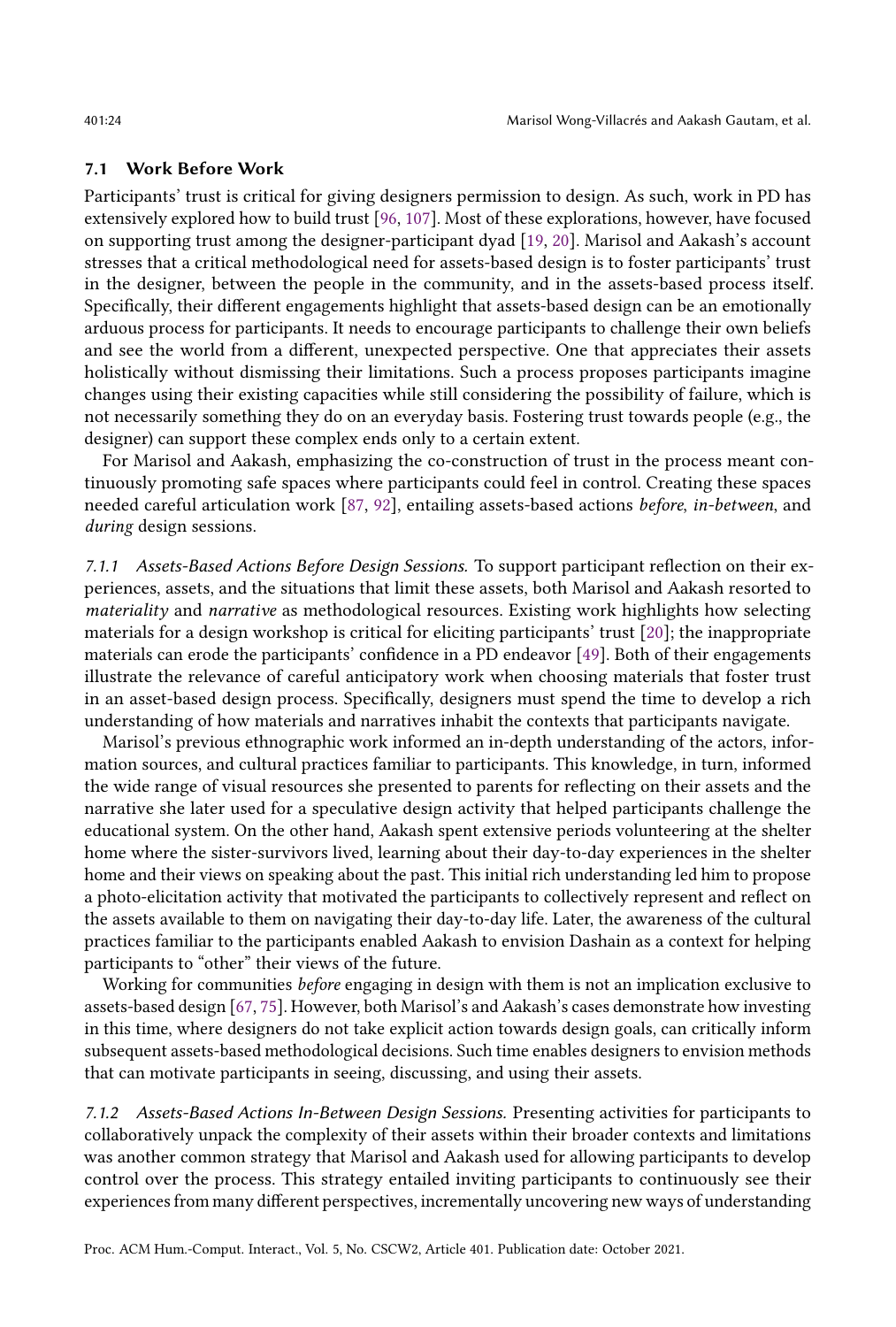themselves, individually and collectively. Methodologically, however, engaging participants in this type of collective analysis entailed a great deal of labor in-between design sessions. Specifically, it required the researchers to draw connections across different sessions' insights and find ways to present those connections to participants in approachable and digestible ways while also leaving space for participants to challenge them.

For example, Marisol used the assets and challenges that participants had identified in one session to craft word clouds showing a collective view of assets and challenges for the next session. In discussing these word clouds and the contradictions they suggested about their collective assets, the participants expanded their understanding of what is an asset and how and when it can be of value. Aakash shared findings on the sister-survivors' assets and challenges to the sister-survivors. Together, they discussed the contradictory ways in which some of their assets behaved (e.g., crafting) and the implications of these contradictions for their present and future possibilities. Throughout each one of these cases, having the opportunity to connect insights across sessions allowed each community to expand the understanding of their assets and their surroundings.

The need for designers to use the insights of past sessions as input for new ones is well-reported [\[24,](#page-27-5) [38,](#page-28-6) [85\]](#page-30-24). However, in the case of assets-based design, this type of "stitching" serves a rather particular and critical goal: that of continuously fostering critical consciousness around assets. Stitching assets-based insights in-between design sessions can help designers and participants keep an important balance between acknowledging the complexity and limitations of assets and daring to use them to imagine new futures.

7.1.3 Assets-Based Actions During Design Sessions. Finally, Marisol and Aakash also encouraged participants' sense of control by negotiating the methods they presented to participants. Both faced moments where the methods they presented did not necessarily align with participants' understanding of their reality or goals. Those times required an in-the-moment articulation work to balance participants' perspectives and designers' assets-based goals.

To promote such negotiation and possibilities for adaptation, Marisol and Aakash first explained the goals behind the methods, discussing how they may further the participants' engagements with assets. In both cases, participants reacted positively; these explanations offered them more insights into how the process worked and thus, fostered a higher level of trust. Both Marisol and Aakash then gave the control back to participants, engaging them in discussions about how to cater the method to satisfy both participants' and assets-based purposes. Work with communities is not a straightforward endeavor; it involves complexity and messiness [\[19\]](#page-27-12). The negotiation of methods is part of that messiness: there is no recipe nor guarantee that we will find the right balance between a sense of control and assets-based goals. However, Marisol and Aakash's experiences demonstrate that promoting such negotiation is critical for an asset-based design endeavor.

#### 7.2 Role of Technology in an Assets-Based Journey

Marisol and Aakash's work facilitated communities [\[82\]](#page-30-15) that developed a critical consciousness of assets. As their analysis shows, in such communities, members progressively prioritized supporting each other in realistically learning how to grow their assets. Technology tended to emerge as either a community's asset or a factor shaping existing assets. However, technology's presence and the aspiration it usually entails can often drive designers and communities to define technology production, not assets growth, as their final goal. Thus, Marisol and Aakash made particular methodological decisions to prevent technology development from becoming an inevitable and deterministically positive end goal. Their experiences suggest at least three possible approaches for designers to grapple with utilizing technology in a PD engagement while still prioritizing other assets. First, introducing technology-based systems as a feasible option to navigate challenges, but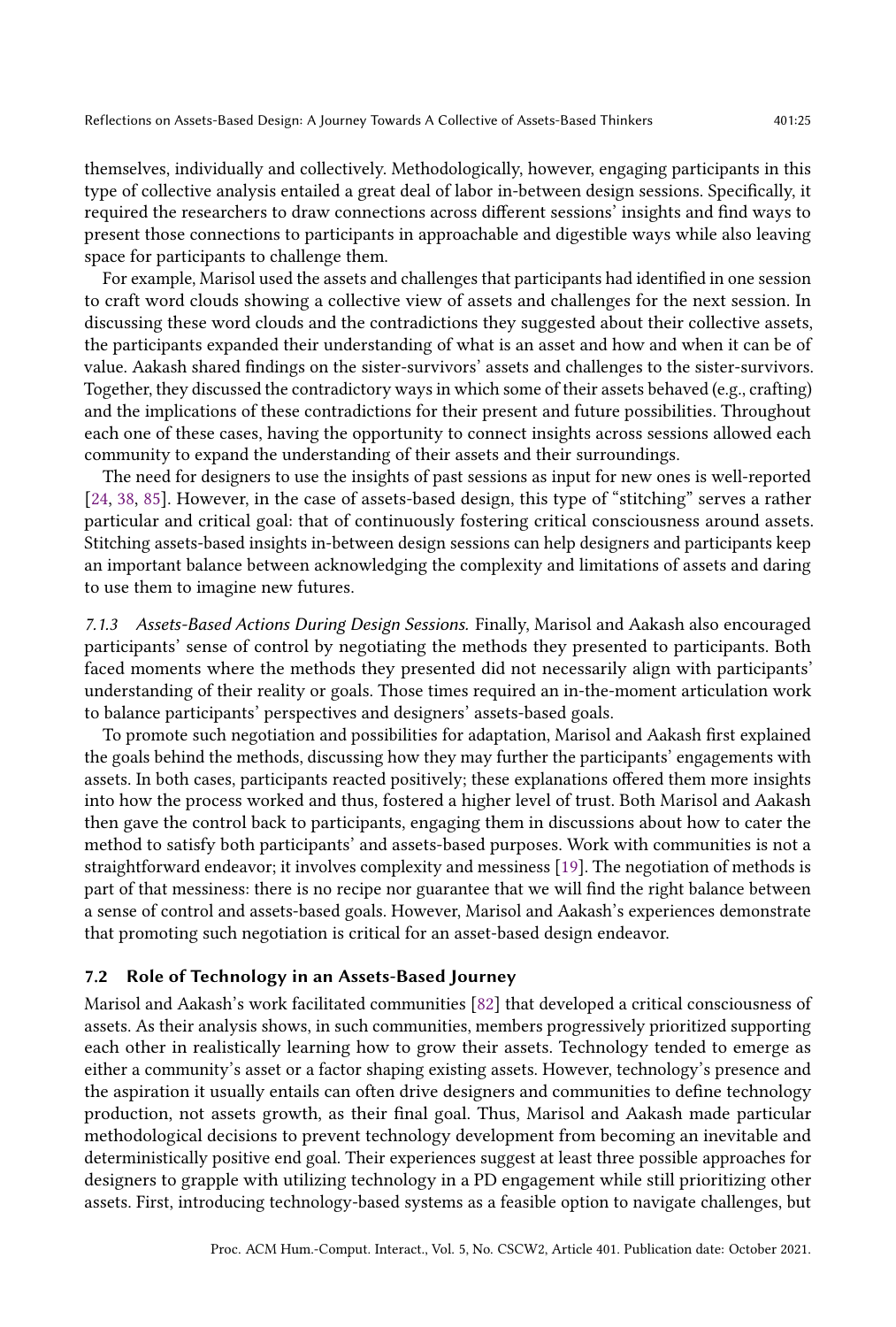only after participants' have explored their assets. Second, introducing technology-based systems as a resource for participants to learn about their assets. Third, offering an introduction to relevant technology as a support for participants to further grow their assets. While these are not the only possible approaches, it is critical to consider them when reflecting on technology's role in community-based efforts.

7.2.1 Assets First, Technology Afterwards. Introducing new technologies to vulnerable groups can amplify inequities, especially if it is done outside of participants' zone of comfort [\[94\]](#page-30-0). New technologies can also undermine the participants' assets and erode their sense of control. Consciousness of their assets can help participants see themselves as decision-makers in control of their reality [\[40\]](#page-28-13). Both Marisol and Aakash presented technology as a viable option only after the participants had engaged in work that helped them own their assets. Even better is if technological introductions happened as a result of the participants recognizing the assets available to them and the ways technology could interact with the assets.

For example, Marisol introduced parental control apps only after the parents had reflected on their assets for managing a safe use of technology at home. Aakash introduced Hamrokala to the sisters-survivors only after they had gone through discussions about crafting and community, and had positively expressed the idea of technological knowledge as a potential asset. Such approaches gradually brought the participants closer to the possibility of evaluating technological uses in light of their assets instead of purely accepting technology as a fix-all to their challenges. This approach to technology introduction suggests designers working towards assets-based design need to be mindful of the time they allot for assets' exploration. Further, they need to find ways for relating technological introductions—and their effects—to the knowledge that participants already have on their assets.

7.2.2 Technology As a Means to Learn About Assets. Forming collectives that can critically reflect and challenge technologies is necessary to ensure participants have control over their technological future [\[7\]](#page-27-7). To that end, many of the activities Marisol and Aakash conducted around assets and technology treated technology as a means to learn about assets. Such learning includes recognizing and exploring the many contradictions that emerge from the interaction of assets, technology, and other surrounding systems. For example, Marisol's workshop with Group B and Aakash's Google and Wikipedia sessions did not prioritize teaching participants how to become technology users. Instead, they treated technology as a means to elicit participants' reflections on either parental assets or the sister-survivors' potential to engage with individuals and institutions in the larger society.

7.2.3 Technology as A Support for Assets' Growth. Finally, Marisol and Aakash also approached technological introductions as a support for the collectives and their members to grow their assets. In this case, the goal was to help participants incrementally grow agency and develop a consciousness of what technologies can and cannot do towards the attainment of desired futures. For example, the Latin\* parents' speculative designs allowed them to reflect on how community-building was one of their strongest assets but a hard one to secure. Similarly, in envisioning the possibility of earning a living from home using a computer, the sister-survivors were both seeing newer possibilities around crafting as well as limitations of their existing crafting skills.

This approach implies that the outcome of an assets-based endeavor is not a precise point when technological artifacts are designed or adopted but rather the ongoing process of action and reflection towards collective growth. In doing so, the design process gives control back to the collective so that they can define their transformation in their own terms, based on their understanding of their assets and their vision of the future.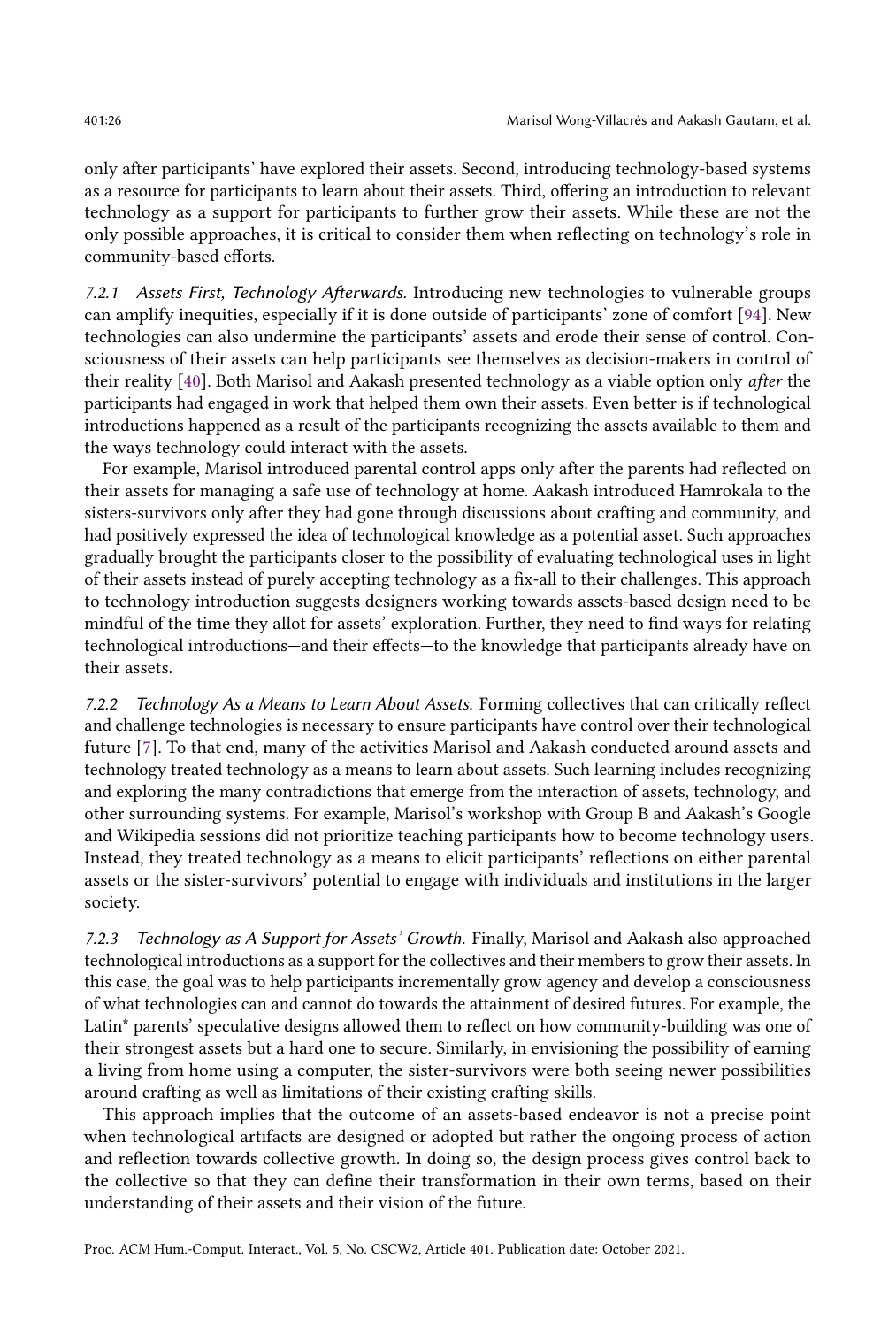Reflections on Assets-Based Design: A Journey Towards A Collective of Assets-Based Thinkers 401:27

# 7.3 Slow Incremental Transformation

Scholarship in both PAR and PD speak of their practice as an ongoing engagement that operates in small increments [\[8,](#page-27-10) [24,](#page-27-5) [50,](#page-28-10) [57\]](#page-29-26). Marisol and Aakash abided by that view but prioritized a particular type of incremental change over others: a change in perspective on what is feasible with the assets. As a community of learners that emphasize the learning process rather than fixed outcomes [\[82\]](#page-30-15), participants progressively unpacked systems and societal problems via their assets, leaving room for new perspectives about their current situation and, thus, pathways for change to emerge. To promote this type of change, both Marisol and Aakash supported participants to see their realities from different perspectives. Marisol worked with the parents to iteratively revisit their past and present problems, progressively seeing their assets from many different perspectives. In Aakash's case, he undertook a future-based approach where the shift in perspectives encouraged participants to envision and analyze different assets-based futures.

Working towards a shift in perspectives, engaging in work before the work of design, and positioning the design of technology not as a heroic solution but as an intermediary, suggest that assets-based design necessitates incremental changes to take place slowly. Slow transformation, however, raises tensions with the different communities where researchers and designers participate. First, it does not respond to the often-critiqued but often-used publish-or-perish model within academic research. Second, it also challenges the idea of measuring the success of an intervention [\[7,](#page-27-7) [10\]](#page-27-18) for there might be much time until the attained changes become visible for assessment. Finally, the idea of slow transformation can also add challenges in working with the communities; vulnerable populations face issues that require urgent attention and may expect design endeavors to be a sure path towards immediate solutions [\[7,](#page-27-7) [49\]](#page-28-7).

By no means Marisol's and Aakash's perspective of assets-based design advocated overlooking the needs or problems present in the community. Problems are the realities of the ground and stem from the larger systems in which the community is situated. But in undertaking an assets-based approach, it becomes critical to be mindful of the implications of such a slow process. In avoiding drastic moves, working towards slow transformations provides participants with time and space to trust the process and the designer. More crucially, it allows participants enough time to decide whether and how they want to continue in the process. As such, it avoids placing goals beyond the reach of the participants. However, it also poses critical challenges to designers, who will need to reconsider their notions of productivity, progress, and growth and thus, reassess how they see and measure the impact of their work. Furthermore, as Marisol and Aakash's work suggests, designers and researchers will need to continuously foster spaces for participants to recognize and value the incremental changes.

## 8 CONCLUSION

Assets-based design is increasingly being explored as an approach to achieve sustained social change. This approach involves identifying the users' assets and exploring ways to support users to build on these assets to attain their desired futures. In this paper, we presented assets-based design as an ongoing process of forming a collective of assets-based thinkers. We reflected on two different assets-based design endeavors with vulnerable populations across the globe—a group of immigrant parents in the U.S. and a community of sex-trafficking survivors in Nepal—to draw out the common commitments that supported the participants and designers in developing a critical understanding of their assets, how they work in relation to their larger contexts, and how to expand them for pursuing transformational goals. The commitments entail the designer to (1) embed trust-building elements throughout the journey; (2) facilitate the formation of an interdependent collective; and (3) make moves towards incremental transformation to contend with future issues. Discussing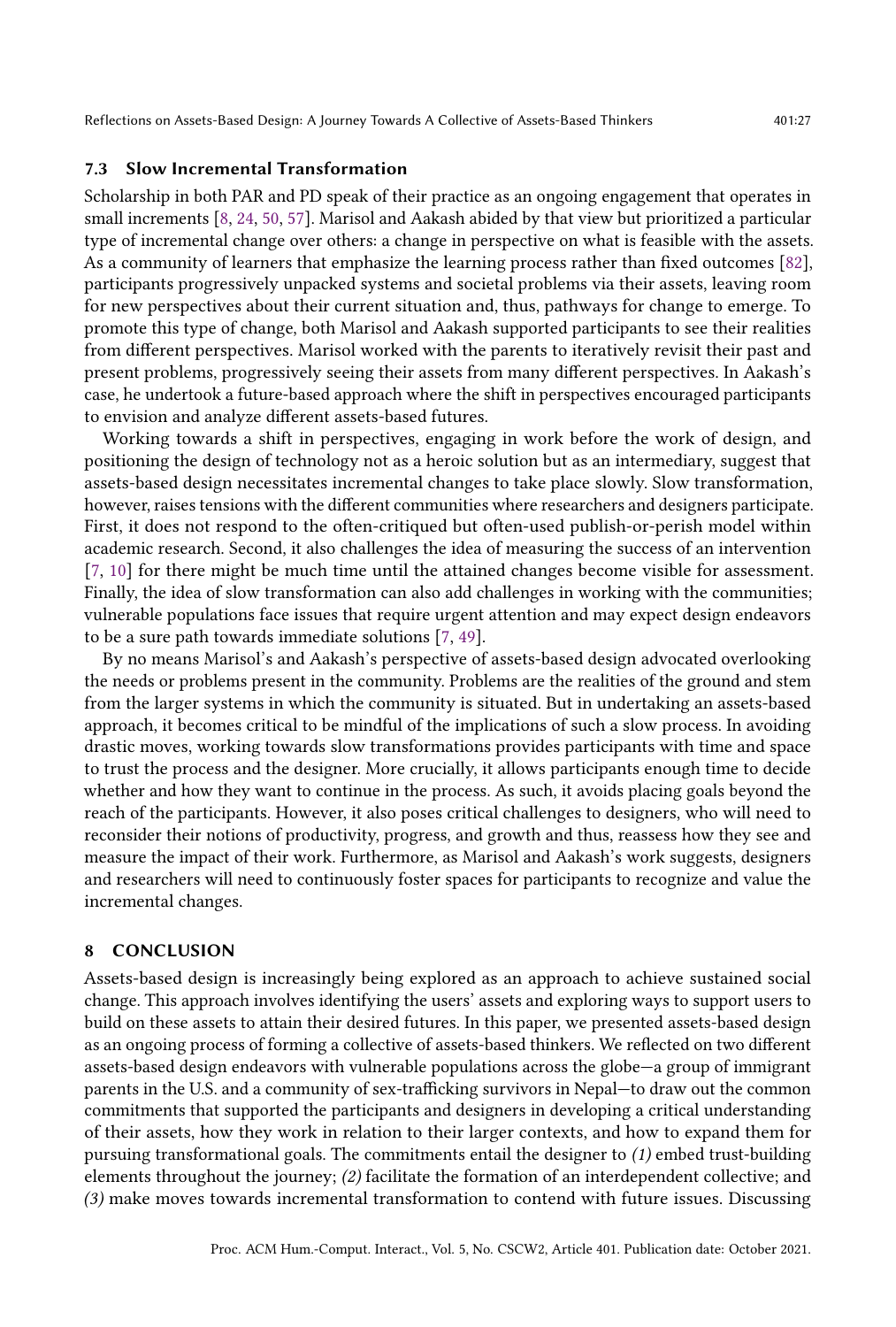the implications for the commitment, we urge designers to consider the following three elements before undertaking an assets-based design project: acknowledging the significant effort needed in work before the work, seeing technology as an intermediary facilitating the ongoing journey, and embracing slow incremental work toward reflection and action.

#### REFERENCES

- <span id="page-27-22"></span>[1] Mark S Ackerman. 2000. The intellectual challenge of CSCW: the gap between social requirements and technical feasibility. Human–Computer Interaction 15, 2-3 (2000), 179–203.
- <span id="page-27-20"></span>[2] Laura María Agustín. 2007. Sex at the margins: Migration, labour markets and the rescue industry. Zed books.
- <span id="page-27-4"></span>[3] Veronica Ahumada-Newhart, J Maya Hernandez, and Karla Badillo-Urquiola. 2021. A Call for Action: Conceptualizing Assets-Based Inclusive Design as a Social Movement to Address Systemic Inequities: An Assets-Based Inclusive Design Framework. In Extended Abstracts of the 2021 CHI Conference on Human Factors in Computing Systems. 1–4.
- <span id="page-27-21"></span>[4] Morgan G Ames. 2015. Charismatic technology. In Proceedings of the fifth decennial Aarhus Conference on Critical Alternatives. 109–120.
- <span id="page-27-15"></span>[5] Yaw Anokwa, Thomas N Smyth, Divya Ramachandran, Jahanzeb Sherwani, Yael Schwartzman, Rowena Luk, Melissa Ho, Neema Moraveji, and Brian DeRenzi. 2009. Stories from the field: Reflections on HCI4D experiences. Information Technologies & International Development 5, 4 (2009), pp–101.
- <span id="page-27-11"></span>[6] Jeanette Blomberg and Helena Karasti. 2012. Positioning ethnography within participatory design. Routledge international handbook of participatory design (2012), 86–116.
- <span id="page-27-7"></span>[7] Susanne Bødker and Morten Kyng. 2018. Participatory design that matters—Facing the big issues. ACM Transactions on Computer-Human Interaction (TOCHI) 25, 1 (2018), 4.
- <span id="page-27-10"></span>[8] Orlando Fals Borda. 1988. Knowledge and peoples power. New York, NY: New Horizons (1988).
- <span id="page-27-25"></span>[9] E Brandt, T Binder, and EB Sanders. 2006. Tools and techniques. Ways to telling, making and enacting. IN (2006).
- <span id="page-27-18"></span>[10] Tone Bratteteig and Ina Wagner. 2016. What is a participatory design result?. In Proceedings of the 14th Participatory Design Conference: Full papers-Volume 1. 141–150.
- <span id="page-27-1"></span>[11] Fiona Brooks and Sally Kendall. 2013. Making sense of assets: what can an assets based approach offer public health?
- <span id="page-27-16"></span>[12] Ann L Brown and Joseph C Campione. 1994. Guided discovery in a community of learners. The MIT Press.
- <span id="page-27-17"></span>[13] Ann L Brown and Joseph C Campione. 2002. Communities of learning and thinking, or a context by any other name. Contemporary issues in teaching and learning (2002), 120–126.
- <span id="page-27-8"></span>[14] Alice V Brown and Jaz Hee-jeong Choi. 2018. Refugee and the post-trauma journeys in the fuzzy front end of co-creative practices. In Proceedings of the 15th Participatory Design Conference: Full Papers-Volume 1. 1–11.
- <span id="page-27-13"></span>[15] Gustavo Pérez Carreón, Corey Drake, and Angela Calabrese Barton. 2005. The importance of presence: Immigrant parents' school engagement experiences. American Educational Research Journal 42, 3 (2005), 465–498.
- <span id="page-27-0"></span>[16] Ruy Cervantes, Mark Warschauer, Bonnie Nardi, and Nithya Sambasivan. 2011. Infrastructures for low-cost laptop use in Mexican schools. In Proceedings of the SIGCHI conference on human factors in computing systems. ACM, 945–954.
- <span id="page-27-19"></span>[17] Gabriela Chavira, Catherine R Cooper, and Yolanda Vasquez-Salgado. 2016. Pathways to achievement: Career and educational aspirations and expectations of Latina/o immigrant parents and early adolescents. Journal of Latinos and Education 15, 3 (2016), 214–228.
- <span id="page-27-2"></span>[18] Alexander Cho, Roxana G Herrera, Luis Chaidez, and Adilene Uriostegui. 2019. The" Comadre" Project: An Asset-Based Design Approach to Connecting Low-Income Latinx Families to Out-of-School Learning Opportunities. In Proceedings of the 2019 CHI Conference on Human Factors in Computing Systems. 1–14.
- <span id="page-27-12"></span>[19] Rachel Clarke, Jo Briggs, Ann Light, and Pete Wright. 2016. Situated encounters with socially engaged art in community-based design. In Proceedings of the 2016 ACM conference on designing interactive systems. 521–532.
- <span id="page-27-23"></span>[20] Rachel Elizabeth Clarke, Jo Briggs, Andrea Armstrong, Alistair MacDonald, John Vines, Emma Flynn, and Karen Salt. 2019. Socio-materiality of trust: co-design with a resource limited community organisation. CoDesign (2019), 1–20.
- <span id="page-27-3"></span>[21] Sasha Costanza-Chock. 2018. Design Justice: towards an intersectional feminist framework for design theory and practice. Proceedings of the Design Research Society (2018).
- <span id="page-27-6"></span>[22] Sasha Costanza-Chock. 2020. Design justice: Community-led practices to build the worlds we need. MIT Press.
- <span id="page-27-9"></span>[23] Kimberle Crenshaw. 1990. Mapping the margins: Intersectionality, identity politics, and violence against women of color. Stan. L. Rev. 43 (1990), 1241.
- <span id="page-27-5"></span>[24] Christopher A Le Dantec and Carl DiSalvo. 2013. Infrastructuring and the formation of publics in participatory design. Social Studies of Science 43, 2 (2013), 241–264.
- <span id="page-27-24"></span>[25] Andy Dearden and Haider Rizvi. 2008. Participatory IT Design and Participatory Development: A Comparative Review. In Proceedings of the 10th Participatory Design Conference. 81–91.
- <span id="page-27-14"></span>[26] Concha Delgado-Gaitan. 1991. Involving parents in the schools: A process of empowerment. American journal of Education 100, 1 (1991), 20–46.

Proc. ACM Hum.-Comput. Interact., Vol. 5, No. CSCW2, Article 401. Publication date: October 2021.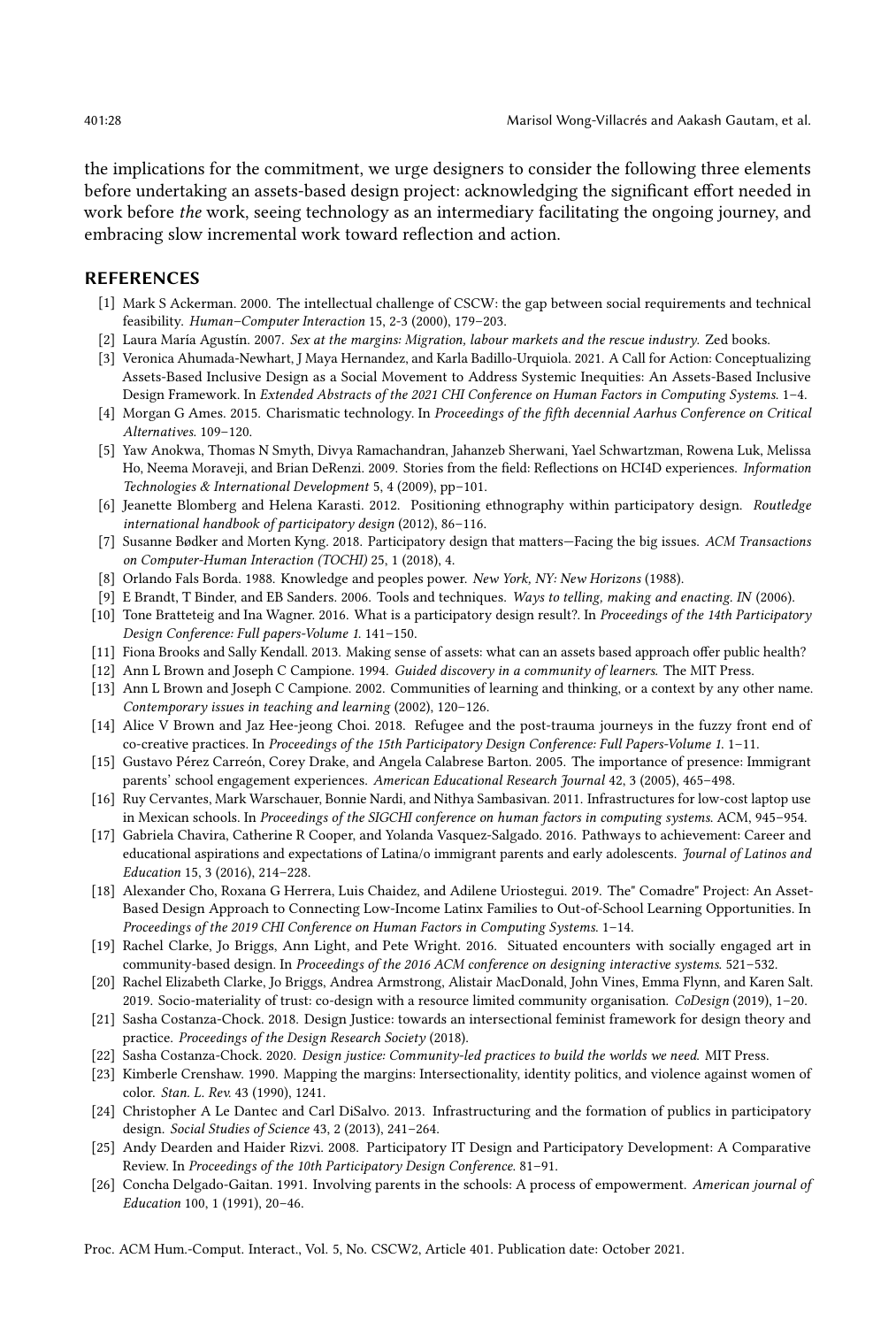Reflections on Assets-Based Design: A Journey Towards A Collective of Assets-Based Thinkers 401:29

- <span id="page-28-0"></span>[27] Nicola Dell and Neha Kumar. 2016. The ins and outs of HCI for development. In Proceedings of the 2016 CHI conference on human factors in computing systems. 2220–2232.
- <span id="page-28-22"></span>[28] Shuvam Dhungana. 2020. 12 trafficking victims, including three minors, rescued in past three months. [https://kathmandupost.com/national/2020/06/24/12-trafficking-victims-including-three-minors-rescued-in-past](https://kathmandupost.com/national/2020/06/24/12-trafficking-victims-including-three-minors-rescued-in-past-three-months)[three-months.](https://kathmandupost.com/national/2020/06/24/12-trafficking-victims-including-three-minors-rescued-in-past-three-months)
- <span id="page-28-2"></span>[29] Jessa Dickinson, Mark Díaz, Christopher A Le Dantec, and Sheena Erete. 2019. " The cavalry ain't coming in to save us" Supporting Capacities and Relationships through Civic Tech. Proceedings of the ACM on Human-Computer Interaction 3, CSCW (2019), 1–21.
- <span id="page-28-16"></span>[30] Tawanna R Dillahunt, Sheena Erete, Roxana Galusca, Aarti Israni, Denise Nacu, and Phoebe Sengers. 2017. Reflections on design methods for underserved communities. In Companion of the 2017 ACM Conference on Computer Supported Cooperative Work and Social Computing. 409–413.
- <span id="page-28-1"></span>[31] Tawanna R Dillahunt, Vaishnav Kameswaran, Desiree McLain, Minnie Lester, Delores Orr, and Kentaro Toyama. 2018. Entrepreneurship and the socio-technical chasm in a lean economy. In Proceedings of the 2018 CHI Conference on Human Factors in Computing Systems. 1–14.
- <span id="page-28-21"></span>[32] Christian Dindler and Ole Sejer Iversen. 2007. Fictional inquiry—design collaboration in a shared narrative space. CoDesign 3, 4 (2007), 213–234.
- <span id="page-28-5"></span>[33] Lynn Dombrowski, Ellie Harmon, and Sarah Fox. 2016. Social justice-oriented interaction design: Outlining key design strategies and commitments. In Proceedings of the 2016 ACM Conference on Designing Interactive Systems. ACM, 656–671.
- <span id="page-28-4"></span>[34] Pelle Ehn. 1988. Work-oriented design of computer artifacts. Ph.D. Dissertation. Arbetslivscentrum.
- <span id="page-28-15"></span>[35] Pelle Ehn. 2008. Participation in design things. In Proceedings of the tenth anniversary conference on participatory design 2008. Indiana University, 92–101.
- <span id="page-28-14"></span>[36] Pelle Ehn. 2017. Learning in participatory design as I found it (1970–2015). In Participatory Design for Learning. Routledge, 7–21.
- <span id="page-28-9"></span>[37] Sheena Erete, Aarti Israni, and Tawanna Dillahunt. 2018. An intersectional approach to designing in the margins. Interactions 25, 3 (2018), 66–69.
- <span id="page-28-6"></span>[38] Sarah Fox and Christopher Le Dantec. 2014. Community historians: scaffolding community engagement through culture and heritage. In Proceedings of the 2014 conference on Designing interactive systems. ACM, 785–794.
- <span id="page-28-12"></span>[39] Paulo Freire. 1970. Pedagogy of the oppressed (MB Ramos, Trans.). New York: Continuum 2002 (1970).
- <span id="page-28-13"></span>[40] Paulo Freire. 2000. Pedagogy of freedom: Ethics, democracy, and civic courage. Rowman & Littlefield Publishers.
- <span id="page-28-17"></span>[41] Aakash Gautam, Chandani Shrestha, Andrew Kulak, Steve Harrison, and Deborah Tatar. 2018. Participatory Tensions in Working with a Vulnerable Population. In Proceedings of the 15th Participatory Design Conference: Short Papers, Situated Actions, Workshops and Tutorial-Volume 2. ACM, 26.
- [42] Aakash Gautam, Chandani Shrestha, Deborah Tatar, and Steve Harrison. 2018. Social photo-elicitation: The use of communal production of meaning to hear a vulnerable population. Proceedings of the ACM on Human-Computer Interaction 2, CSCW (2018), 1–20.
- <span id="page-28-11"></span>[43] Aakash Gautam and Deborah Tatar. 2020. p for political: Participation Without Agency Is Not Enough. In Proceedings of the 16th Participatory Design Conference 2020 - Participation(s) Otherwise - Volume 2. ACM, 45–49.
- [44] Aakash Gautam, Deborah Tatar, and Steve Harrison. 2019. Adding Voices to Support Web Navigation Among a Low Digital Literacy Group. In Companion Publication of the 2019 on Designing Interactive Systems Conference 2019 Companion. 165–169.
- <span id="page-28-3"></span>[45] Aakash Gautam, Deborah Tatar, and Steve Harrison. 2020. Crafting, Communality, and Computing: Building on Existing Strengths To Support a Vulnerable Population. In Proceedings of the 2020 CHI Conference on Human Factors in Computing Systems. 1–14.
- <span id="page-28-19"></span>[46] JS Goodall. 2016. Technology and school–home communication. International Journal of pedagogies and learning 11, 2 (2016), 118–131.
- <span id="page-28-8"></span>[47] Davydd J Greenwood and Morten Levin. 2006. Introduction to action research: Social research for social change. SAGE publications.
- <span id="page-28-20"></span>[48] Kris D Gutiérrez and Barbara Rogoff. 2003. Cultural ways of learning: Individual traits or repertoires of practice. Educational researcher 32, 5 (2003), 19–25.
- <span id="page-28-7"></span>[49] Christina Harrington, Sheena Erete, and Anne Marie Piper. 2019. Deconstructing community-based collaborative design: Towards more equitable participatory design engagements. Proceedings of the ACM on Human-Computer Interaction 3, CSCW (2019), 1–25.
- <span id="page-28-10"></span>[50] Gillian R Hayes. 2014. Knowing by doing: action research as an approach to HCI. In Ways of Knowing in HCI. Springer, 49–68.
- <span id="page-28-18"></span>[51] Diley Hernandez, Shaheen Rana, Meltem Alemdar, Analía Rao, and Marion Usselman. 2016. Latino parents' educational values and STEM beliefs. Journal for Multicultural Education 10, 3 (2016), 354–367.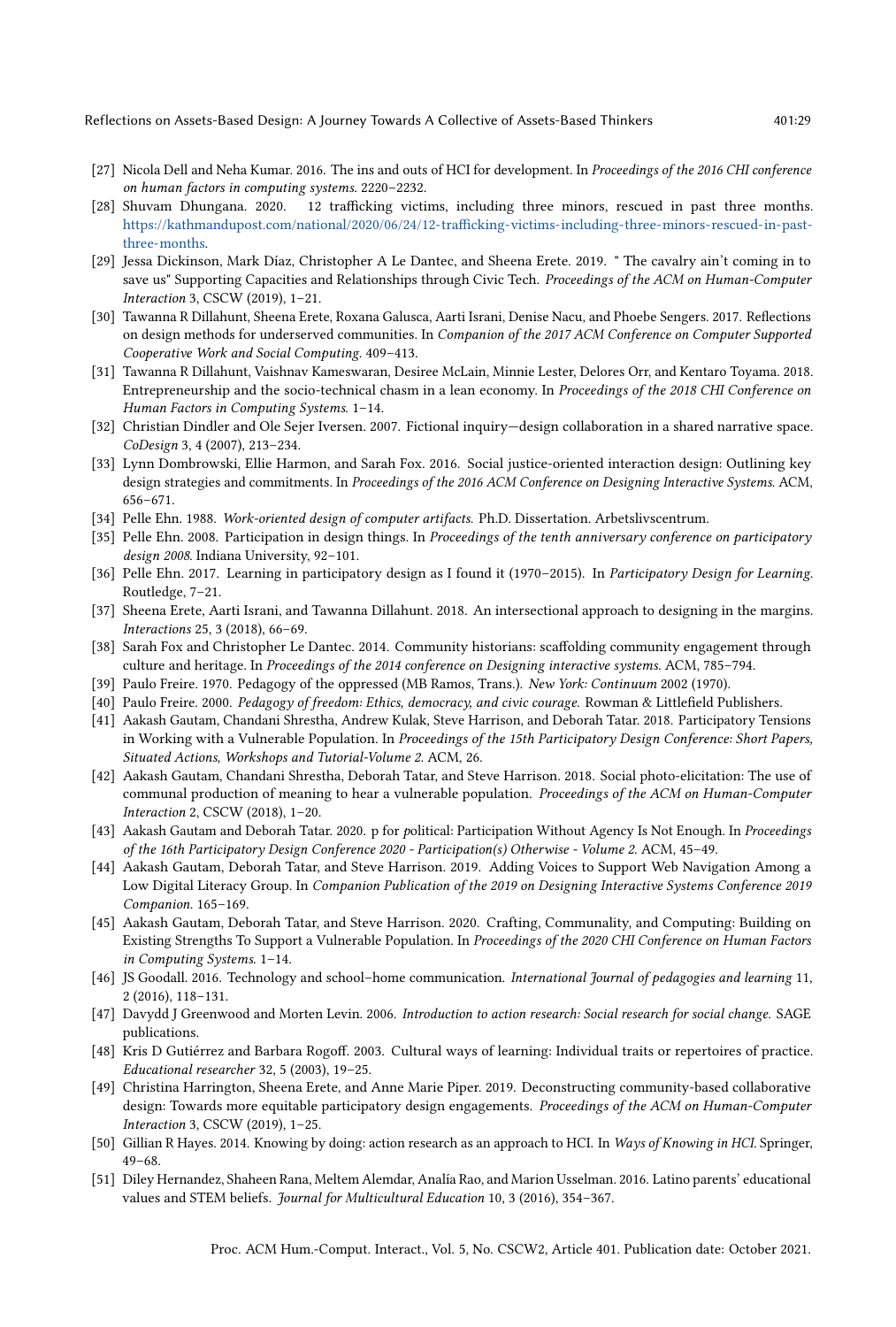- <span id="page-29-21"></span>[52] David González Hernández. 2019. El Chavo del Ocho: la dinámica de la vecindad en la comedia de situación televisiva. Comunicación y sociedad (2019), 1–25.
- <span id="page-29-5"></span>[53] Azalea Irani, Kriti Nelavelli, Kristin Hare, Paula Bondal, and Neha Kumar. 2018. Refuge Tech: An Assets-Based Approach to Refugee Resettlement. In Extended Abstracts of the 2018 CHI Conference on Human Factors in Computing Systems. 1–6.
- <span id="page-29-13"></span>[54] Azra Ismail and Neha Kumar. 2018. Engaging solidarity in data collection practices for community health. Proceedings of the ACM on Human-Computer Interaction 2, CSCW (2018), 1–24.
- <span id="page-29-12"></span>[55] Ole Sejer Iversen and Christian Dindler. 2014. Sustaining participatory design initiatives. CoDesign 10, 3-4 (2014), 153–170.
- <span id="page-29-10"></span>[56] Gereon Koch Kapuire, Heike Winschiers-Theophilus, and Edwin Blake. 2015. An insider perspective on community gains: A subjective account of a Namibian rural communities' perception of a long-term participatory design project. International Journal of Human-Computer Studies 74 (2015), 124–143.
- <span id="page-29-26"></span>[57] Helena Karasti and Karen S Baker. 2004. Infrastructuring for the long-term: Ecological information management. In 37th Annual Hawaii International Conference on System Sciences, 2004. Proceedings of the. IEEE, 10–pp.
- <span id="page-29-9"></span>[58] Naveena Karusala, Apoorva Bhalla, and Neha Kumar. 2019. Privacy, Patriarchy, and Participation on Social Media. In Proceedings of the 2019 on Designing Interactive Systems Conference. ACM, 511–526.
- <span id="page-29-14"></span>[59] Naveena Karusala, Isaac Holeman, and Richard Anderson. 2019. Engaging Identity, Assets, and Constraints in Designing for Resilience. Proceedings of the ACM on Human-Computer Interaction 3, CSCW (2019), 1–23.
- <span id="page-29-4"></span>[60] Naveena Karusala, Aditya Vishwanath, Arkadeep Kumar, Aman Mangal, and Neha Kumar. 2017. Care as a resource in underserved learning environments. Proceedings of the ACM on Human-Computer Interaction 1, CSCW (2017), 1-22.
- <span id="page-29-17"></span>[61] Vikki S Katz and Carmen Gonzalez. 2016. Community variations in low-income Latino families' technology adoption and integration. American Behavioral Scientist 60, 1 (2016), 59–80.
- <span id="page-29-23"></span>[62] Michelle R Kaufman and Mary Crawford. 2011. Research and activism review: Sex trafficking in Nepal: A review of intervention and prevention programs. Violence against women 17, 5 (2011), 651–665.
- <span id="page-29-2"></span>[63] John Kretzmann and John P McKnight. 1996. Assets-based community development. National civic review 85, 4 (1996), 23–29.
- <span id="page-29-6"></span>[64] Neha Kumar, Naveena Karusala, Azra Ismail, Marisol Wong-Villacres, and Aditya Vishwanath. 2019. Engaging Feminist Solidarity for Comparative Research, Design, and Practice. Proceedings of the ACM on Human-Computer Interaction 3, CSCW (2019), 1–24.
- <span id="page-29-24"></span>[65] Nina Laurie, Diane Richardson, Meena Poudel, and Janet Townsend. 2015. Post-trafficking bordering practices: Perverse co-production, marking and stretching borders. Political Geography 48 (2015), 83–92.
- <span id="page-29-7"></span>[66] Christopher A Le Dantec. 2016. Design through collective action/collective action through design. interactions 24, 1 (2016), 24–30.
- <span id="page-29-8"></span>[67] Christopher A Le Dantec and Sarah Fox. 2015. Strangers at the gate: Gaining access, building rapport, and coconstructing community-based research. In Proceedings of the 18th ACM conference on computer supported cooperative work & social computing. 1348–1358.
- <span id="page-29-15"></span>[68] Ann Light. 2011. Democratising technology: Making transformation using designing, performance and props. In Proceedings of the SIGCHI Conference on Human Factors in Computing Systems. 2239–2242.
- <span id="page-29-16"></span>[69] Ann Light and Yoko Akama. 2012. The human touch: participatory practice and the role of facilitation in designing with communities. In Proceedings of the 12th Participatory Design Conference: Research Papers-Volume 1. 61-70.
- <span id="page-29-22"></span>[70] Chandan Kumar Mandal. 2019. Nearly 1.5 million Nepali at risk of human trafficking, report says. [https://kathmandupost.com/national/2019/08/06/nearly-1-5-million-nepali-at-risk-of-human-trafficking-while-](https://kathmandupost.com/national/2019/08/06/nearly-1-5-million-nepali-at-risk-of-human-trafficking-while-35-000-trafficked-last-year-nhrc-report)[35-000-trafficked-last-year-nhrc-report.](https://kathmandupost.com/national/2019/08/06/nearly-1-5-million-nepali-at-risk-of-human-trafficking-while-35-000-trafficked-last-year-nhrc-report)
- <span id="page-29-18"></span>[71] Noortje Marres. 2007. The issues deserve more credit: Pragmatist contributions to the study of public involvement in controversy. Social studies of science 37, 5 (2007), 759–780.
- <span id="page-29-3"></span>[72] Alison Mathie and Gord Cunningham. 2003. From clients to citizens: Asset-based community development as a strategy for community-driven development. Development in practice 13, 5 (2003), 474–486.
- <span id="page-29-11"></span>[73] Samantha Merritt and Erik Stolterman. 2012. Cultural hybridity in participatory design. In Proceedings of the 12th Participatory Design Conference: Exploratory Papers, Workshop Descriptions, Industry Cases-Volume 2. ACM, 73–76.
- <span id="page-29-1"></span>[74] Luis C Moll, Cathy Amanti, Deborah Neff, and Norma Gonzalez. 1992. Funds of knowledge for teaching: Using a qualitative approach to connect homes and classrooms. Theory into practice 31, 2 (1992), 132-141.
- <span id="page-29-25"></span>[75] Bonnie A Nardi and Yrjö Engeström. 1999. A web on the wind: The structure of invisible work. Computer supported cooperative work 8, 1-2 (1999), 1–8.
- <span id="page-29-19"></span>[76] United Nations. 2017. International Migration Report 2017. <https://tinyurl.com/y75wafgz>
- <span id="page-29-0"></span>[77] Lucy Pei and Bonnie Nardi. 2019. We Did It Right, But It Was Still Wrong: Toward Assets-Based Design. In Extended Abstracts of the 2019 CHI Conference on Human Factors in Computing Systems. 1–11.
- <span id="page-29-20"></span>[78] Fred Ramirez. 2001. Technology and parental involvement. The Clearing House 75, 1 (2001), 30–31.

Proc. ACM Hum.-Comput. Interact., Vol. 5, No. CSCW2, Article 401. Publication date: October 2021.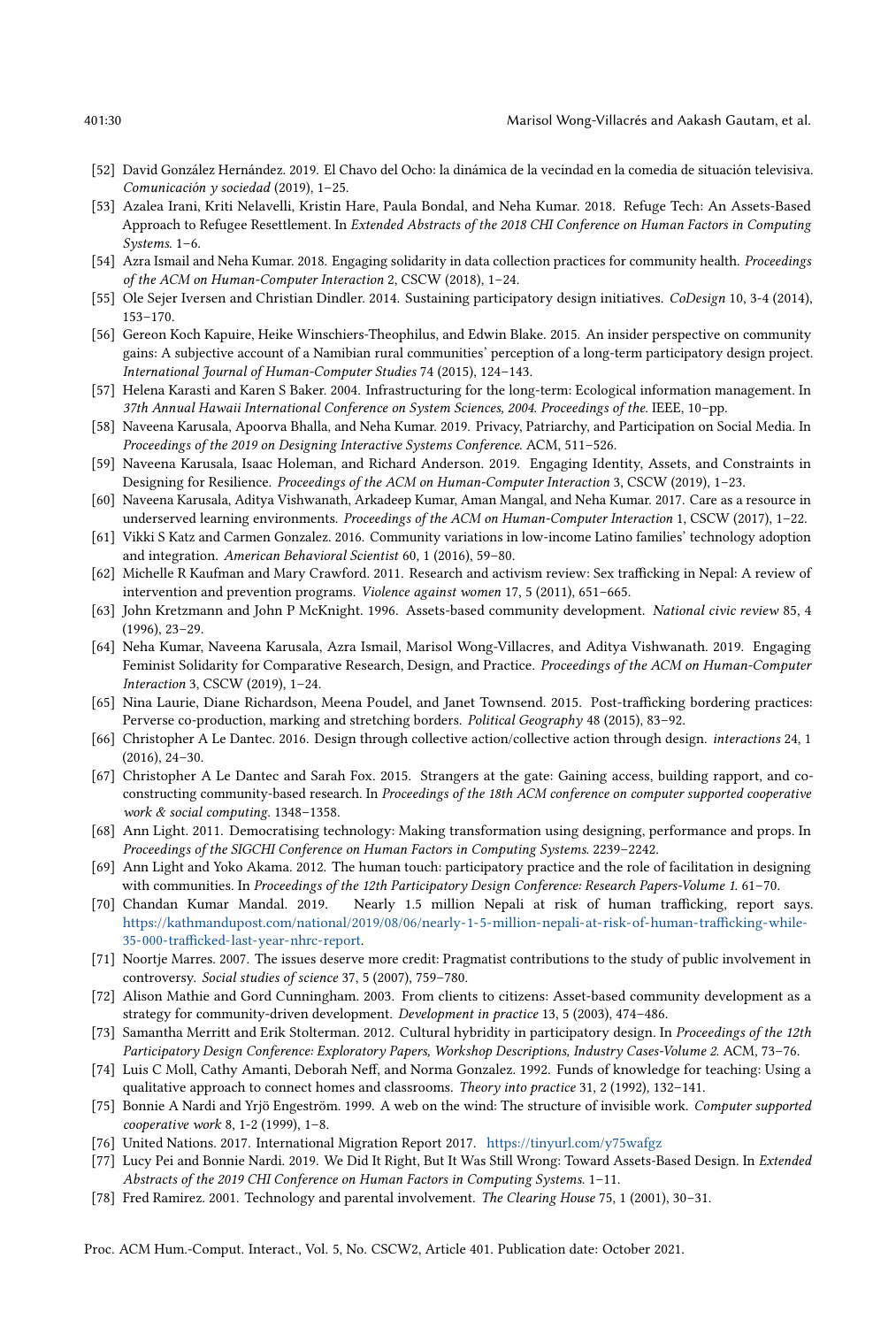Reflections on Assets-Based Design: A Journey Towards A Collective of Assets-Based Thinkers 401:31

- <span id="page-30-12"></span>[79] Peter Reason. 2004. Critical design ethnography as action research. Anthropology & Education Quarterly 35, 2 (2004), 269–276.
- <span id="page-30-9"></span>[80] Lizette Reitsma, Ann Light, Tariq Zaman, and Paul Anthony Rodgers. 2019. A Respectful Design Framework Incorporating indigenous knowledge in the design process. The Design Journal 22, sup1 (2019), 1555–1570.
- <span id="page-30-20"></span>[81] Diane Richardson, Meena Poudel, and Nina Laurie. 2009. Sexual trafficking in Nepal: constructing citizenship and livelihoods. Gender, Place & Culture 16, 3 (2009), 259–278.
- <span id="page-30-15"></span>[82] Barbara Rogoff, Eugene Matusov, and Cynthia White. 1996. Models of teaching and learning: Participation in a community of learners. The handbook of education and human development (1996), 388–414.
- <span id="page-30-19"></span>[83] Mariana Salgado, Helena Sustar, and Michail Galanakis. 2015. Designing With Immigrants—When Emotions Run High. In 11th Academy of Design Conference. The Value of Design Research. Paris, France.
- <span id="page-30-6"></span>[84] Cristobal Salinas Jr. 2020. The complexity of the "x" in Latinx: How Latinx/a/o students relate to, identify with, and understand the term Latinx. Journal of Hispanic Higher Education 19, 2 (2020), 149-168.
- <span id="page-30-24"></span>[85] Elizabeth B-N Sanders and Pieter Jan Stappers. 2012. Convivial toolbox: Generative research for the front end of design. BIS Amsterdam.
- <span id="page-30-16"></span>[86] Marlene Scardamalia and Carl Bereiter. 2007. Fostering communities of learners and knowledge building: An interrupted dialogue. Children's learning in the laboratory and in the classroom: Essays in honor of Ann Brown (2007), 197–212.
- <span id="page-30-22"></span>[87] Kjeld Schmidt and Liam Bannon. 1992. Taking CSCW seriously. Computer Supported Cooperative Work (CSCW) 1, 1-2 (1992), 7–40.
- <span id="page-30-8"></span>[88] Bibiana Serpa, Imaíra Portela, Mariana Costard, and Sâmia Silva. 2020. Political-pedagogical contributions to participatory design from Paulo Freire. In Proceedings of the 16th Participatory Design Conference 2020-Participation (s) Otherwise-Volume 2. 170–174.
- <span id="page-30-2"></span>[89] Patricia A Sharpe, Mary L Greaney, Peter R Lee, and Sherer W Royce. 2000. Assets-oriented community assessment. Public Health Reports 115, 2-3 (2000), 205.
- <span id="page-30-13"></span>[90] Jesper Simonsen and Toni Robertson. 2012. Routledge international handbook of participatory design. Routledge.
- <span id="page-30-17"></span>[91] Rachel Charlotte Smith and Ole Sejer Iversen. 2018. Participatory design for sustainable social change. Design Studies 59 (2018), 9–36.
- <span id="page-30-23"></span>[92] Anselm Strauss. 1988. The articulation of project work: An organizational process. Sociological Quarterly 29, 2 (1988), 163–178.
- <span id="page-30-7"></span>[93] Kim TallBear. 2014. Standing with and speaking as faith: A feminist-indigenous approach to inquiry. Journal of Research Practice 10, 2 (2014), N17–N17.
- <span id="page-30-0"></span>[94] Kentaro Toyama. 2011. Technology as amplifier in international development. In Proceedings of the 2011 iConference. 75–82.
- <span id="page-30-3"></span>[95] Kentaro Toyama. 2018. From needs to aspirations in information technology for development. Information Technology for Development 24, 1 (2018), 15–36.
- <span id="page-30-21"></span>[96] Laura Warwick. 2017. Designing Trust: the importance of relationships in social contexts. The Design Journal 20, sup1 (2017), S3096–S3105.
- <span id="page-30-11"></span>[97] Lisa Whiting, Sally Kendall, and Wendy Wills. 2012. An asset-based approach: an alternative health promotion strategy. Community practitioner 85, 1 (2012), 25–28.
- <span id="page-30-10"></span>[98] Heike Winschiers-Theophilus, Nicola J Bidwell, and Edwin Blake. 2012. Community consensus: Design beyond participation. Design Issues 28, 3 (2012), 89–100.
- <span id="page-30-4"></span>[99] Marisol Wong-Villacres, Carl DiSalvo, Neha Kumar, and Betsy DiSalvo. 2020. Culture in Action: Unpacking Capacities to Inform Assets-Based Design. In Proceedings of the 2020 CHI Conference on Human Factors in Computing Systems.  $1 - 14.$
- <span id="page-30-18"></span>[100] Marisol Wong-Villacres, Upol Ehsan, Amber Solomon, Mercedes Pozo Buil, and Betsy DiSalvo. 2017. Design Guidelines for Parent-School Technologies to Support the Ecology of Parental Engagement. In Proceedings of the 2017 Conference on Interaction Design and Children. ACM, 73–83.
- <span id="page-30-14"></span>[101] Marisol Wong-Villacres, Hayley Evans, Danielle Schechter, Betsy DiSalvo, and Neha Kumar. 2019. Consejero automatico: chatbots for supporting Latino parents' educational engagement. In Proceedings of the Tenth International Conference on Information and Communication Technologies and Development. ACM, 53.
- <span id="page-30-5"></span>[102] Marisol Wong-Villacres, Aakash Gautam, Wendy Roldan, Lucy Pei, Jessa Dickinson, Azra Ismail, Betsy DiSalvo, Neha Kumar, Tammy Clegg, Sheena Erete, Emily Roden, Nithya Sambasivan, and Jason Yip. 2020. From Needs to Strengths: Operationalizing an Assets-Based Design of Technology. In Companion of the 2020 ACM Conference on Computer Supported Cooperative Work and Social Computing. ACM.
- <span id="page-30-1"></span>[103] Marisol Wong-Villacres, Arkadeep Kumar, Aditya Vishwanath, Naveena Karusala, Betsy DiSalvo, and Neha Kumar. 2018. Designing for intersections. In Proceedings of the 2018 Designing Interactive Systems Conference. 45–58.